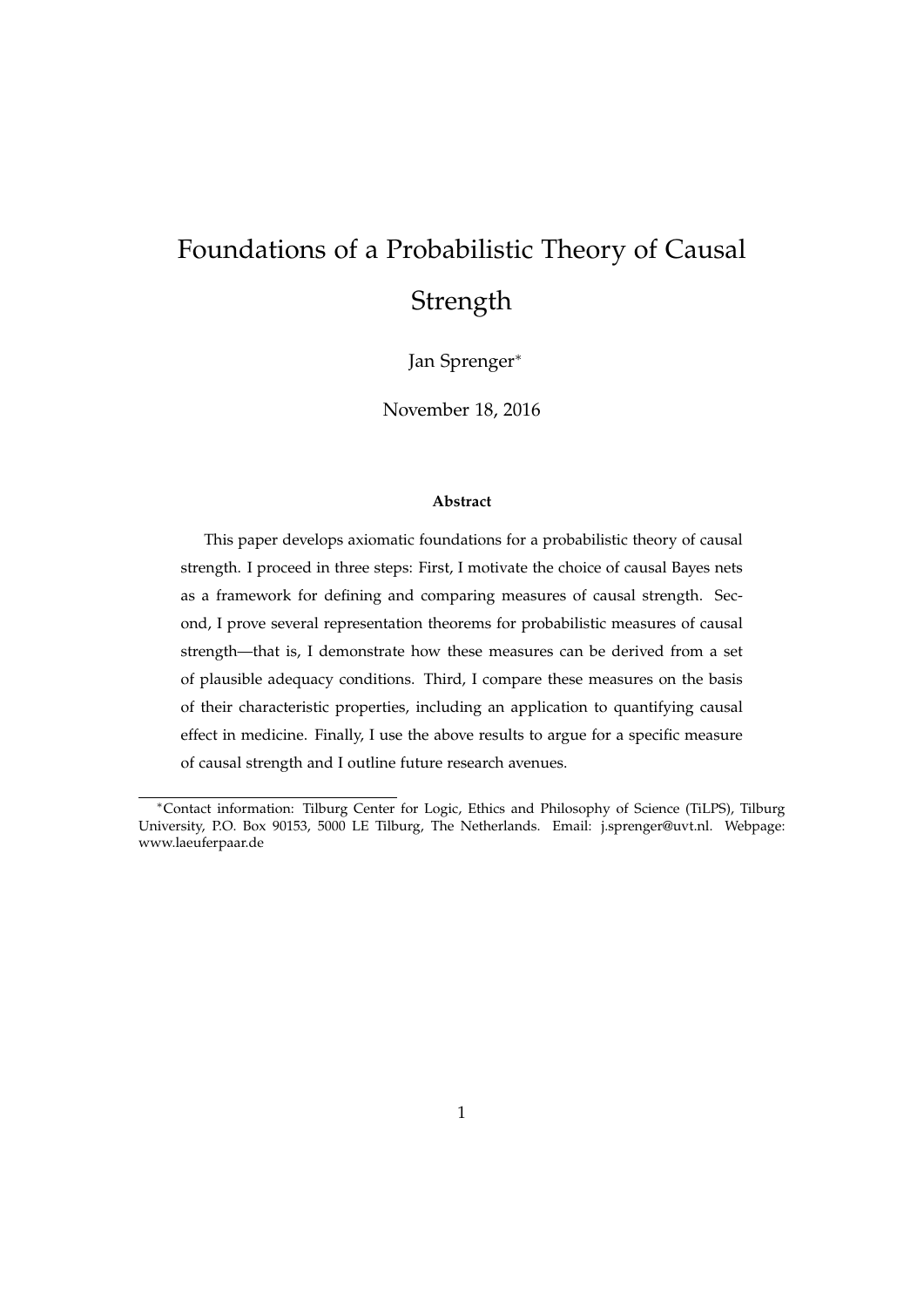## **Contents**

| $\mathbf{1}$ |                                                                | Introduction                                                      | 3  |  |  |  |  |  |
|--------------|----------------------------------------------------------------|-------------------------------------------------------------------|----|--|--|--|--|--|
| $\mathbf{2}$ | The Framework: Causal Bayes Nets                               |                                                                   |    |  |  |  |  |  |
|              | Probabilistic and Interventionist Accounts of Causation<br>2.1 |                                                                   |    |  |  |  |  |  |
|              | 2.2                                                            | Explicating the Determinants of Causal Strength                   | 10 |  |  |  |  |  |
| 3            | The Representation Theorems                                    |                                                                   |    |  |  |  |  |  |
|              | 3.1                                                            |                                                                   | 14 |  |  |  |  |  |
|              | 3.2                                                            |                                                                   | 17 |  |  |  |  |  |
|              | 3.3                                                            | Separability of Effects and the Probability-Raise Measure         | 19 |  |  |  |  |  |
|              | 3.4                                                            | Multiplicativity on Single Paths and the Difference Measure       | 21 |  |  |  |  |  |
|              | 3.5                                                            | No Dilution for Irrelevant Effects and Probability Ratio Measures | 23 |  |  |  |  |  |
|              | 3.6                                                            | Conjunctive Closure and the Logarithmic Ratio Measure             | 26 |  |  |  |  |  |
| 4            |                                                                | Application: Quantifying Causal Effect in Medicine                | 28 |  |  |  |  |  |
| 5            | <b>Discussion</b>                                              |                                                                   |    |  |  |  |  |  |
|              |                                                                | A Proofs of the Theorems                                          | 35 |  |  |  |  |  |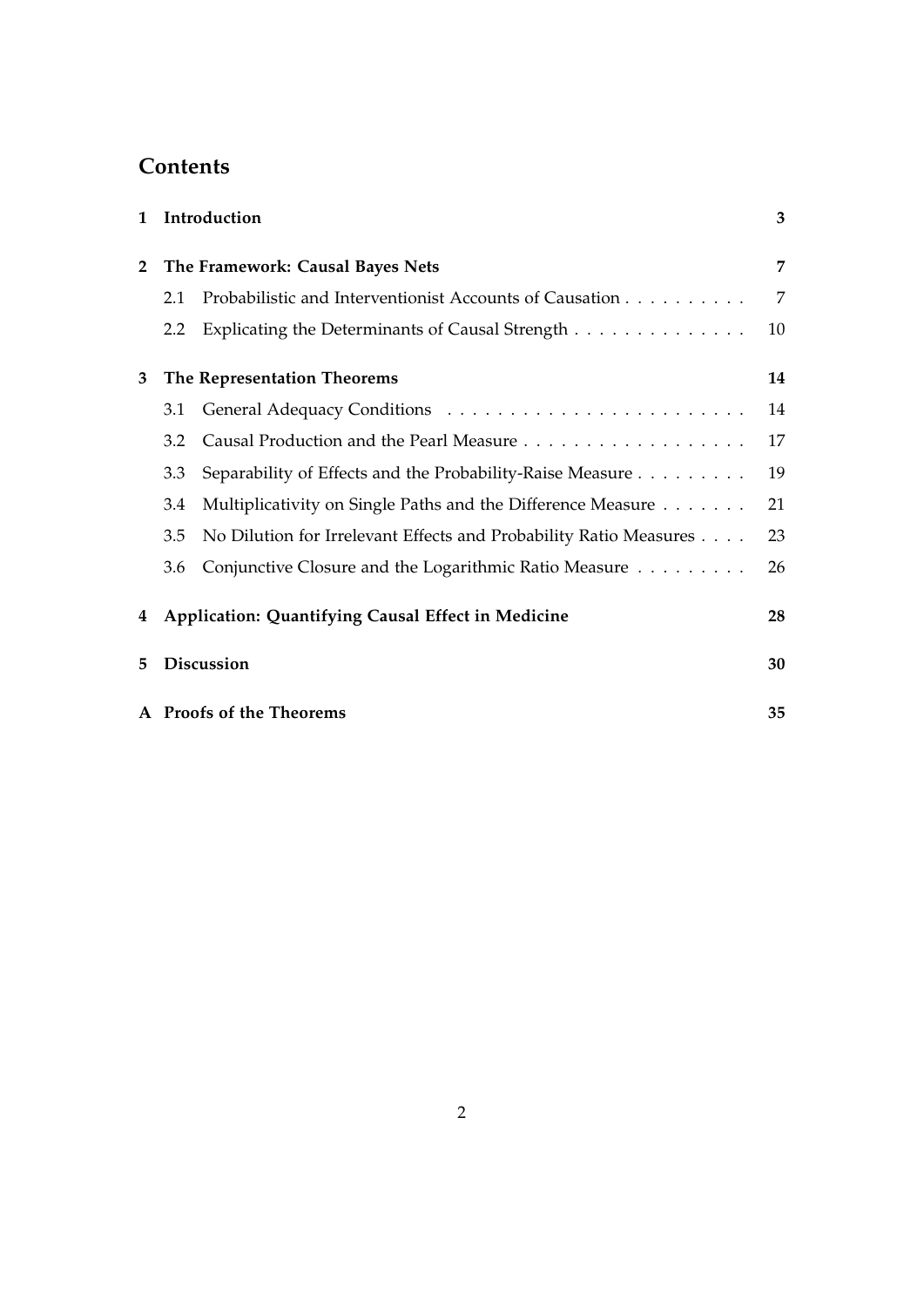## **1 Introduction**

Causation is a central concept in human cognition. Knowledge of causal relationships enables us to make predictions, to explain phenomena, and to understand complex systems. Decisions are taken according to the effects which they are supposed to bring about. Actions are evaluated according to whether or not they caused an event.

Since the days of Aristotle, causation has been treated primarily as a qualitative, all-or-nothing concept. A huge amount of literature has been devoted to the qualitative question "When is C a cause of E?" (e.g., Hume, 1739; Suppes, 1970; Lewis, 1973; Mackie, 1974; Woodward, 2003). The comparative question "Is C or C' a more effective cause of E?" starts to get explored as well (e.g., Chockler and Halpern, 2004; Halpern and Hitchcock, 2015). By contrast, the quantitative question "What is the strength of the causal relationship between C and E?" is relatively neglected. This is surprising given the huge scope of applications in science, such as prediction, control and manipulation, where causal judgments regularly involve a quantitative dimension: C is a more effective cause of E than  $C'$ , the causal effect of C on E is twice as high as the effect of C', and so on (e.g., Rubin, 1974; Rosenbaum and Rubin, 1983; Pearl, 2001). For instance, regression coefficients are routinely interpreted as expressing the causal strength of the predictor variable for the dependent variable. Regulatory medical bodies only admit those drugs that have a substantial causal effect on recovery. Cognitive psychologists use the concept of causal power to analyze human reasoning (Cheng, 1997; Waldmann and Hagmayer, 2001; Sloman and Lagnado, 2015). In tort law, the causal contributions of two actions to a damage (e.g., a car accident) have to be weighed in order to determine individual liability (Rizzo and Arnold, 1980; Kaiserman, 2016b). All these judgments tap onto the concept of **causal strength**, and the size of a causal effect.

Proposals for explicating this concept are rare and spread over different disciplines, each with their own motivation and intended context of application. This includes cognitive psychology (Cheng, 1997), computer science and machine learning (Pearl, 2000;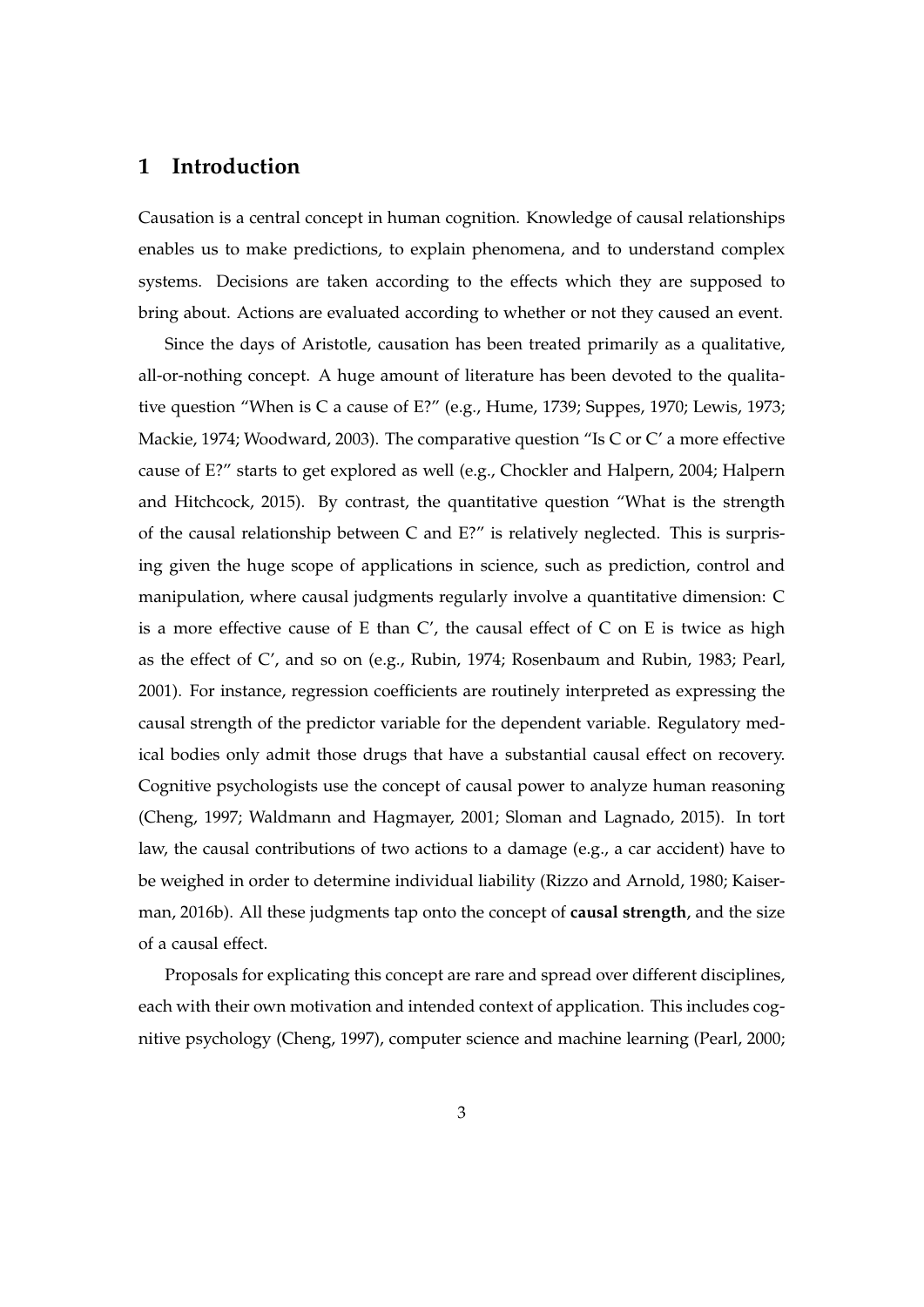Korb et al., 2011), statistics (Good, 1961a,b; Holland, 1986; Cohen, 1988), epidemiology and clinical medicine (Davies et al., 1998), philosophy of science (Suppes, 1970; Eells, 1991), political philosophy and social choice theory (Braham and van Hees, 2009), and legal theory (Rizzo and Arnold, 1980; Hart and Honoré, 1985). Although most of these disciplines use a common formalism—probability theory—to express causal strength, few axiomatic, principle-based explications are offered and normative comparisons of different measures are rare (though see the survey paper by Fitelson and Hitchcock, 2011). That is the gap that this paper tries to fill.

| Group/Outcome | Effect |          | No Effect   Total Number |  |  |
|---------------|--------|----------|--------------------------|--|--|
| Treatment 1   | $A=20$ | $B=100$  | $A + B = 120$            |  |  |
| Control 1     | $C=10$ | $D=110$  | $C+D=120$                |  |  |
| Treatment 2   | $A=45$ | $B = 75$ | $A + B = 120$            |  |  |
| Control 2     | $C=30$ | $D=90$   | $C+D=120$                |  |  |

Table 1: The result of two clinical trials where the efficacy of a new migraine treatment is compared to a control group. How should the causal strength of the treatment, as opposed to the control, be quantified?

Measures of causal strength can differ substantially. The following example illustrates the differences and their practical implications. Consider a Randomized Controlled Trial (RCT) where we administer a new migraine drug to a group of patients and compare this treatment group to a control group which receives the standard drug. Causal effect is measured on a binary scale: was the pain relieved or not? Suppose the results are described by Table 1. In the epidemiological literature, several measures have been proposed to measure the strength of such an effect (Davies et al., 1998; Deeks, 1998; Sistrom and Garvan, 2004; King et al., 2012):

**Relative Risk (RR)** The ratio of the relative frequencies of an effect in both groups.

$$
RR = \frac{A/(A+B)}{C/(C+D)}
$$

**Absolute Risk Reduction (ARR)** The difference between the relative frequencies of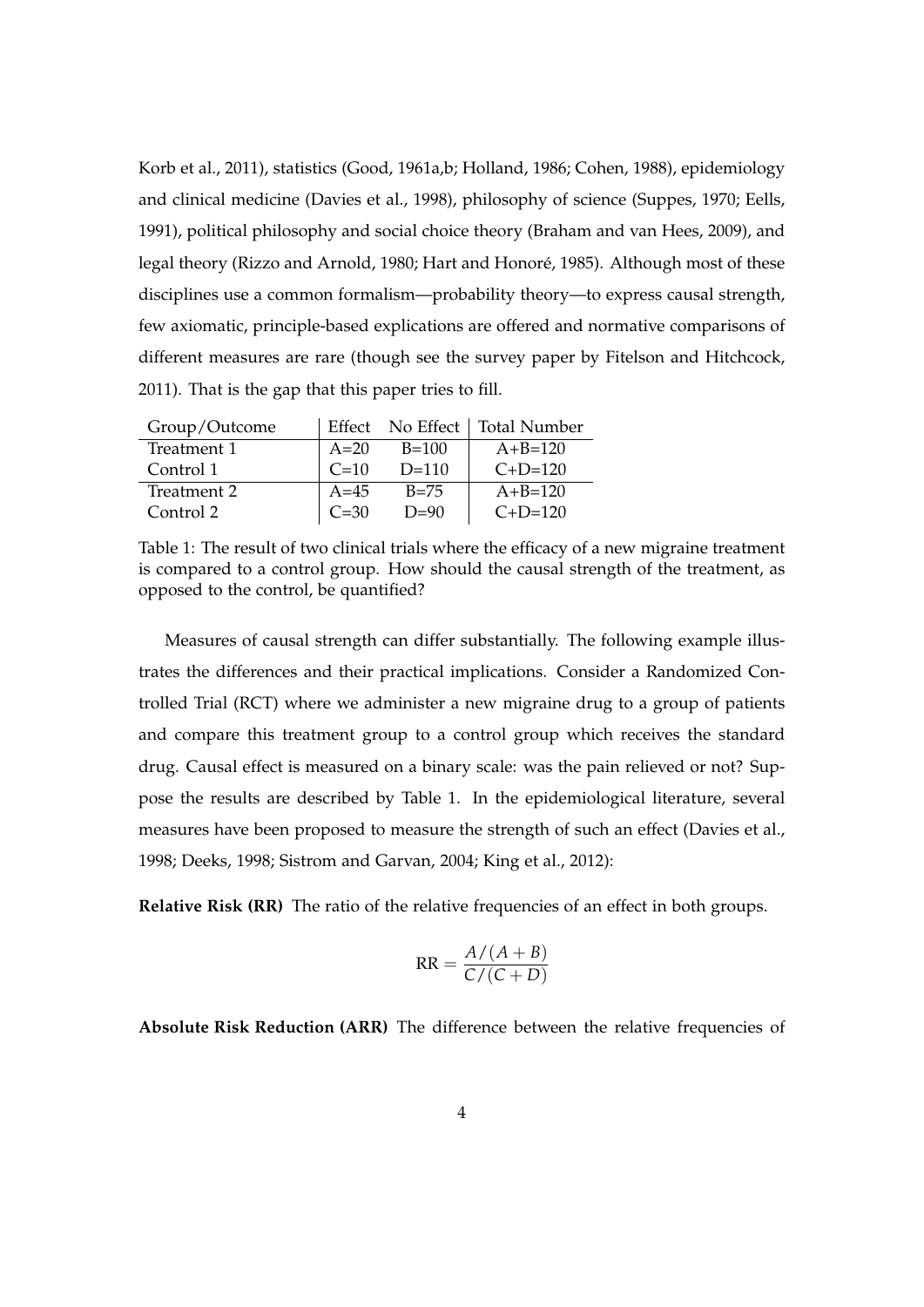an effect in both groups.

$$
ARR = \frac{A}{A+B} - \frac{C}{C+D}
$$

**Relative Risk Reduction (RRR)** The difference between the relative frequencies of an effect in both groups, relative to the frequency in the control group.

$$
RRR = \frac{A/(A+B) - C/(C+D)}{C/(C+D)}
$$

Table 1 presents the outcomes of the trial (Treatment 1, Control 1). The relative risk is  $RR = 2$ , meaning that the treatment halves the frequency of pain in the affected population. The result looks similar for relative risk reduction  $RRR = 1$ , which amounts to a 100% increase of recovery in the treatment group. However, the absolute risk reduction ARR =  $0.083$  tells a less enthusiastic story: only for  $8,3\%$  of the trial population, the new treatment makes a difference. Since such measurements of causal strength directly affect clinical decision-making, the question which measure should be preferred is vital and urgent (e.g., Stegenga, 2015; Sprenger and Stegenga, 2016).

To press this point even more, suppose that a second migraine drug is tested in a different population. The design is again a Randomized Controlled Trial and the data are given in the rows (Treatment 2, Control 2) in Table 1. We observe  $RR = 1.5$ ,  $RRR = 0.5$  and  $ARR = 0.15$ . That is, while an evaluation in terms of RR and RRR declares Drug 1 as the stronger cause of pain relief, an evaluation in terms of ARR would lead to the conclusion that the Drug 2 is the much stronger cause of pain relief. This poses an immediate practical dilemma for the doctor who is advising a patient suffering from migraine. Which drug is more effective? Which one should she prescribe? Similar examples occur in other disciplines whenever the causal strength of two different interventions is compared.

The challenge for a philosophical theory of causal strength is to characterize the various measures and to weigh the reasons for preferring one of them over another.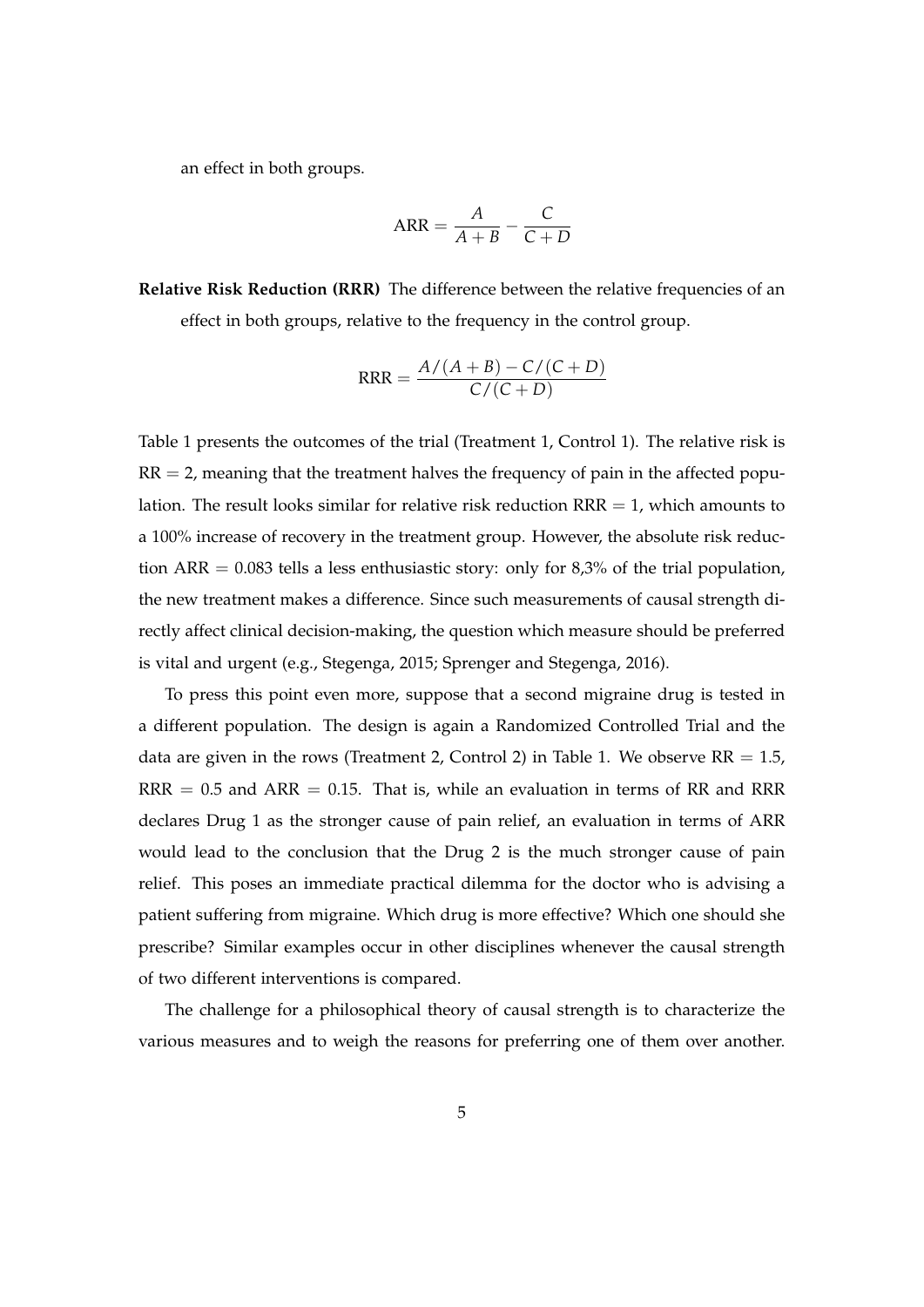In this paper, I develop axiomatic foundations for measures of causal strength. First, I motivate the choice of causal Bayes nets as a framework where different measures can be embedded and compared. The relata of the causal strength relation are conceptualized as instantiations of binary variables (e.g., propositions). Second, I derive representation theorems for various measures of causal strength, that is, theorems that characterize a measure of causal strength in terms of a set of adequacy conditions. Third, I compare and discuss these measures with a view towards applications: Under which conditions are they invariant? What are beneficial and what are problematic properties? To the extent that the proposed adequacy conditions are found compelling, the technical results have normative implications for the choice of a measure of causal strength. Indeed, I will make a case for a particular measure as opposed to working with a plurality of causal strength measures. This distinguishes my results from investigations in formal epistemology where pluralism is the default position regarding measures of confirmation and explanatory power (e.g., Schupbach and Sprenger, 2011; Crupi and Tentori, 2012, 2013; Crupi et al., 2013).

The remainder of this paper is structured as follows: Section 2 motivates the choice of causal Bayes nets as a framework for explicating causal strength and specifies the formal structure of a causal strength measure. Section 3 contains the core of the paper: the representation theorems for the various causal strength measures in terms of a set of axioms or adequacy conditions. The methods of that section are partially taken from confirmation theory and related areas of formal epistemology—an interesting case of cross-fertilization in philosophy of science. Section 4 returns to the above medical science example and applies the formal results of Section 3, while Section 5 discusses future research questions and concludes. The appendix contains the proofs of the theorems.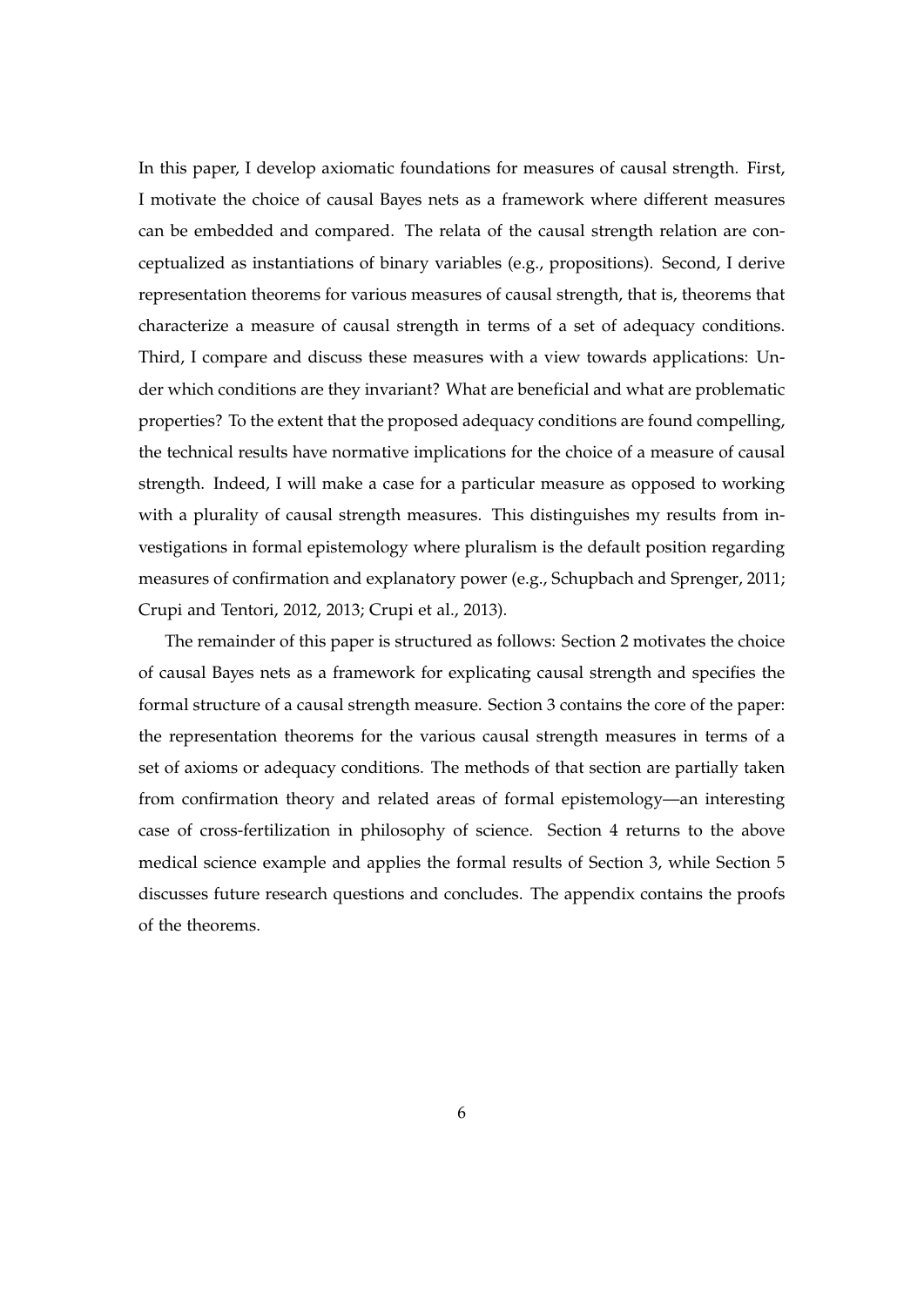## **2 The Framework: Causal Bayes Nets**

#### **2.1 Probabilistic and Interventionist Accounts of Causation**

Causes matter for their effects. This thought has already been articulated by David Hume (1711–1776) in his famous description of two causally related objects: "if the first object had not been, the second never had existed" (Hume 1748/77). This line of reasoning has been developed later in counterfactual accounts of causation (Lewis, 1973, 1979).

However, causes do not always necessitate their effects. We classify smoking as a cause of lung cancer although not every regular smoker will eventually suffer from lung cancer. The same is true in other fields of science, e.g., when we conduct psychological experiments or make economic policy decisions: interventions increase the frequency of a particular response, but they do not guarantee it. Therefore, causal relevance is often explicated as probability-raising, especially when reasoning at the population level.

On the **probabilistic account of causation**, C is a cause of E if and only if C raises the probability that E occurs (e.g. Reichenbach, 1956; Suppes, 1970; Cartwright, 1979; Eells, 1991). This account captures the intuition that many causes make a difference to their effects without necessitating them. Moreover, this account squares well with many cases of scientific inference, like RCTs, where we compare the effect of two different interventions. In such cases (e.g., the data from Table 1), it seems that the stronger the divergence between the two groups, the greater the causal strength. Indeed, probabilistic measures of causal strength, with their natural link to observed relative frequencies, nicely square with an account of causation where causes raise the occurrence rate of an effect.

However, a purely probabilistic account struggles with various aspects of causal reasoning. Pearl (2000, 2011) objects that causal claims go beyond the pure associational level that is encoded in probability distributions; they express how the world would change in response to interventions. Hence,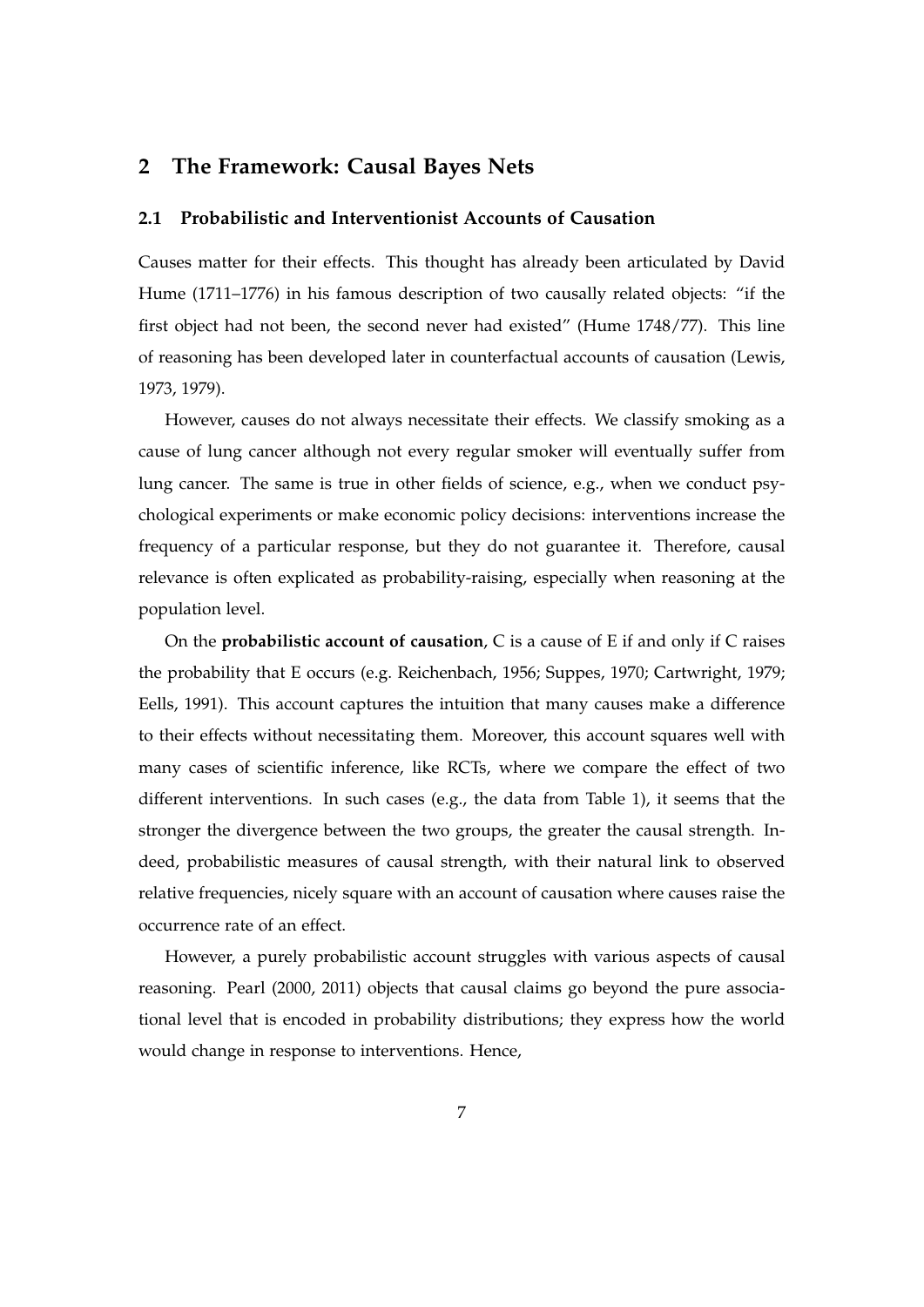"[e]very claim invoking causal concepts must rely on some premises that invoke such concepts; it cannot be inferred from, or even defined in terms of statistical associations alone." (Pearl, 2011, 700)

The classical example is a case where cause and effect are correlated, but independent conditional on a common cause. In the Netherlands, a high crime rate (E) has recently been found to be correlated with a high percentage of migrants living in the affected neighborhoods (C). In particular,  $p(E|C) > p(E|\neg C)$ . This suggests that a high rate of migrants in a neighborhood leads to more crimes being committed. However, the correlation could be explained by a common cause: the low socio-economic status of these neighborhoods (Jensma, 2014). Call this variable *X*. Conditional on the various levels of average income in a neighborhood, there was no correlation between the crime rate and the number of migrants:  $p(E|C, X = x) \approx p(E|\neg C, X = x)$ . Figure 1 gives a graphical representation. The naïve probabilistic account gets this wrong and judges the number of migrants to be a cause of the high crime rate.

To solve this problem, contextual unanimity has been demanded: the putative cause has to raise the probability of the effect in every background context (e.g., Cartwright, 1979). However, such a condition is very strict: causal relations vanish as soon as there is a single background context where the probability is lowered. For purposes of control and intervention, such a requirement is often impractical. It has also been criticized as failing to match our intuitions in causal reasoning: we would like to uphold the claim that smoking causes lung cancer, even if there is a subpopulation with a rare gene, where smoking actually decreases the probability of lung cancer (Dupré, 1984).

The **interventionist account of causation** (Spirtes et al., 2000; Pearl, 2000; Woodward, 2003) provides an alternative to a purely probabilistic model of causation. It supplements the probabilistic account with counterfactual thinking. On the interventionist account, causal reasoning is always relative to the choice of a causal model *M*: a directed acyclical graph (DAG) G, consisting of a set of vertices (=variables) and directed edges, and a probability distribution over the variables in G. Figure 1 is a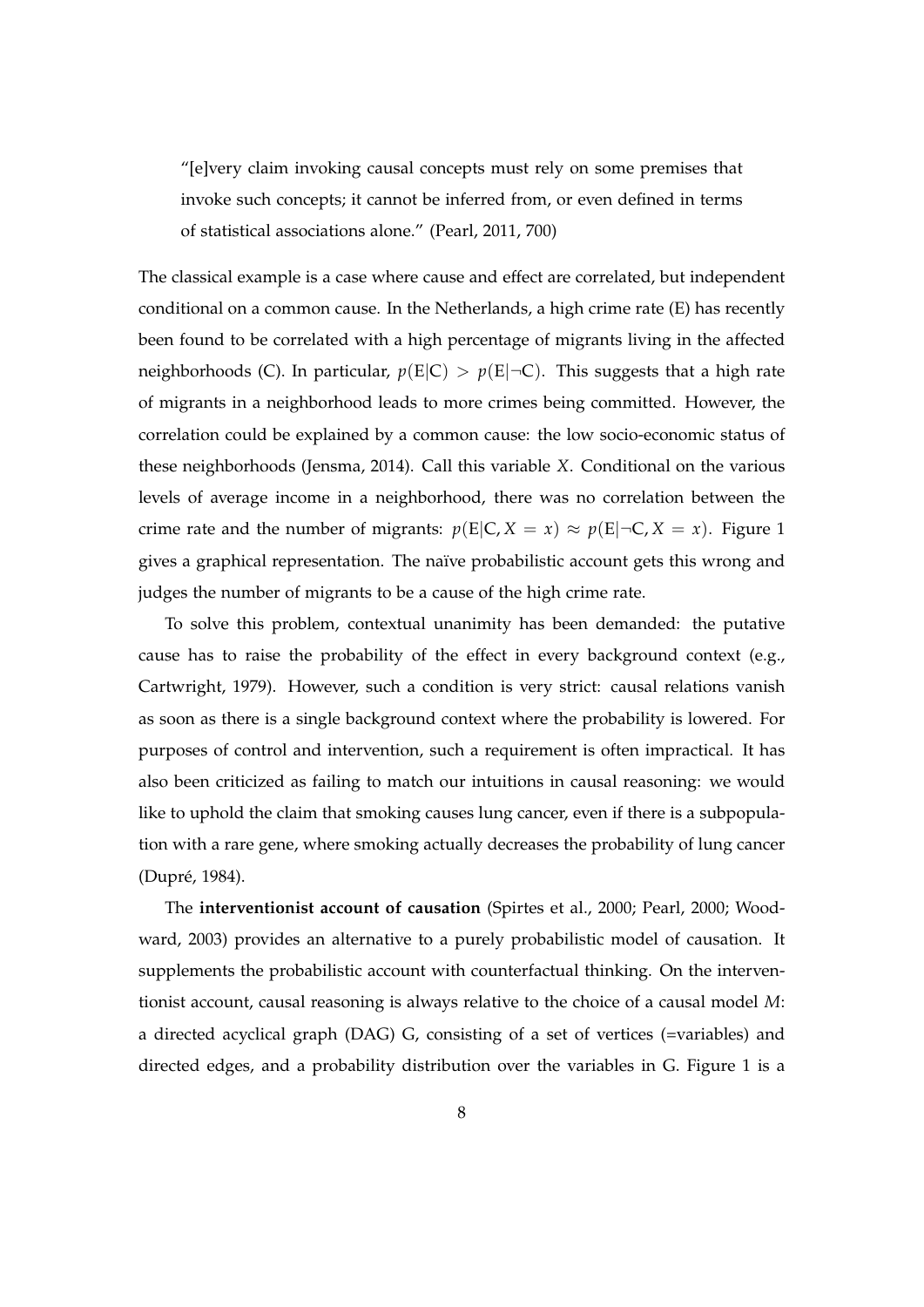

Figure 1: A typical common cause (conjunctive fork) structure. Conditional on *X*, the variables *C* and *E* are independent. Moreover, an intervention on *C* would disrupt the causal arrow from *X* to *C* and not have any effect on *E*.

simple example of a DAG. The edges represent how an intervention on a variable transfers to other variables; conversely, lack of a direct connection between variables codifies a conditional independence. DAGs can also codify Pearl's "causal assumptions" underneath our causal reasoning, when the arrows are interpreted causally. For instance, each variable is assumed to be independent of its non-descendants, given its direct causes (=its parents)—this is the famous Causal Markov Condition. Causally interpreted DAGs are called **causal Bayes nets**.

On the interventionist account, *C* is a cause of *E* if and only if an **intervention** on *C* causes a change of value in *E*, or changes the probability that *E* takes a certain value (Woodward, 2012). Note that the interventionist account conceives causation as a relationship between variables, whereas the probabilistic account describes relationships between events, or instantiations of such variables.<sup>1</sup>

But what is an intervention in the first place? An ideal intervention forces a variable *C* to take a certain value while breaking the influence of other variables. In a DAG, this amounts to breaking all arrows that lead into that variable. Pearl's notation for such an intervention is  $d\sigma(C = x)$ . Formally, this means "lifting C from the influence of the old functional mechanism and placing it under the influence of a new mechanism that sets the value  $C = x$  while keeping all other mechanisms undisturbed" (Pearl, 2000, 70, notation changed). Imagine that we would like to study the effects of classroom light on whether students are awake or asleep. The intensity of classroom

 $1$ In this paper, I italicize all propositional variables; their instantiations are printed in roman script, following Bovens and Hartmann (2003).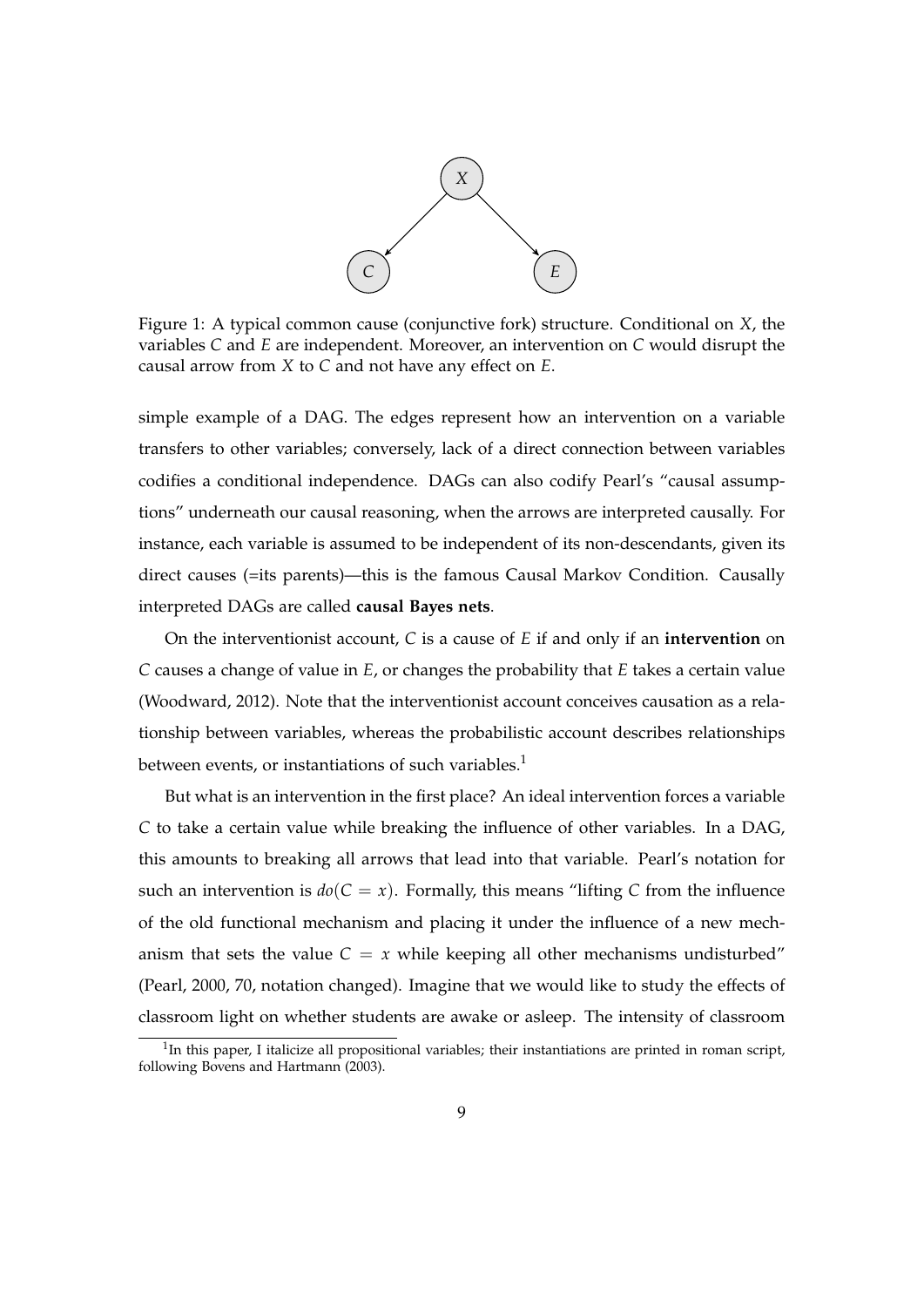light depends in turn on the settings of the audiovisual system. However, we may press the light switch manually, overruling the system settings, and then study the effects of our intervention on the students (e.g., they wake up from deep sleep). This way, we directly intervene on the light intensity and break the functional dependency on the preconfigured system settings.

The interventionist account naturally distinguishes genuinely causal relations between *C* and *E* from relations where both variables are correlated as a result of a common cause *X*. When one intervenes on *C*, the causal arrow leading from *X* to *C* is broken and no effect on *E* occurs. See Figure 1. While the probabilistic account compares  $p(E|C)$  and  $p(E|\neg C)$ , the interventionist account focuses on probability of the effect conditional on an intervention on the cause (see also Meek and Glymour, 1994).

By explicating causal strength relative to causal models represented by causal Bayes nets, this paper combines both perspectives. Causal Bayes nets make it easy to spot which interventions affect which variables, and they have proved to be extremely useful for causal inference in science (e.g., Pearl, 2000; Spirtes et al., 2000). On top of this, they resemble other tools for causal inference, such as neural networks or connectionist expert systems. All in all, explicating causal strength relative to causal Bayes nets looks like a sound methodological assumption to make (see also Korb et al., 2011).

However, I also take over some elements from the probabilistic account of causation. First, I define causal strength as a relationship between propositions rather than variables, which is inspired by the question "how much does the cause raise the probability of the effect?". Second, statistical relevance plays a major role in the explication of causal strength measures. The next section fleshes out the details of my hybrid account.

#### **2.2 Explicating the Determinants of Causal Strength**

As stated above, I understand causal strength as a relationship between propositions: claims about the values of variables in a causal model, such as  $X = x$ ,  $Y = y$ , and so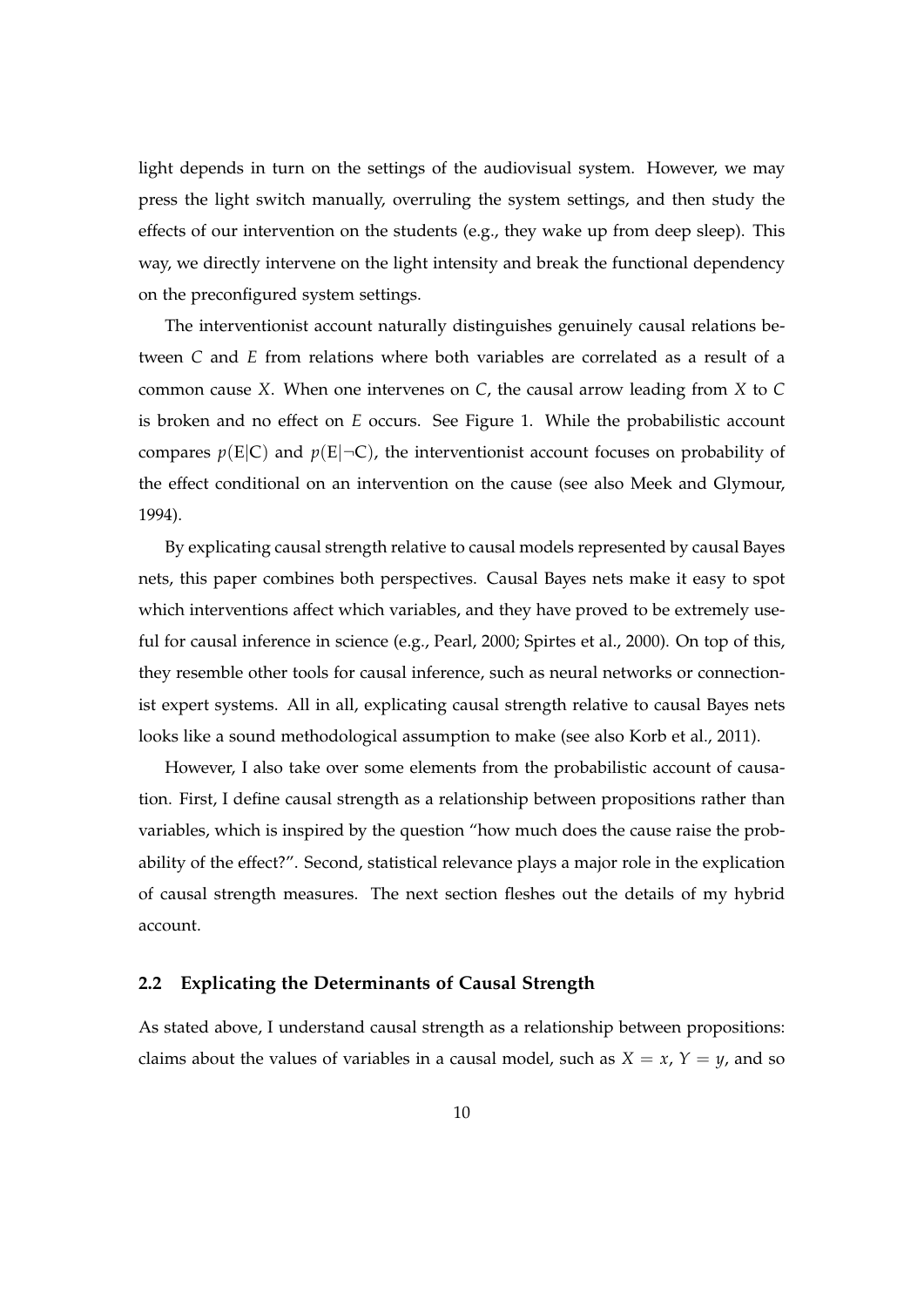on. To keep notation simple, I focus on binary propositional variables, but nothing prevents us from generalizing the results to propositions about multicategorical or metric (e.g., real-valued) variables. I explain implications for more complex cases of causal inference at the end of the paper.

Let  $\mathcal L$  be a propositional language with elements C, E  $\in \mathcal L$ . The causal strength between C and E is defined relative to a causal model  $M = (G, p(\cdot)) \in M$ : a directed acyclical graph G which includes the propositional variables  $C \in \{C, \neg C\}$  and  $E \in$  ${E, \neg E}$ , and a probability distribution  $p(.)$  over the variables in G. The set of causal models over variables from  $\mathcal L$  is denoted by  $\mathcal M$ . Moreover, my approach quantifies causal strength with respect to a single background context, sidestepping a substantial discussion in the field of probabilistic causation (e.g., Cartwright, 1979; Dupré, 1984; Eells, 1991).

After these preliminaries, we are now ready for describing the determinants of causal strength.

**Formality** For two propositions C,  $E \in \mathcal{L}$  and a causal model  $M \in \mathcal{M}$ , the causal strength of C on E relative to *M*,  $\eta$ (C, E), is a continuous real-valued function operating on a subset of  $\mathcal{L}^2 \times \mathcal{M}$ , namely the set

$$
S := \{ \langle C, E, M \rangle \in \mathcal{L}^2 \times \mathcal{M} | M \text{ contains the variables } C \text{ and } E \} \tag{1}
$$

In particular, the causal strength measure  $\eta(C, E)$  can be represented by a continuous function  $f : [0,1]^3 \rightarrow \mathbb{R}$  such that

$$
\eta(C, E) = f(p(C), p(E|do(C)), p(E|do(\neg C)))
$$

Here,  $do(C)$  and  $do(\neg C)$  are convenient notational shortcuts for setting the binary variable  $C$  to its values  $C$  and  $\neg C$ . For reasons of convenience, reference to a causal model is dropped in the notation of *η*. Also, in the adequacy conditions to follow, we will always assume that *M* contains the variables *C* and *E* when we quantify over C,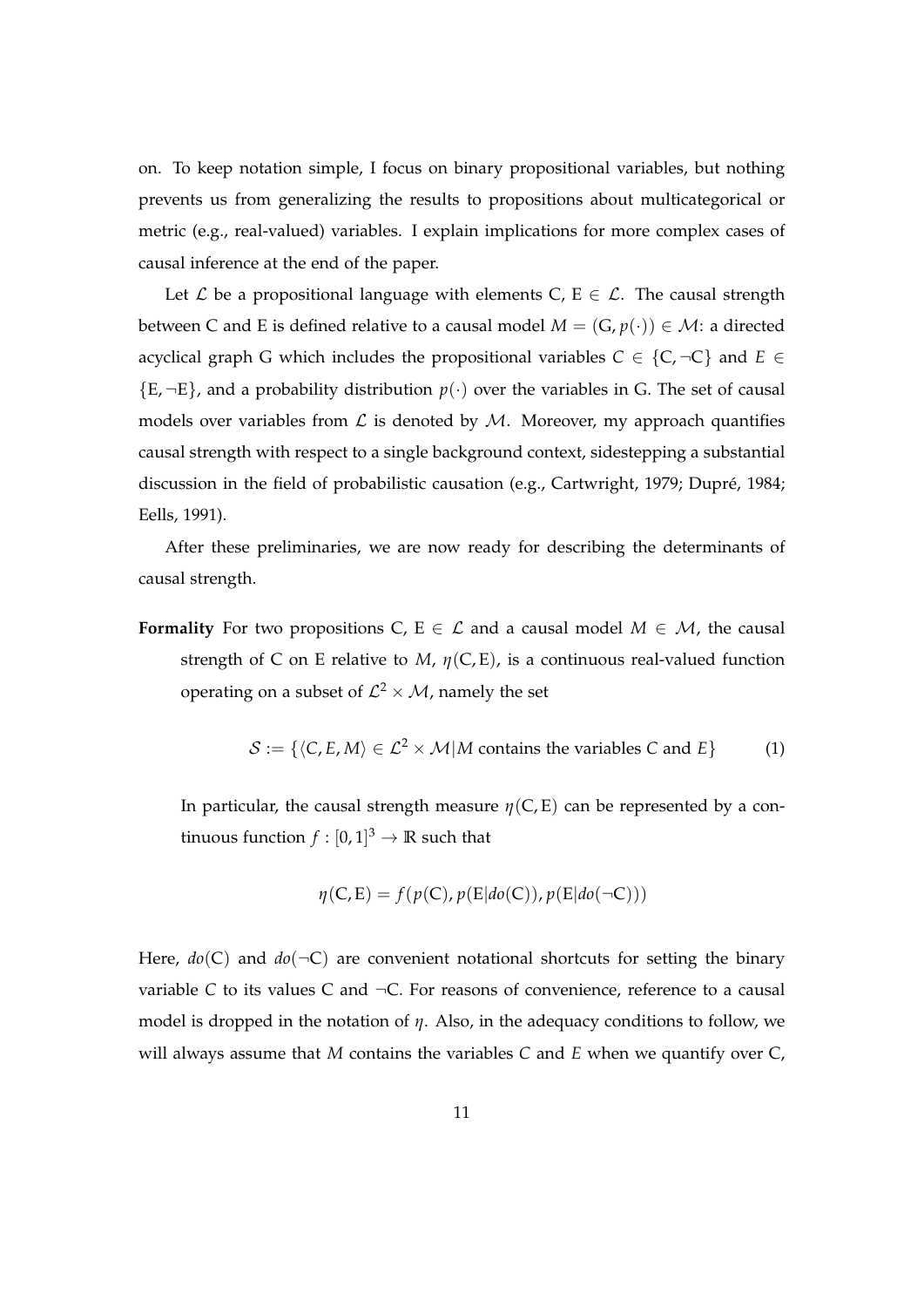E and *M*.

Formality fixes the formal structure and the determinants of a causal strength measure  $\eta(C, E)$ . In particular, it can be expressed as a function of the base rate of the cause and the probability of E under the relevant interventions on the cause:  $p(E|do(C))$  and  $p(E|do(\neg C))$ . This takes up the basic idea behind probabilistic relevance accounts of causation, which is essentially contrastive. More precisely, we express causal strength as a function of  $p(C)$ ,  $p(E|do(C))$  and  $p(E|do(\neg C))$ , given a particular background context. Many of our measures will also maintain the intuition that positive causes need to raise the probability of their effects: C causes E if and only if  $p(E|do(C)) > p(E|do(\neg C))$ , and C prevents E if and only if  $p(E|do(C)) < p(E|do(\neg C))$ . The only difference to the venerable probabilistic account consists in the fact that we use the interventionist calculus instead of simple conditional probabilities.

Formality does not distinguish between causation at the population level (=eventtypes) and causation at the individual level (=singular events). The probabilisticinterventionist calculus is suited for describing causal strength at both levels. This distinction does not cover actual causation, or "cause in fact" (Halpern and Pearl, 2005a,b). In those cases, one already knows that both the cause and the effect occurred: instead of estimating the predictive value of the cause, one has to attribute the effect to one of the causes, and to compare the contribution of different causes. Most results below are not meant to apply to actual causation.

Notably, Formality leaves out external factors such as typicality, normative expectations and defaults, which are of theoretical significance and have been shown to affect causal judgments in experimental settings (Knobe and Fraser, 2008; Hitchcock and Knobe, 2009; Halpern and Hitchcock, 2015). While this implies that our model does not capture all factors that may influence judgments of causal strength, there are many applications (e.g., quantifying effect size in science) where it is desirable to eliminate normative considerations, and to estimate causal strength from observations and the results of interventions alone.

Formality is also blind to mediator variables—variables on a path between *C* and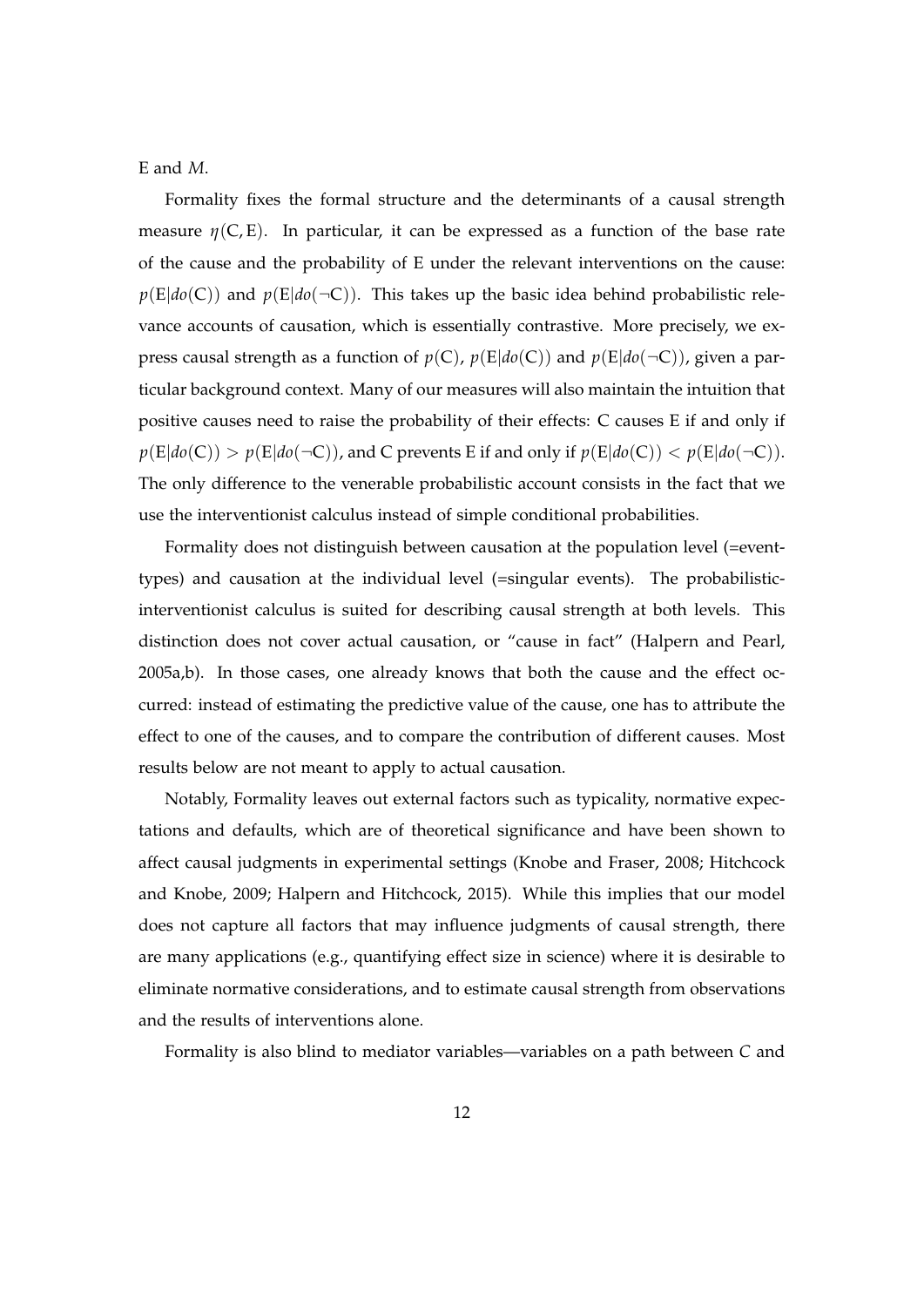

Figure 2: Mediators on the paths linking cause C and effect E.

*E*—and the presence of multiple paths leading from *C* to *E* (see Figure 2). Also this choice is conscious. The reason is that mediators are often not directly measurable. When we administer a medical drug  $(C)$  to cure migraine  $(E)$ , there are numerous mediators in an appropriate causal model that includes C and E. However, the medical practitioner, who has to choose between different drugs, is mainly interested in the overall effect that C has on E (how often does migraine go away?), not in the details of causal transmission within the human body. Therefore I keep the model simple and amalgamate the effects that C may have on E via different paths into one number—the average or total effect of C on E (e.g., Dupré, 1984; Eells, 1991).

Sometimes, measuring path-specific effects is vital for policy-making and causal attribution. My decision to focus on total effect does not rule out a path-specific perspective, quite to the contrary. Measures of path-specific effect supervene on elementary measure of causal strength (e.g., Pearl, 2001). Only when such a measure is chosen, one can get the calculations off the ground and meaningfully separate direct from indirect effect. By investigating the properties of these elementary measures, this paper grounds any template for measuring path-specific causal strength.

Table 2, which follows Fitelson and Hitchcock (2011), translates various probabilistic measures of causal strength to the causal Bayes nets framework. By investigating their formal properties, the following section creates a basis for comparing, discussing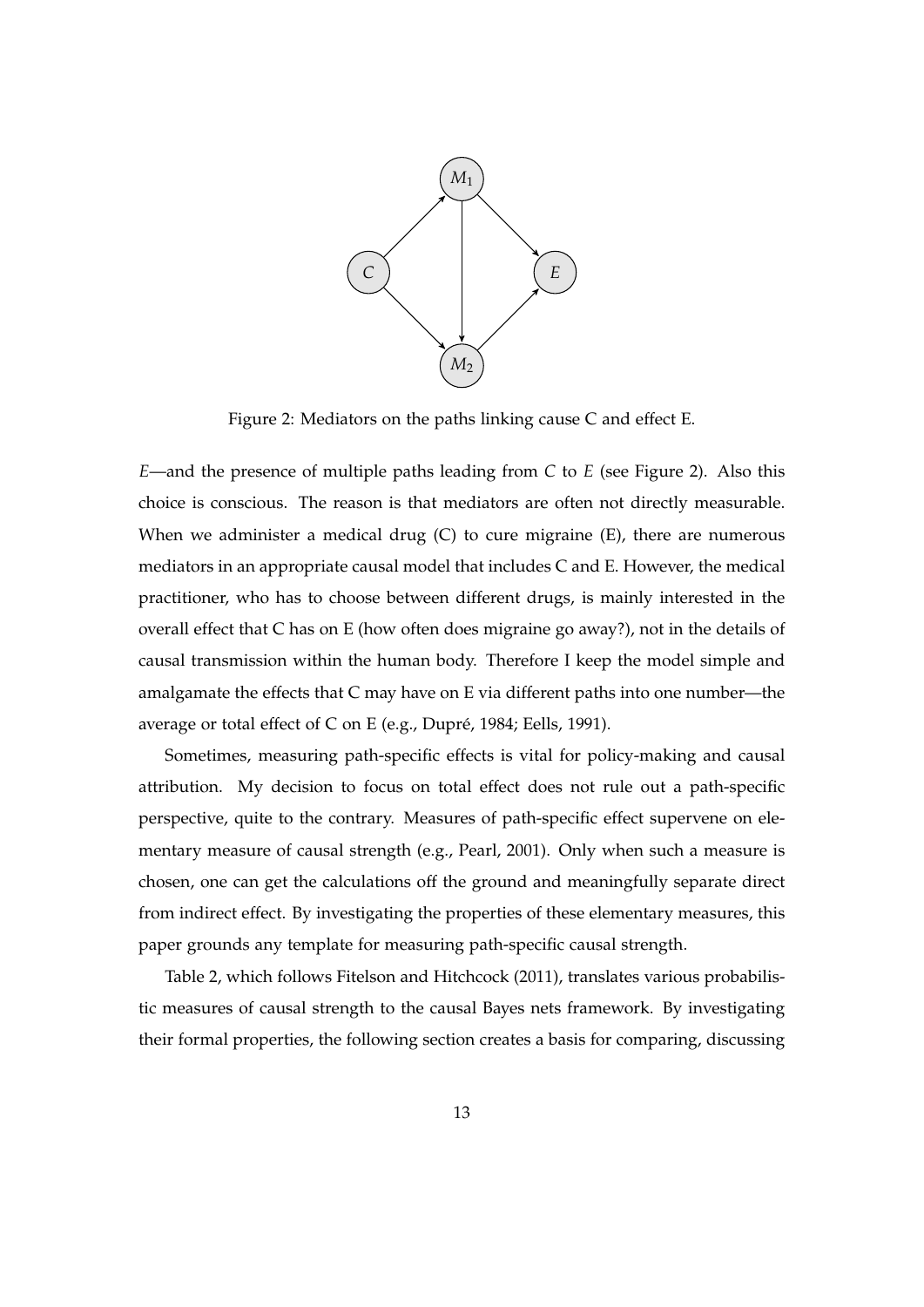Pearl (2000) 
$$
\eta(C, E) = p(E|do(C))
$$
  
\nSuppes (1970)  $\eta(C, E) = p(E|do(C)) - p(E)$   
\nEells (1991)  $\eta(C, E) = p(E|do(C)) - p(E|do(\neg C))$   
\n"Galton" (covariation)  $\eta(C, E) = 4p(do(C)) p(do(\neg C)) [p(E|do(C)) - p(E|do(\neg C))]$   
\nLewis (1986)  $\eta(C, E) = \frac{p(E|do(C))}{p(E|do(\neg C))}$   
\nCheng (1997)  $\eta(C, E) = \frac{p(E|do(C)) - p(E|do(\neg C))}{1 - p(E|do(\neg C))}$   
\nGood (1961a,b)  $\eta(C, E) = \frac{1 - p(E|do(\neg C))}{1 - p(E|do(C))}$ 

Table 2: Some prominent measures of causal strength. I follow the labels of Fitelson and Hitchcock (2011).

and appraising these measures. In the end, I will also defend my personal preferences and draw some tentative conclusions regarding the question of whether we should work with a single causal strength measure, or a plurality of measures. The dialectics of the argument go either way: on the one hand, I use plausible adequacy conditions to back a specific measure, on the other hand, I use implausible adequacy conditions to argue against competitors.

### **3 The Representation Theorems**

#### **3.1 General Adequacy Conditions**

The previous section has determined the mathematical structure and determinants of measures of causal strength. The adequacy conditions in this subsection deal with general properties of the measures, in particular with their ranking of different cause/effect pairs.

We start with comparing two putative causes of an effect E. Suppose we ask what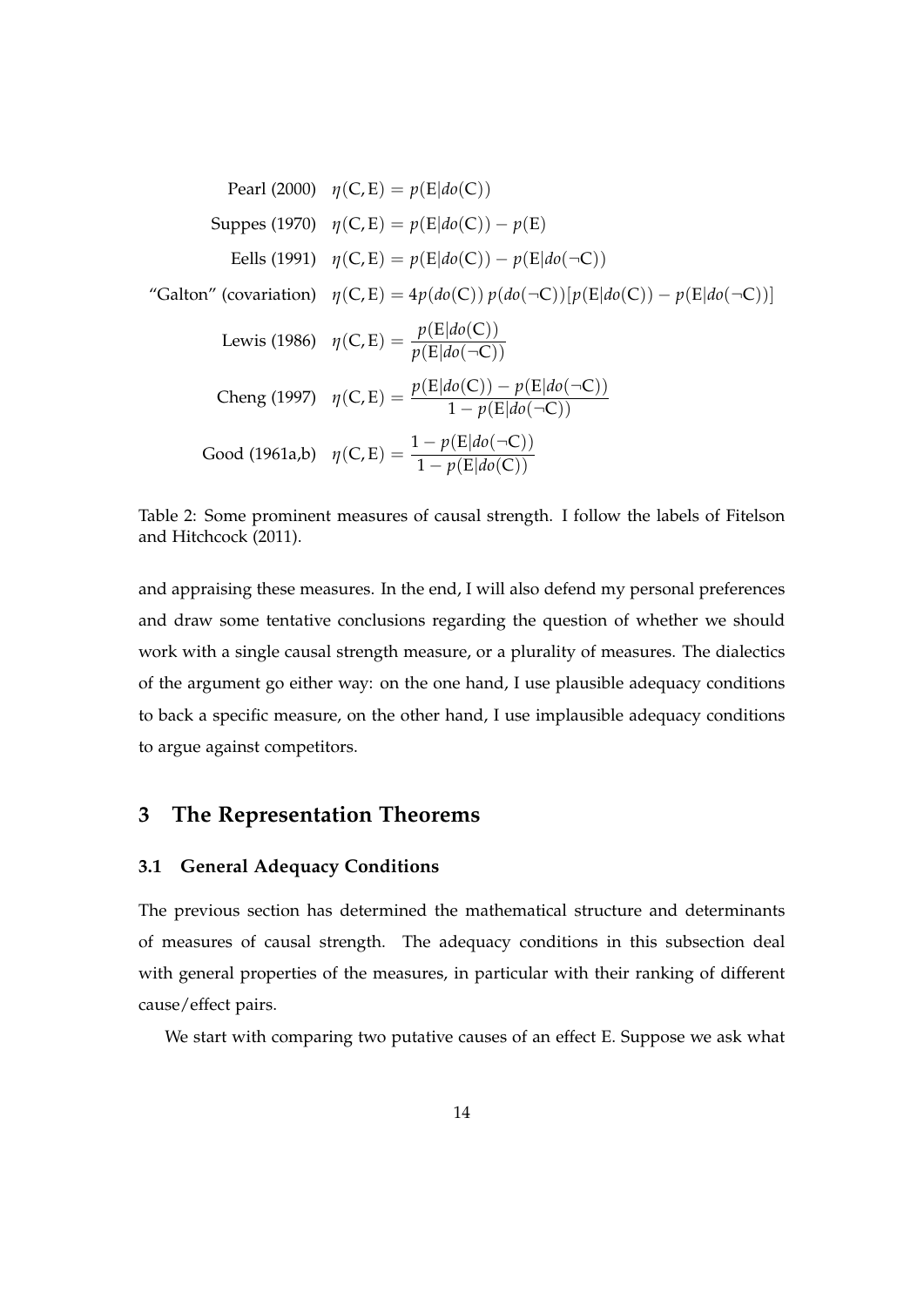is a stronger cause of car accidents (E): drunk driving  $(C_1)$  or bad weather conditions (C<sub>2</sub>)? One may answer that C<sub>1</sub> is a stronger cause of E than C<sub>2</sub> if and only if C<sub>1</sub> makes E more expected than  $C_2$ . In other words, a cause of an effect is stronger than another cause if it has a higher likelihood of producing the effect. Consequently, we judge drunk driving to be a stronger cause of car accidents than bad weather. The following condition describes that way of reasoning.

**Effect Production** For propositions  $C_1$ ,  $C_2$ , and E  $\in \mathcal{L}$  and a causal model  $M \in \mathcal{M}$ ,

$$
\eta(C_1, E) > \eta(C_2, E) \quad \text{if and only if} \quad p(E|do(C_1)) > p(E|do(C_2))
$$

It may be objected that Effect Production neglects the contrastive nature of measures of causal strength. They should measure the degree of causal dependence on C as opposed to ¬C, that is, the difference that an intervention on *C* makes for *E*. Measures that satisfy Effect Production, however, are not sensitive to what happens if  $\neg C_1$  or  $\neg C_2$  is the case. On the other hand, production rather than dependence is an important part of many theories of causation (e.g., Dowe, 2000; Hall, 2004) and measures of causal strength that focus on the probability of producing E should not be dismissed from the start.

Inspired by the above concerns, the next adequacy condition focuses on the difference that two competing causes make for the target effect:

**Difference-Making** For propositions  $C_1$ ,  $C_2$ , and E  $\in \mathcal{L}$  and a causal model  $M \in \mathcal{M}$ ,

$$
\eta(C_1,E) > \eta(C_2,E)
$$

if and only if for a continuous function  $g: [0,1]^2 \to \mathbb{R}$  which is monotonically increasing in the first and monotonically decreasing in the second argument, without being constant in either argument:

$$
g(p(E|do(C_1)), p(E|do(\neg C_1))) > g(p(E|do(C_2)), p(E|do(\neg C_2)))
$$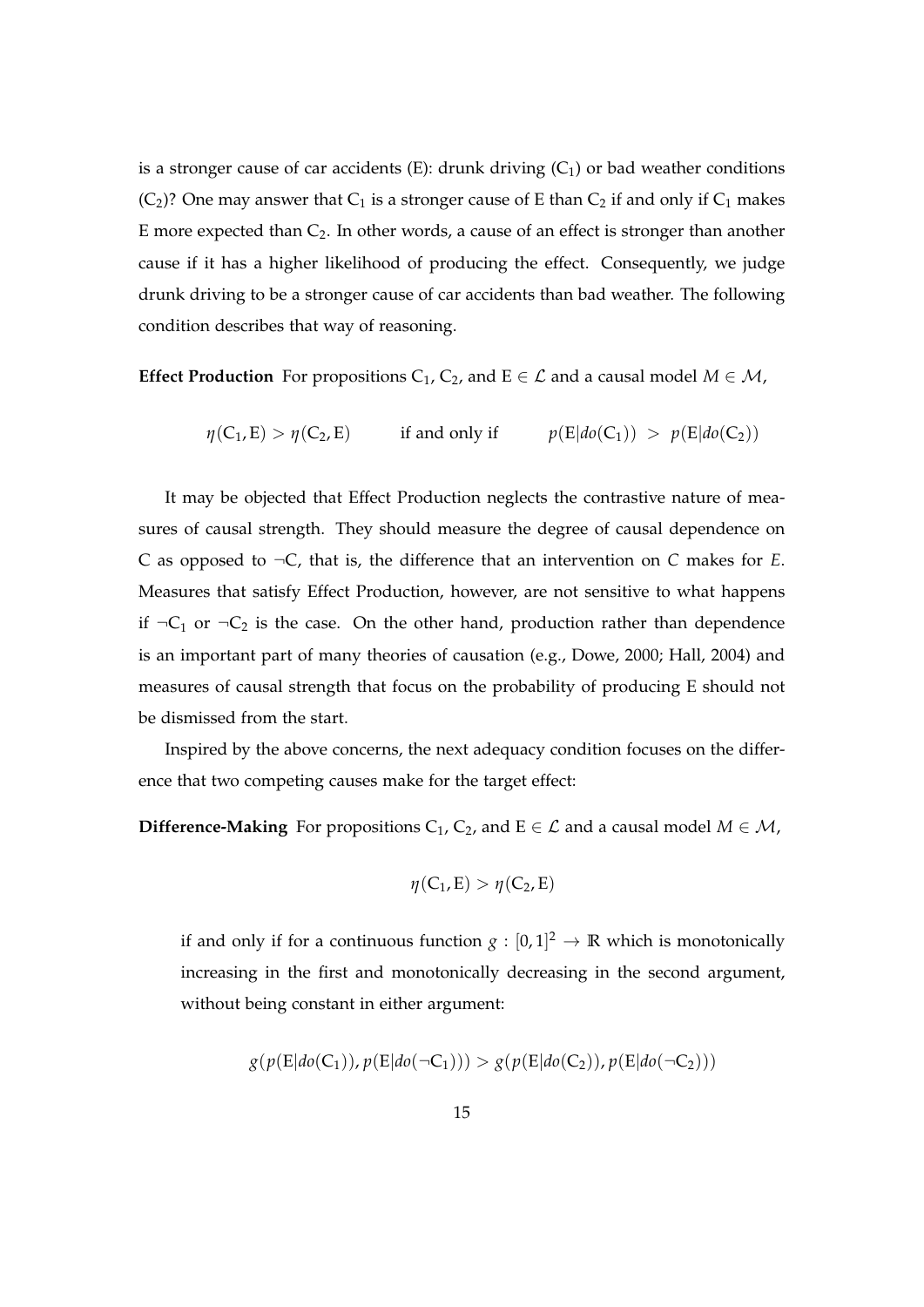This condition adopts a contrastive perspective on causal strength: we only look at the difference which two interventions make for the effect.<sup>2</sup> The monotonicity constraint on *g* expresses the intuitive condition that the more likely a cause C is to bring about an effect E, the more sizeable its causal effect, all other things being equal. Vice versa for ¬C. Such ways of causal reasoning are particularly relevant for RCTs and other contexts where treatment (C) and control  $(\neg C)$  groups are compared with respect to their causal effect, e.g., for comparing the strength of two medical drugs.

We now proceed from the determinants to the scaling properties of causal strength measures. I follow Fitelson and Hitchcock (2011) in explicating the degree to which C prevents E as the degree to which C causes  $\neg E$ , that is, the absence of E. To measure causation and prevention on the same scale, we now demand that the causal strength of C for E equal the causal strength of C for  $\neg E$ , in terms of its absolute values. The idea is that the negative causal effect of  $C$  on  $E$  (=the degree of causal prevention) is just the flip side of the positive effect of C on  $\neg E$ ; we are dealing with one and the same propositional variable. This leads us to Fitelson and Hitchcock's

**Causation-Prevention Symmetry (CPS)** For propositions C,  $E \in \mathcal{L}$  and a causal model  $M \in \mathcal{M}$ ,

$$
-\eta(C,E) = \eta(C, \neg E)
$$

Evidently, only measures of causal strength which take both positive and negative values can satisfy CPS. Positive causal strength indicates positive causation, negative causal strength indicates prevention. As a consequence,  $\eta(C, E) = 0$  denotes neutral causal strength.<sup>3</sup> A purely ordinal version of CPS is the following, strictly weaker condition:

#### **Weak Causation-Prevention Symmetry (WCPS)** For propositions C,  $E_1$ , and  $E_2 \in \mathcal{L}$

<sup>&</sup>lt;sup>2</sup>Base rates of causes may still matter for the effect. For instance, if  $C_1$  and  $C_2$  are two independent causes of E, then  $p(E|do(C_2)) = p(E|do(C_2), C_1)p(C_1) + p(E|do(C_2), C_1)p(\neg C_1)$  takes into account the base rate of the competing cause  $C_1$ .

 $3$ This should not be conflated with causal irrelevance. A cause can be relevant for an effect, and yet, the overall effect can be zero, e.g., when contributions via different paths cancel out. This is different from a case where there is no causal connection between C and E.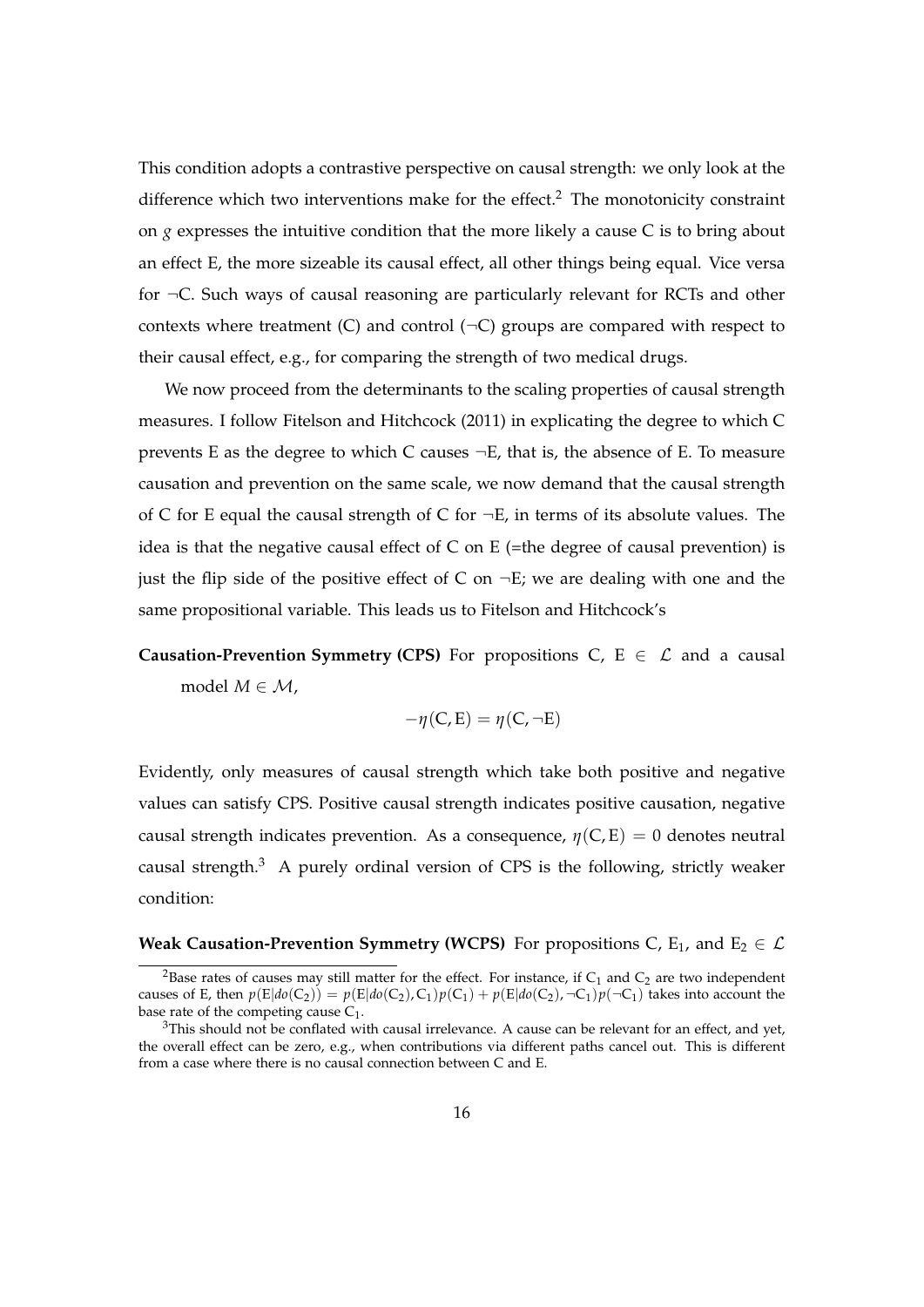and a causal model  $M \in \mathcal{M}$ , let  $E_1$  and  $E_2$  be screened off by a common cause C (i.e.,  $E_1 \perp E_2$  given C and  $\neg$ C). Then

$$
\eta(C, E_1) > \eta(C, E_2)
$$
 if and only if  $\eta(C, \neg E_1) < \eta(C, \neg E_2)$ 

This condition demands that if C is a stronger cause of  $E_1$  than of  $E_2$ , then C prevents  $\neg E_1$  more than  $\neg E_2$ . The common cause condition has been added to avoid interactions between  $E_1$  and  $E_2$  which might confound our intuitions.

I will often rescale candidate measures into a form that satisfies CPS. Moreover, to avoid that the discussion depends too much on specific scaling properties, I will usually not compare individual measures, but equivalence classes of measures, characterized by the causal strength rankings they impose. The key concept is **ordinal equivalence**. Two measures  $\eta$  and  $\eta'$  are ordinally equivalent if and only if for all propositions C, C', E, E'  $\in \mathcal{L}$  and causal models  $M \in \mathcal{M}$ ,

$$
\eta(C,E) > \eta(C',E')
$$
 if and only if  $\eta'(C,E) > \eta'(C',E')$ 

relative to *M*. Two ordinally equivalent measures may use different scales, but they produce the same causal strength rankings and share most philosophically interesting properties. The following subsections provide representation theorems for classes of ordinally equivalent measures.

#### **3.2 Causal Production and the Pearl Measure**

|   | Rank   Team | Points   Team |                                                       | Points |  |  |
|---|-------------|---------------|-------------------------------------------------------|--------|--|--|
|   |             |               | after 36 out of 38 rounds   after 37 out of 38 rounds |        |  |  |
|   | Roma        | 78            | Inter                                                 |        |  |  |
|   | Inter       |               | 76 Roma                                               | 78     |  |  |
| 3 | Juve        |               | $74$   Juve                                           | 74     |  |  |

Table 3: A motivating example for Conditional Equivalence. Top of the Seria A after 36 and 37 out of 38 rounds, respectively.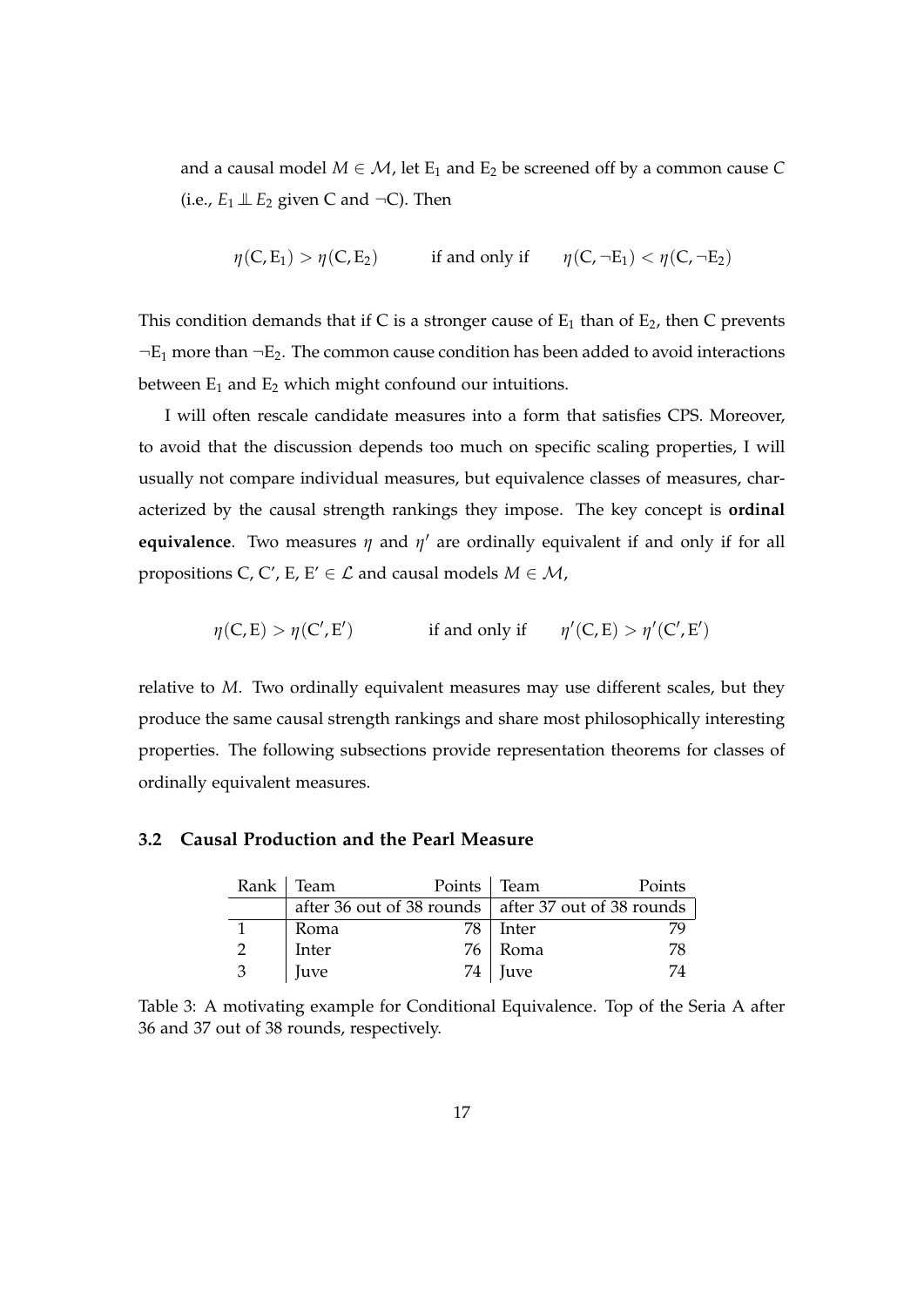In this section, I provide an axiomatic characterization of Pearl's measure of causal effect  $\eta(C, E) = p(E|do(C))$  (Pearl, 2000). To this end, I introduce another adequacy condition. Consider Table 3. Three teams in the Italian *Seria A*—AS Roma, FC Internazionale ("Inter"), and Juventus ("Juve")—are still competing for the *scudetto*, the national soccer championship. On the penultimate match day, Inter beats Juve in the *Derby d'Italia* while Roma loses to another team. Call this conjunction of events C. Let  $E_1$  = Inter will win the championship and  $E_2$  = Roma will be the runner-up. Given  $C$ ,  $E_1$  and  $E_2$  are logically equivalent. (Juve misses four and five points on both teams and cannot surpass them any more.) In that case, we might say that  $C$  causes  $E_1$  and E<sup>2</sup> to an equal degree: given C, we cannot distinguish between both propositions. This intuition is stated in the following adequacy condition:

**Conditional Equivalence** For C, E<sub>1</sub> and E<sub>2</sub>  $\in \mathcal{L}$  and a causal model  $M \in \mathcal{M}$ , assume that E<sub>1</sub> and E<sub>2</sub> are logically equivalent given C (i.e., E<sub>1</sub>  $\wedge$  C  $\models$  E<sub>2</sub> and  $E_2 \wedge C \models E_1$ ). Then  $\eta(C, E_1) = \eta(C, E_2)$ .

Taking this condition together with Formality and Effect Production, we can prove the following theorem:

**Theorem 1 (Representation Theorem for** *ηp***)** *All measures of causal strength that satisfy Formality, Effect Production and Conditional Equivalence are ordinally equivalent to*

$$
\eta_p(C,E) = p(E|do(C))
$$

Pearl (2000, 70) calls  $\eta_p(C, E) = p(E|do(C))$  the "causal effect" of C on E. It is easily generalizable to the case to the causal strength of an intervention for a metric variable *E* (rather than a proposition), where causal strength corresponds to the average value of *E* under an intervention on *C*:  $\eta_P(C, E) = \mathbb{E}[E|do(C)]$  (ibid.).

Pearl's measure also fits well with cases of causal attribution. Kaiserman (2016a,b) suggests that when several causes contribute to an effect, degree of causal contribution and partial liability in legal reasoning should be proportional to *ηp*. The driver's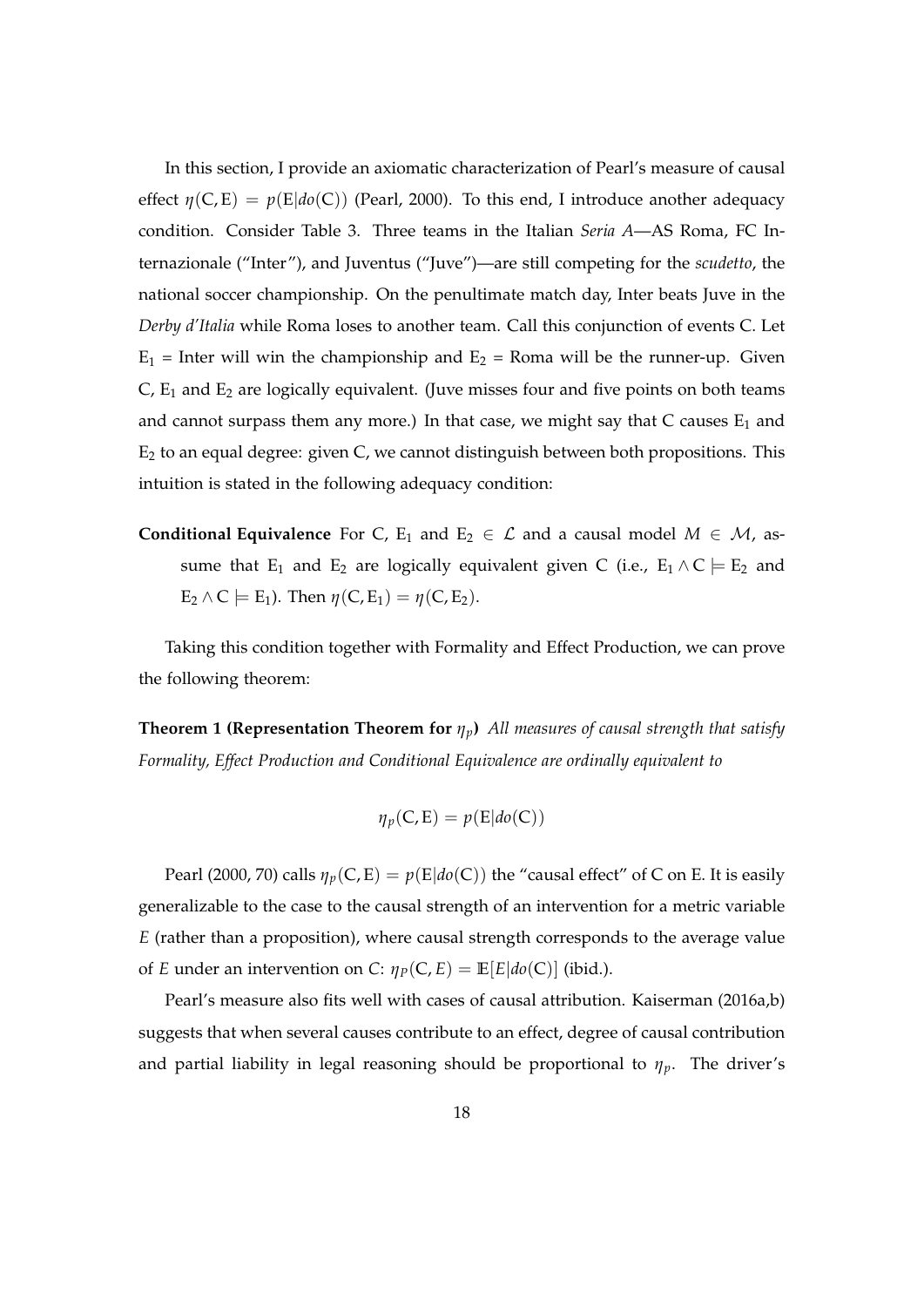drunkenness  $(C_1)$  has a much higher tendency to produce an accident  $(E)$  than the bad weather conditions  $(C_2)$ ; our judgments of causal strength and causal contribution should mirror this fact. Kaiserman also applies a normalized version of  $\eta_p$  to voting bodies in order to measure the causal contributions of different parties to a decision (cf. Braham and van Hees, 2009). Note, however, that *η<sup>p</sup>* violates Difference-Making, and it does not distinguish between (positive) causation, causal prevention, and causal neutrality.

#### **3.3 Separability of Effects and the Probability-Raise Measure**

The probabilistic causation literature identifies causes by their raising of the probability of an effect. C raises the probability of E just in case

$$
p(E|C) > p(E). \tag{2}
$$

While some authors, such as Skyrms (1980) and Eells (1991), prefer to identify probability-raising in a strictly contrastive way (i.e.,  $p(E|C) > p(E|\neg C)$ ), Equation (2) is probably the most venerable and intuitive expression of the idea of probability-raising (Reichenbach, 1956; Suppes, 1970; Cartwright, 1979). The corresponding measure of causal strength is, in the interventionist notation,

$$
\eta_{pr}(C, E) = p(E|do(C)) - p(E). \tag{3}
$$

While this measure has never been defended systematically (though see the cursory reference to *ηpr* in Pearl, 2011, 717), it is a natural candidate for measuring causal strength: it quantifies the extent to which an intervention on *C* raises the base rate of E. Indeed, *ηpr* can be characterized in a simple and straightforward way, using the following property:

**Separability of Effects** For  $C \in \mathcal{L}$ , two mutually exclusive propositions  $E_1, E_2 \in \mathcal{L}$ and a causal model  $M \in \mathcal{M}$ , there is a function  $f : \mathbb{R}^2 \to \mathbb{R}$ , monotonically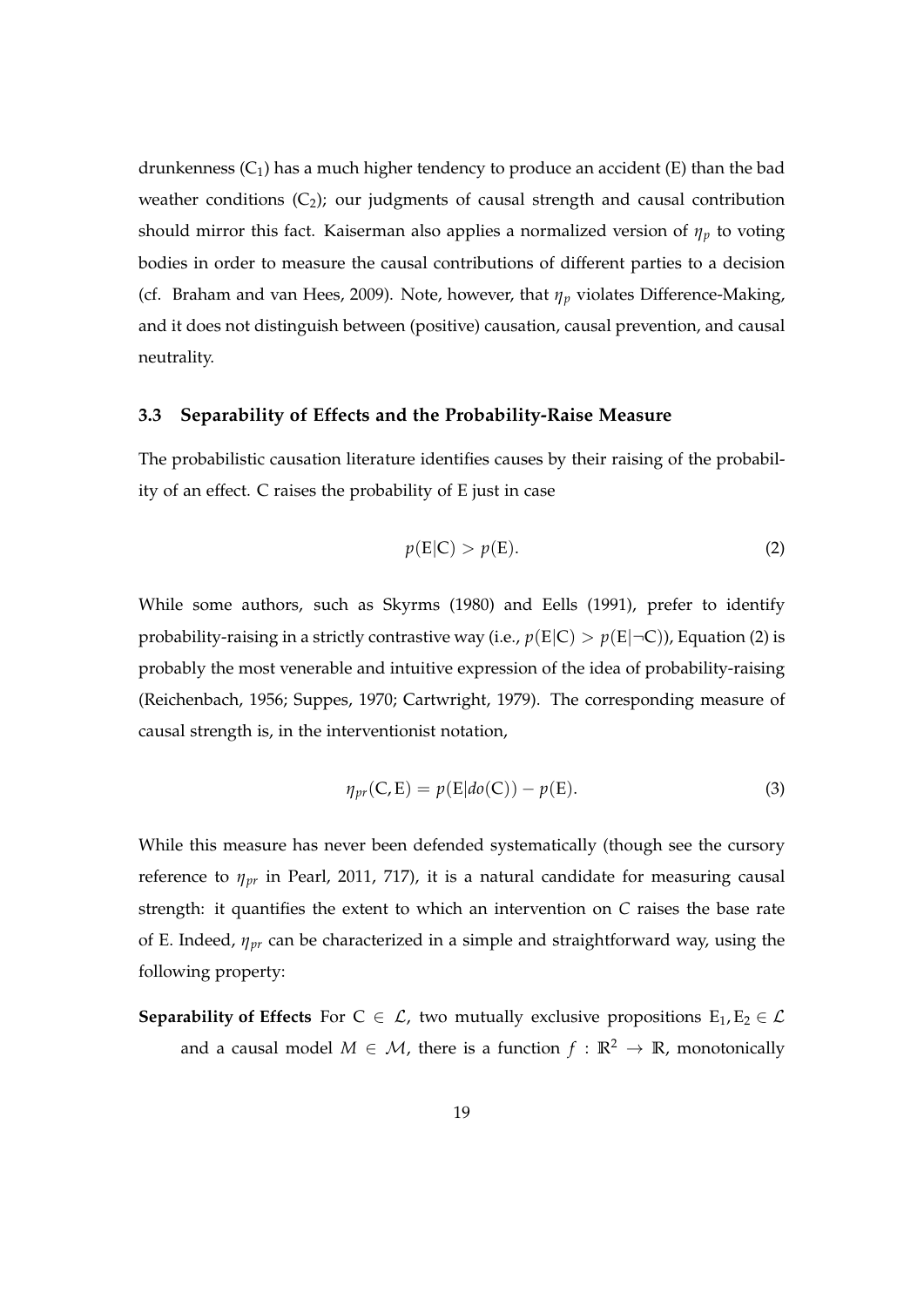increasing in each argument, such that

$$
\eta(C,E_1\vee E_2)=f(\eta(C,E_1),\eta(C,E_2))
$$

with

$$
\eta(C, E_1 \vee E_2) > \eta(C, E_1) \quad \text{if and only if} \quad p(E_2|do(C)) > p(E_2)
$$
  

$$
\eta(C, E_1 \vee E_2) = \eta(C, E_1) \quad \text{if and only if} \quad p(E_2|do(C)) = p(E_2)
$$
  

$$
\eta(C, E_1 \vee E_2) < \eta(C, E_1) \quad \text{if and only if} \quad p(E_2|do(C)) < p(E_2)
$$

and vice versa for  $E_1$  and  $E_2$  reversed.

Separability of Effects is an eminently intuitive and practical principle. For example, if  $E_1$  and  $E_2$  state that the value of a variable *X* is in the (disjoint) intervals  $I_1$  and  $I_2$ , respectively, we can use Separability of Effects to calculate the causal strength of C on  $X \in I_1 \cup I_2$  from the causal strength of C for E<sub>1</sub> and E<sub>2</sub>. Moreover, it states that the causal strength for the disjunction is greater than the causal strength for the individual effects just in case C is a (positive) cause of either effect.

With the help of Separability of Effects, we can characterize *ηpr* up to ordinal equivalence:

**Theorem 2 (Representation Theorem for** *ηpr***)** *All measures of causal strength that satisfy Formality, Effect Production and Separability of Effects are ordinally equivalent to*

$$
\eta_{pr}(C,E) = p(E|do(C)) - p(E)
$$

As an additional benefit, *ηpr* satisfies the Causation-Prevention Symmetry CPS.

We now proceed to representation theorems for measures which violate Effect Production and satisfy Difference-Making instead. Given Formality and Difference-Making, each of the adequacy conditions discussed below is sufficient to single out a measure of causal strength up to ordinal equivalence. In this specific sense, the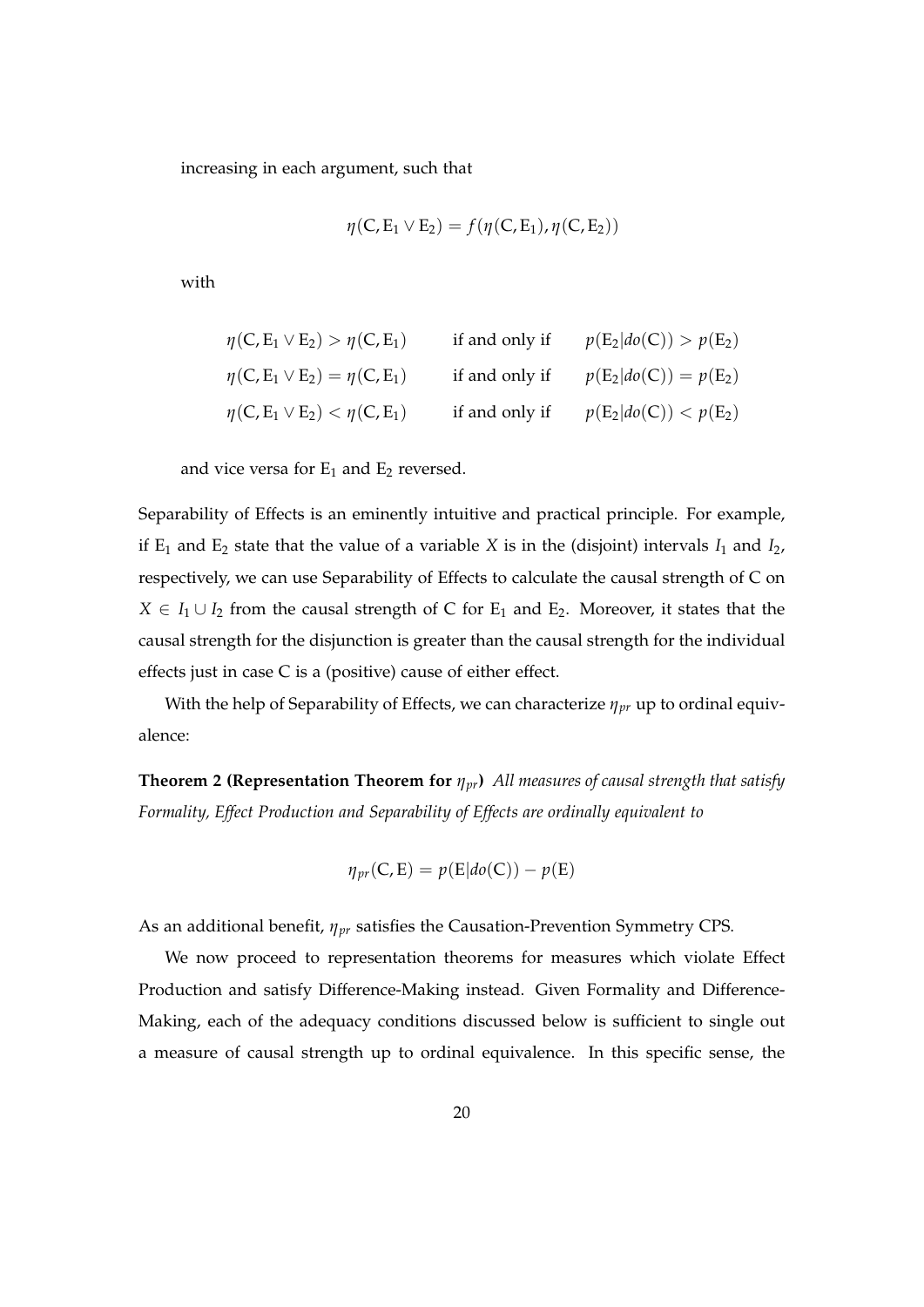

Figure 3: A DAG representing causation along a single path.

following conditions are pairwise inconsistent with each other.

#### **3.4 Multiplicativity on Single Paths and the Difference Measure**

How should causal strength combine on a single path, e.g., in the graph in Figure 3? If causal strength is conceived of as the intensity of a physical process linking cause and effect, overall causal strength should be a function of the causal strength between the individual links. But which function  $g : \mathbb{R}^2 \to \mathbb{R}$  should be chosen such that *η*(C, E) = *g*(*η*(C, X), *η*(X, E))?

A couple of requirements suggest themselves. First of all, *g* should be symmetric: the order of mediators in a chain does not matter. Whether a weak link precedes a strong link, or vice versa, should not matter for overall causal strength. Second, it seems that the overall causal strength cannot be stronger than the weakest link in the chain: If *C* and *X* are almost independent, it does not matter how strongly *X* and *E* are correlated: the causal strength will be still weak. Similarly, if both links are weak, the overall link will be even weaker. On the other hand, if the link is maximally strong (e.g.,  $\eta$ (C, X) = 1), then the strength of the entire chain will just be the strength of the rest of the chain. Perfect connections between two nodes neither raise nor attenuate overall causal strength (see also Good, 1961a, 311–312).

A very simple function that satisfies all these requirements is multiplication. Thus, I propose the following principle:

**Multiplicativity on Single Paths** If the variables *C* and *E* are connected via a single path with intermediate node *X*, then  $\eta$ (*C*, *E*) =  $\eta$ (*C*, *X*) ·  $\eta$ (*X*, *E*).

As a corollary, we obtain that for a causal chain with multiple mediators, e.g.,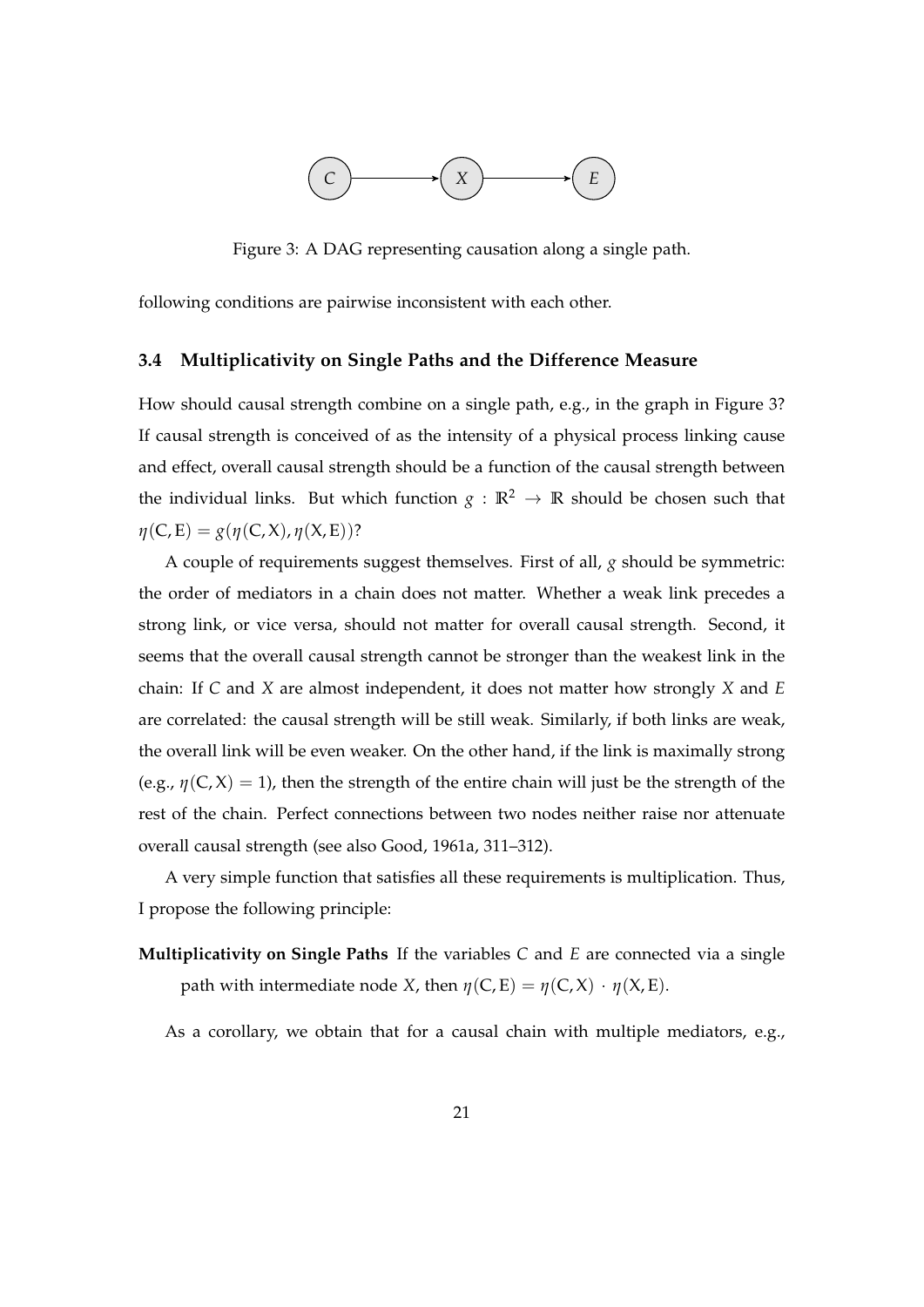$C \to X_1 \to \ldots \to X_n \to E$ ,

$$
\eta(C,E) = \eta(C,X_1) \cdot \eta(X_1,X_2) \cdot \ldots \cdot \eta(X_{n-1},X_n) \cdot \eta(X_n,E)
$$

In many cases, causal reasoning follows that principle. For instance, taking a medical drug (C) may lower cholesterol levels substantially (X), but the effect of the drug on mortality (E) via its impact on cholesterol may still be minuscule—just because cholesterol is only one of many causes of mortality. Incidentally, Multiplicativity on Single Paths assumes transitivity of causation, which is warranted for the binary variable models considered in this paper (Korb et al., 2011; Halpern, 2016).

It is now possible to characterize all measures that satisfy Multiplicativity on Single Paths, in addition to Formality and Difference-Making:

**Theorem 3 (Representation Theorem for** *η<sup>d</sup>* **)** *All measures of causal strength that satisfy Formality, Difference-Making and Multiplicativity on Single Paths are ordinally equivalent to*

$$
\eta_d(C, E) = p(E|do(C)) - p(E|do(\neg C))
$$

This is a simple and intuitive quantity that measures causal strength by comparing the effect that different interventions on *C* have on *E*. Indeed, *η<sup>d</sup>* is straightforwardly applicable in statistical inference. For example, in clinical trials and epidemiological studies, *ηd*(C, E) reduces to Absolute Risk Reduction, or ARR.

Holland (1986, 947) calls *η<sup>d</sup>* the "average causal effect" of C on E—a label that is motivated by the fact that *η<sup>d</sup>* aggregates the strength of different causal links. Pearl (2001) uses  $\eta_d$  as the basis for developing a theory of direct and indirect causal effects. Neither of them justifies the choice of *η<sup>d</sup>* on foundational grounds—a gap that is closed by Theorem 3.

Note that *η<sup>d</sup>* also satisfies CPS and Separability of Effects—in fact, it is the only measure based on Difference-Making that satisfies this property. Moreover, *η<sup>d</sup>* can be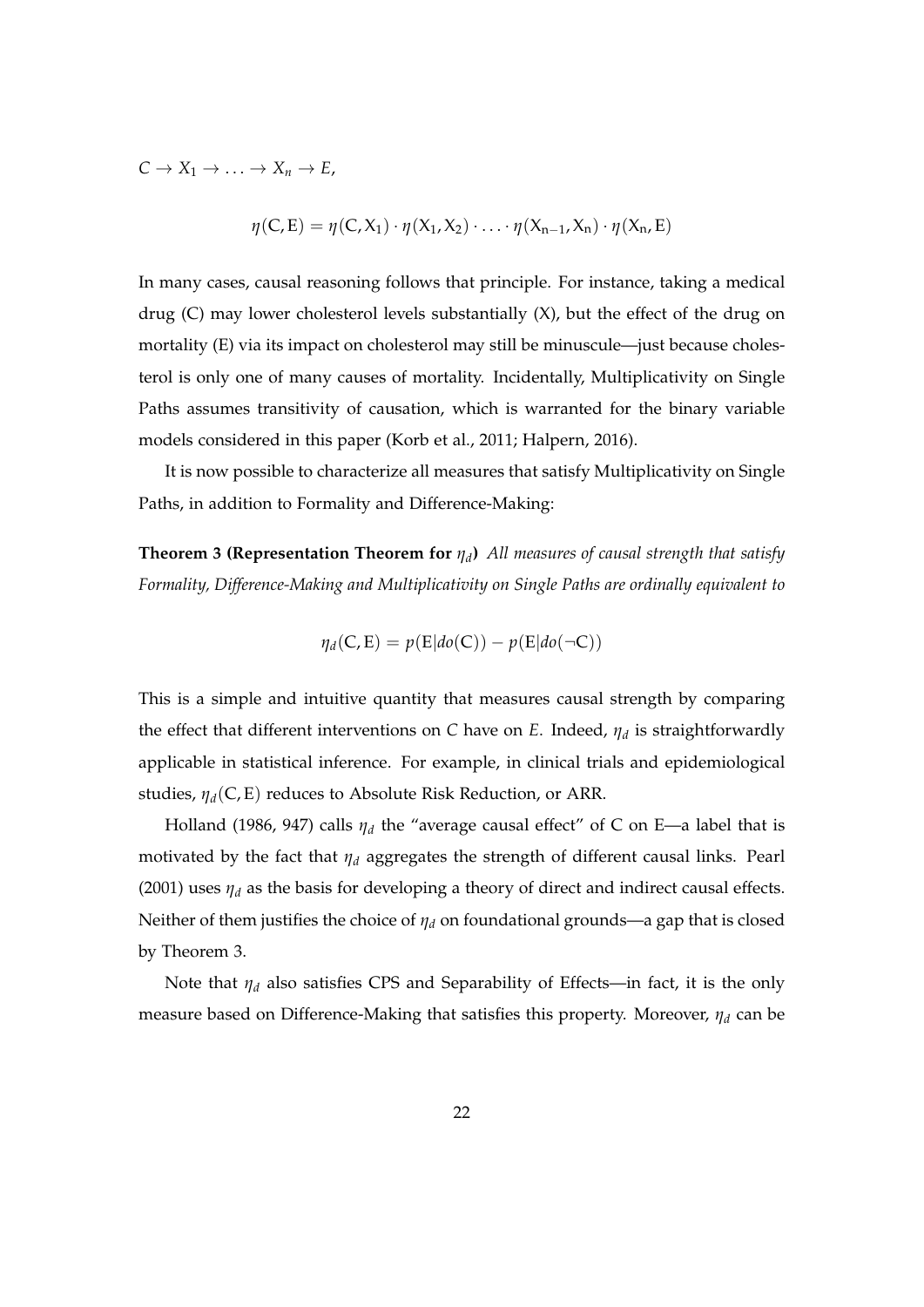

Figure 4: An effect  $E_2$  which is irrelevant regarding the causal relation between *C* and *E*1.

rewritten as

$$
\eta_d(C, E) = p(E|do(C)) - p(E|do(\neg C))
$$
  
=  $p(\neg E|do(\neg C)) + p(E|do(C)) - 1$ 

Modulo subtraction of a constant,  $\eta_d(C, E)$  is a sum of two quantities that have been called causal/explanatory necessity and causal/explanatory sufficiency by Hempel (1965) and Pearl (2000). The names are natural:  $p(\neg E|do(\neg C))$  indicates to what extent C is *necessary* for producing E (what happens if an intervention brings about ¬C?), and *p*(E|*do*(C)) indicates to what extent the presence of C is *sufficient* for producing E (what happens if an intervention brings about C?).  $\eta_d(C, E)$  intuitively combines these two plausible ways of thinking about causal strength.

#### **3.5 No Dilution for Irrelevant Effects and Probability Ratio Measures**

How strongly does C cause the conjunction of two effects—E<sub>1</sub>  $\land$  E<sub>2</sub>—when C affects only one of them positively, and the other effect (say,  $E_2$ ) is independent of C and of  $E_1$ ? In such circumstances, we may call  $E_2$  an "irrelevant effect". This situation is represented visually in the DAG of Figure 4.

There are two basic intuitions about what such effects mean for overall causal strength: either causal strength is diluted when passing from  $E_1$  to  $E_1 \wedge E_2$ , or it is not. Dilution means that adding  $E_2$  to  $E_1$  diminishes causal strength, that is,  $\eta$ (C,  $E_1 \wedge E_2$ ) <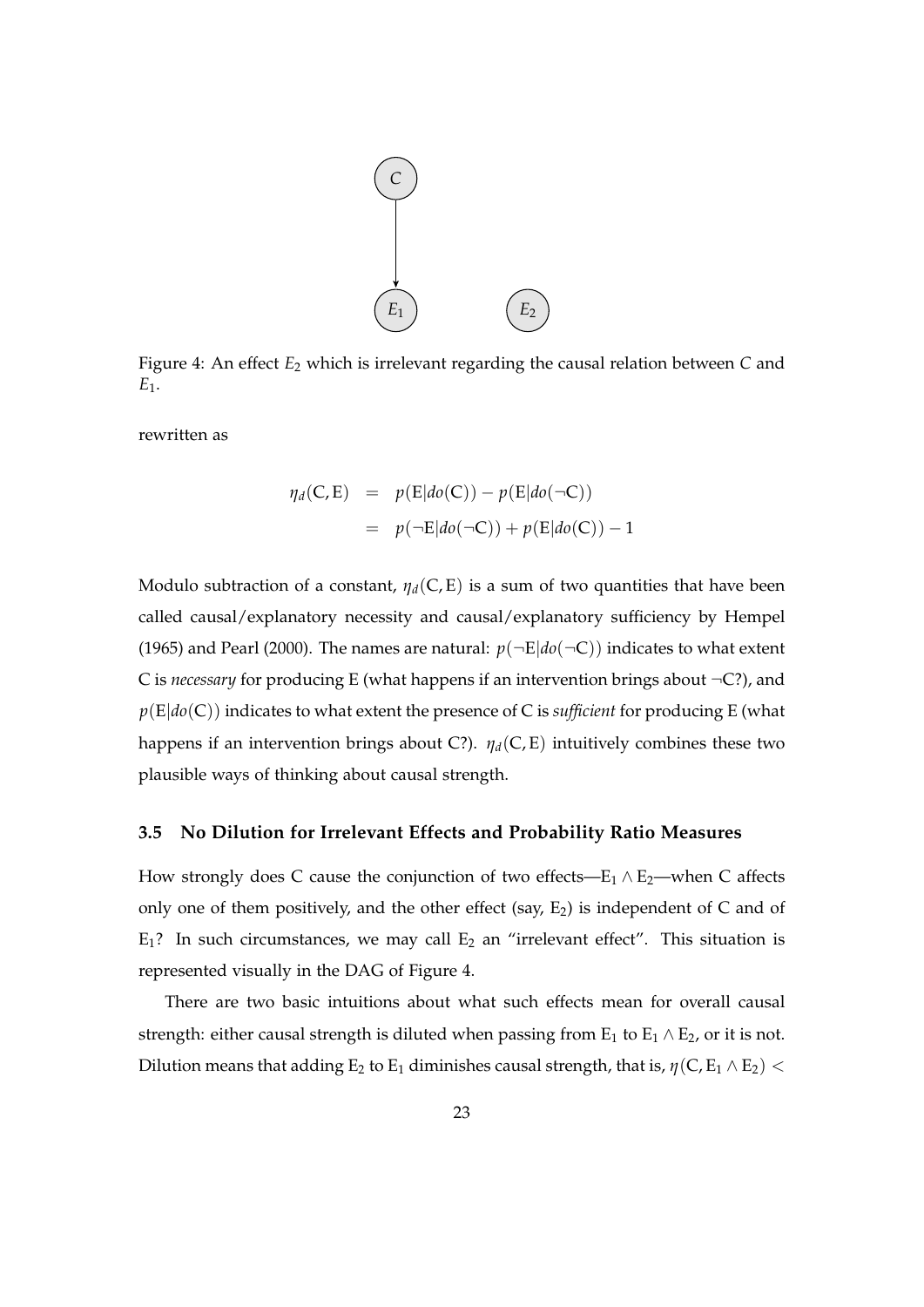$\eta$ (C, E<sub>1</sub>). Conversely, a measure is non-diluting if and only if in these circumstances,  $\eta(C, E_1 \wedge E_2) = \eta(C, E_1)$ . This amounts to the following principle:

**No Dilution for Irrelevant Effects** For propositions  $C, E_1, E_2 \in \mathcal{L}$  and a causal model  $M \in \mathcal{M}$ , let  $E_2 \perp \!\!\! \perp C$ , and  $E_2 \perp \!\!\! \perp E_1$  conditional on *C*. Then  $\eta(C, E_1 \wedge E_2) = \eta(C, E_1)$ .

Non-diluting measures of causal strength that satisfy Difference-Making can be neatly characterized.<sup>4</sup> In fact, they are all ordinally equivalent to Lewis' probability ratio measure (Lewis, 1986), as the following theorem demonstrates.

**Theorem 4 (Representation Theorem for** *ηr***)** *All measures of causal strength that satisfy Formality, Difference-Making, and No Dilution for Irrelevant Effects are ordinally equivalent to*

$$
\eta_r(C,E) = \frac{p(E|do(C))}{p(E|do(\neg C))}
$$

*and its rescaling to the* [−1; 1] *range*

$$
\eta_{r'}(C,E) = \frac{p(E|do(C)) - p(E|do(\neg C))}{p(E|do(C)) + p(E|do(\neg C))}.
$$

To some extent, this result can be interpreted as a *reductio ad absurdum* of the probability ratio measure family. After all, given the lack of a causal connection between *C* and  $E_2$ , it is plausible that *C* causes  $E_1 \wedge E_2$  to a smaller degree than  $E_1$ . Rain in New York on November 26, 2016 (C) affects umbrellas sales in that city  $(E_1)$ , but it does not affect whether FC Barcelona will win their next Champions League match  $(E_2)$ . Therefore, the causal effect of rain on umbrella sales should be stronger than the causal effect on umbrella sales in conjunction with Barcelona winning their next match. This is bad news for  $\eta_r$  and  $\eta_{r'}$ .

A way around this problem consists in restricting No Dilution for Irrelevant Effects to prevention rather than (positive) causation. According to the intuition that underlies CPS and WCPS, if C is a strong preventive cause of  $E_1$ , then it is a strong positive cause

 $^{4}$ Incidentally, the premises of the No Dilution condition are compatible with a prima facie correlation between *E*<sub>1</sub> and *E*<sub>2</sub>. However, this correlation vanishes as soon as we control for different levels of *C*.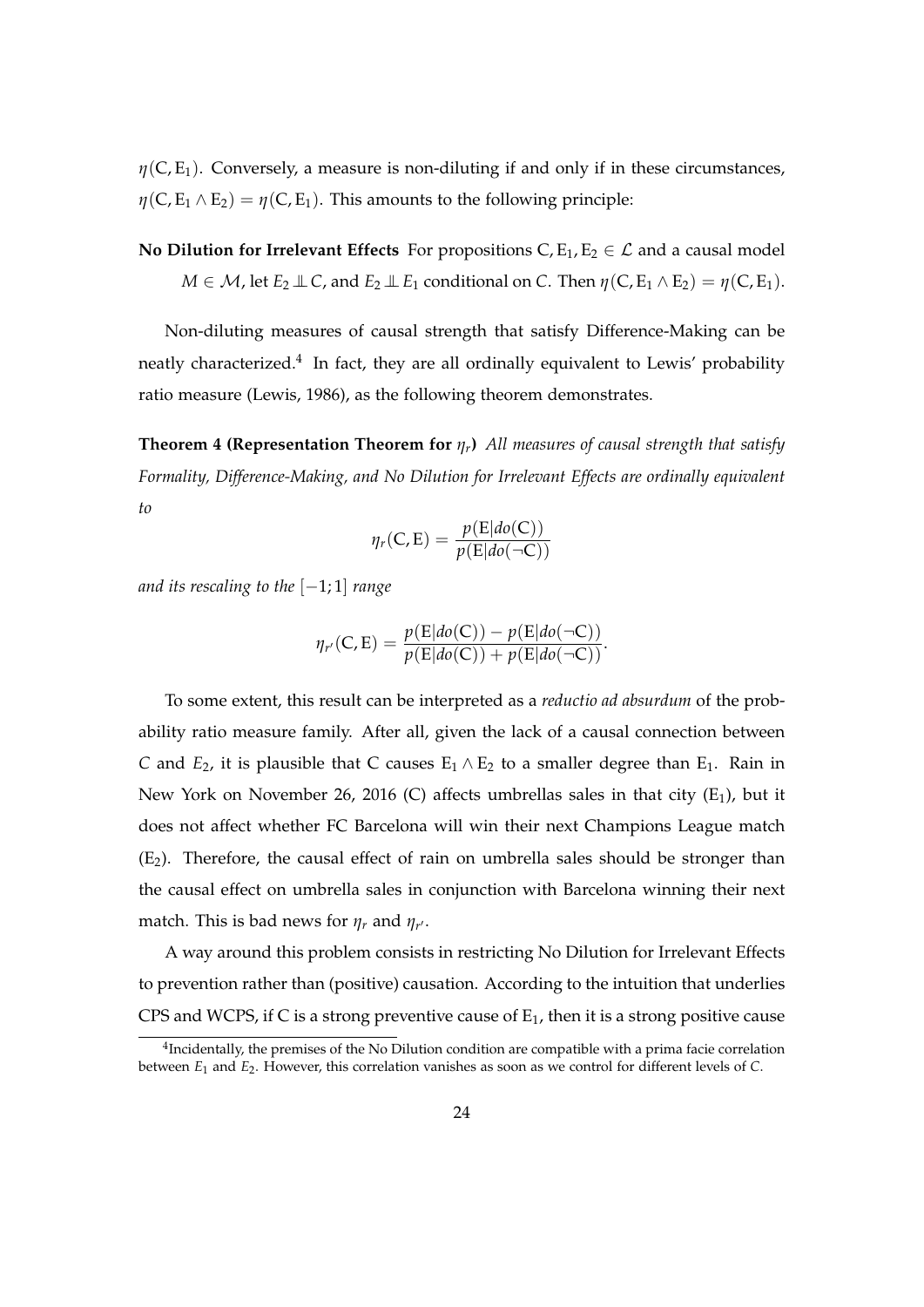of  $\neg E_1$ . Changing the prevented effect from  $E_1$  to  $E_1 \wedge E_2$  then amounts to changing the positively caused effect from  $\neg E_1$  to  $\neg (E_1 \wedge E_2) = \neg E_1 \vee \neg E_2$ . In other words, we make the (positive) effect less specific. It is not clear why this relaxation should attenuate causal strength, and for this reason, degree of prevention should not be diluted by adding irrelevant effects. $5$  We obtain the following adequacy condition:

**No Dilution for Irrelevant Effects (Prevention)** For propositions  $C, E_1, E_2 \in \mathcal{L}$  and a causal model  $M \in \mathcal{M}$  let  $E_2 \perp \!\!\! \perp C$ ,  $E_2 \perp \!\!\! \perp E_1$  conditional on *C*, and let *C* be a preventive cause of E<sub>1</sub>. Then  $\eta$ (C, E<sub>1</sub>  $\land$  E<sub>2</sub>) =  $\eta$ (C, E<sub>1</sub>).

I have motivated No Dilution for Irrelevant Effects (Prevention) by means of causationprevention symmetries; so it is natural that both conditions should go together. Indeed, they figure in one and the same representation theorem.

**Theorem 5 (Representation Theorem for** *ηcg***)** *All measures of causal strength that satisfy Formality, Difference-Making, No Dilution for Irrelevant Effects (Prevention) and Weak Causation-Prevention Symmetry are ordinally equivalent to*

$$
\eta_{cg}(C,E) = \begin{cases} \frac{p(E|do(C)) - p(E|do(\neg C))}{1 - p(E|do(\neg C))} & \text{if } C \text{ is a positive cause of } E \\ \frac{p(E|do(C)) - p(E|do(\neg C))}{p(E|do(\neg C))} & \text{if } C \text{ is a preventive cause of } E \end{cases}
$$

For the case of positive causation, this measure agrees with two prominent proposals from the literature. The psychologist Patricia Cheng (1997) derived

$$
\eta_c(C, E) := \frac{p(E|do(C)) - p(E|do(\neg C))}{1 - p(E|do(\neg C))} \tag{4}
$$

(that is, *ηcg* without the above case distinction) from theoretical considerations about how agents perform causal induction and called it the "causal power" of C on E.

 $5$ I owe this line of argument to Sander Beckers. Moreover, there is an analogy to Vincenzo Crupi and Katya Tentori's discussion of probabilistic measures of explanatory power: they argue that explanatory power should be diluted for adding irrelevant explananda to a good explanation, but they plea for nondilution in the case of explanatory failure (Crupi and Tentori, 2012, 369–371)—see also Cohen (2016).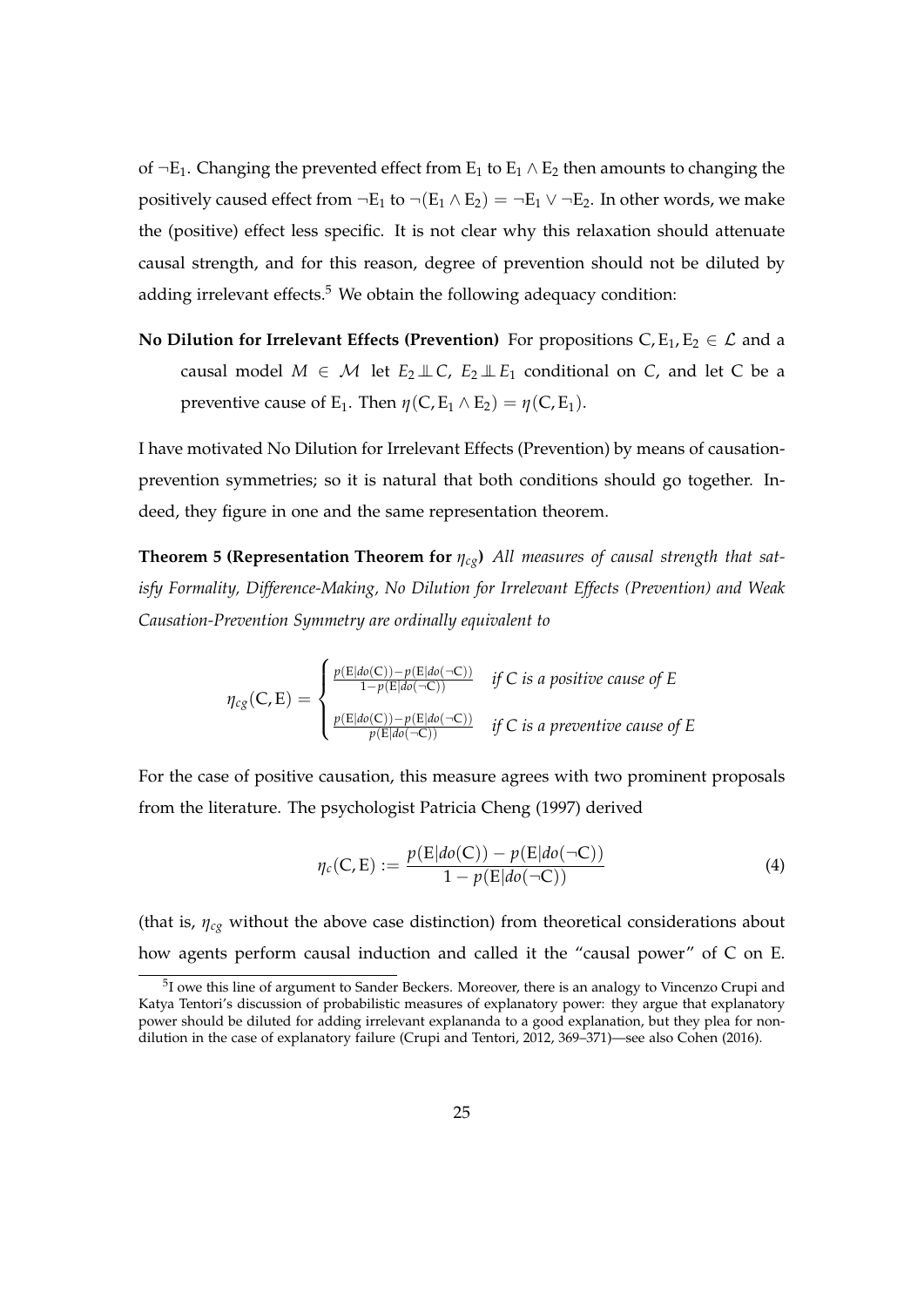

Figure 5: A typical common cause structure where *C* screens off the two effects *E*<sup>1</sup> and *E*2.

Cheng's measure is in turn ordinally equivalent to the measure

$$
\eta_{g}(C,E) = \frac{p(\neg E|do(\neg C))}{p(\neg E|do(C))} = \frac{1 - p(E|do(\neg C))}{1 - p(E|do(C))}
$$

that the statistician and philosopher of science I.J. Good (1961a,b) derived from a complex set of adequacy conditions. This ordinal equivalence, noted first by Fitelson and Hitchcock (2011), is evident from the equation below.

$$
\eta_c(C,E) = \frac{-p(\neg E|do(C)) + p(\neg E|do(\neg C))}{p(\neg E|do(\neg C))} = -\frac{1}{\eta_g(C,E)} + 1
$$

The two previous theorems elucidate that  $\eta_r$  and  $\eta_{cg}$  are based on the same principle: the No Dilution for Irrelevant Effects property. The crucial question which separates the two classes of measures is whether this property should hold across the board or just for preventive causes.

#### **3.6 Conjunctive Closure and the Logarithmic Ratio Measure**

Consider a variable C that affects a set of other variables  $E_1, E_2, \ldots$ , which would be unrelated to each other, were it not for their common cause *C*. In this scenario, represented visually in Figure 5, one could ask whether the and the individual effects  $(E_1, E_2)$  constrain the strength of the causal link between C and the conjunction of these variables. In other words, we ask how  $\eta(C, E_1 \wedge E_2)$  depends on  $\eta(C, E_1)$  and  $\eta$ (C, E<sub>2</sub>), and under which circumstances the former is a function of the latter.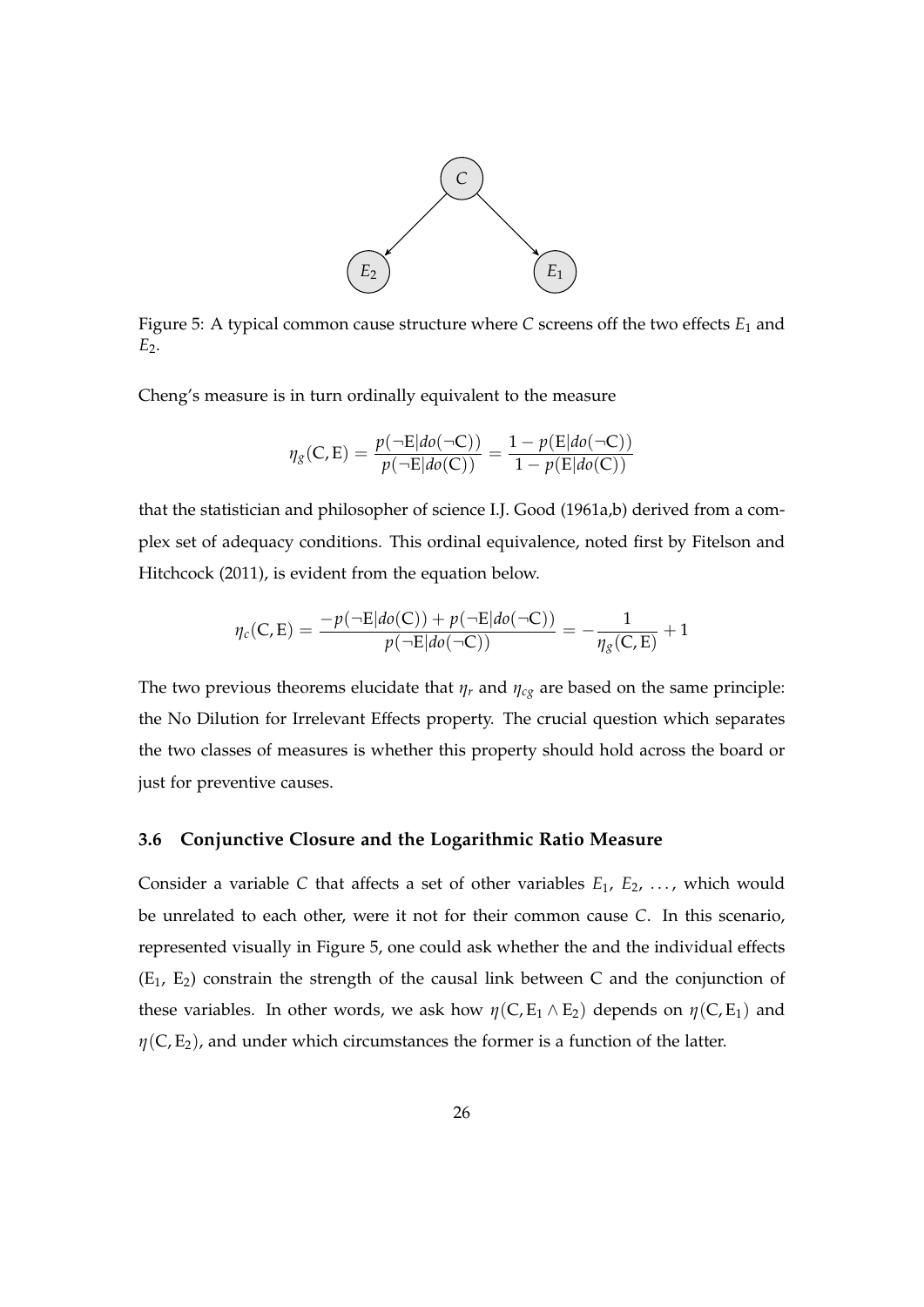Imagine, for example, that a medical drug has two side effects—diarrhea and sore throat—which are independent of each other. Both side effects are caused with the same strength *t*. It is then natural to say that the overall side effect of the medical drug is also equal to *t* since there is no interaction between both effects. Apart from the intuitive plausibility, this principle facilitates practical calculations because we can often infer the strength of a cause C for an aggregate effect from the strength of C for the individual effects. This is similar to the principle of Separability of Effects, but now for a conjunction rather than a disjunction of effects. Formally:

**Conjunctive Closure** For propositions C, E<sub>1</sub> and E<sub>2</sub>  $\in \mathcal{L}$ , and a causal model  $M \in \mathcal{M}$ with  $E_1 \perp E_2$ , the following implication holds:

$$
\eta(C, E_1) = \eta(C, E_2) = t \qquad \Rightarrow \eta(C, E_1 \wedge E_2) = t \qquad (5)
$$

Incidentally, this line of reasoning resembles the Conjunction Principle in epistemology, which states that justification and/or knowledge are closed under logical conjunction. Shogenji (2012) transfers this principle to the quantitative dimension and to probabilistic measures of justification. When (i) the degree of justification of  $H_1$ and  $H_2$  given E is both equal to  $t$  and (ii)  $H_1$  and  $H_2$  are probabilistically independent (unconditionally and conditionally on E), then the degree of justification of  $H_1 \wedge H_2$ should also be equal to *t*. Put differently, justification is not diluted under the conjunction of independent propositions.<sup>6</sup> Shogenji (2012) calls this the Special Conjunction Principle, and Conjunctive Closure demands a similar property for measures of causal strength.

It is possible to characterize measures which satisfy Conjunctive Closure up to ordinal equivalence (see also Atkinson, 2012):

#### **Theorem 6 (Representation Theorem for** *ηcc***)** *All measures of causal strength that satisfy*

 $6$ Without the independence assumption, this principle would immediately collapse due to lottery paradox-type counterexamples.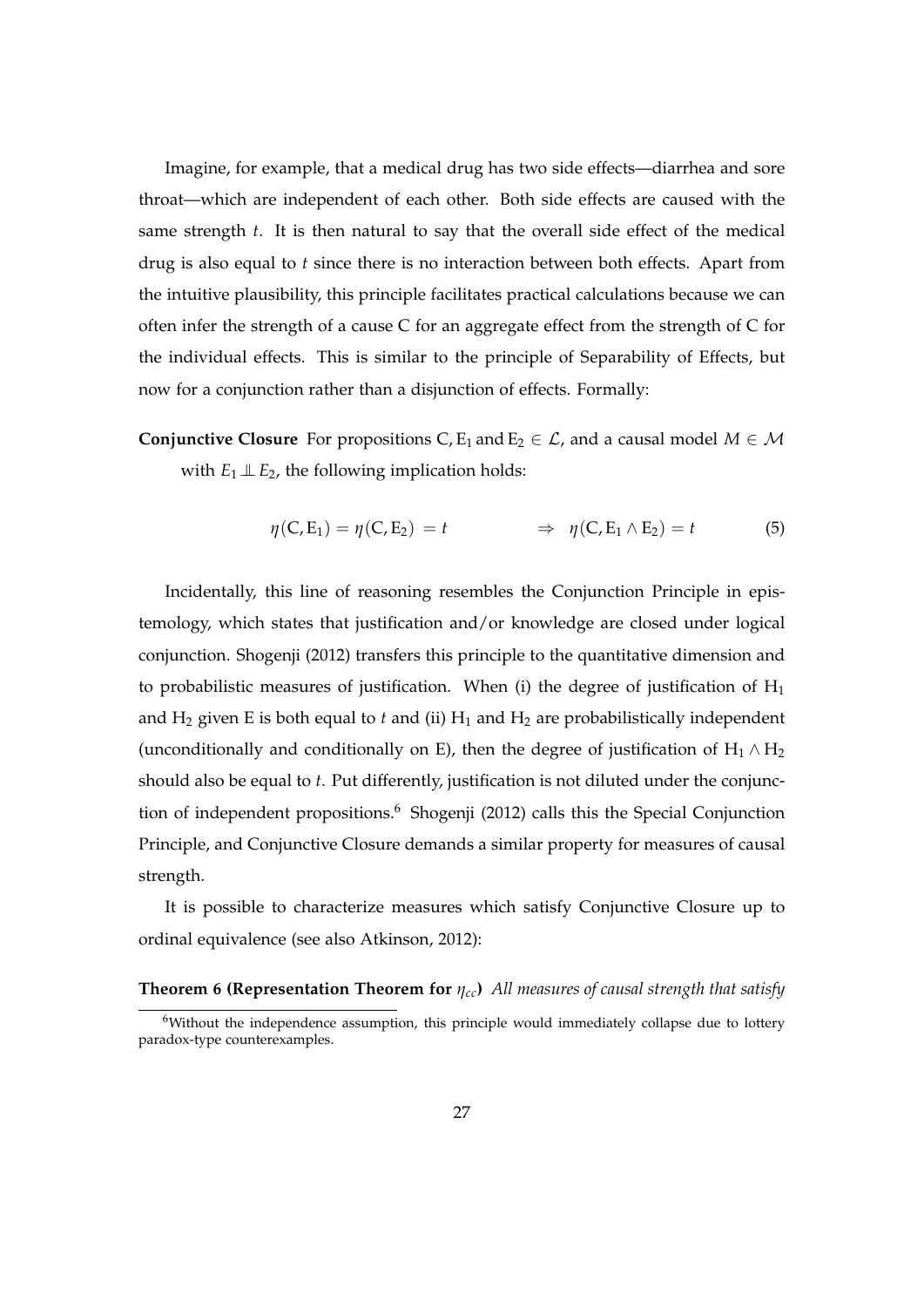*Formality, Difference-Making and Conjunctive Closure are ordinally equivalent to*

$$
\eta_{cc}(C, E) = \frac{\log p(E|do(C))}{\log p(E|do(\neg C))}
$$

Although this measure has not yet been proposed in the literature, it is based on a reasonable principle, and therefore a serious candidate for measuring causal strength.

This result concludes our axiomatic characterization of measures of causal strength. We now proceed to a practical application and a comparison of the candidate measures.

## **4 Application: Quantifying Causal Effect in Medicine**

A natural scientific application of probabilistic measures of causal strength consists in quantifying the size of an effect that an intervention on one variable has on another. Randomized Controlled Trials (RCTs) in clinical medicine, or cohort studies in epistemology, are particularly salient applications. As we have seen in the introduction, the medical literature uses different measures to quantify causal strength. They can be translated into our framework by writing observed relative frequencies as conditional probabilities under an intervention. In particular, the measures we discussed in the introduction—relative risk, relative risk reduction, absolute risk reduction—can be given the following reading:

$$
RR = \frac{p(E|do(C))}{p(E|do(\neg C))}
$$
 (Relative Risk)  
ARR =  $p(E|do(C)) - p(E|do(\neg C))$  (Absolute Risk Reduction)  
RRR =  $\frac{p(E|do(C)) - p(E|do(\neg C))}{p(E|do(\neg C))}$  (Relative Risk Reduction)

It is not difficult to relate these measures to measures of causal strength. For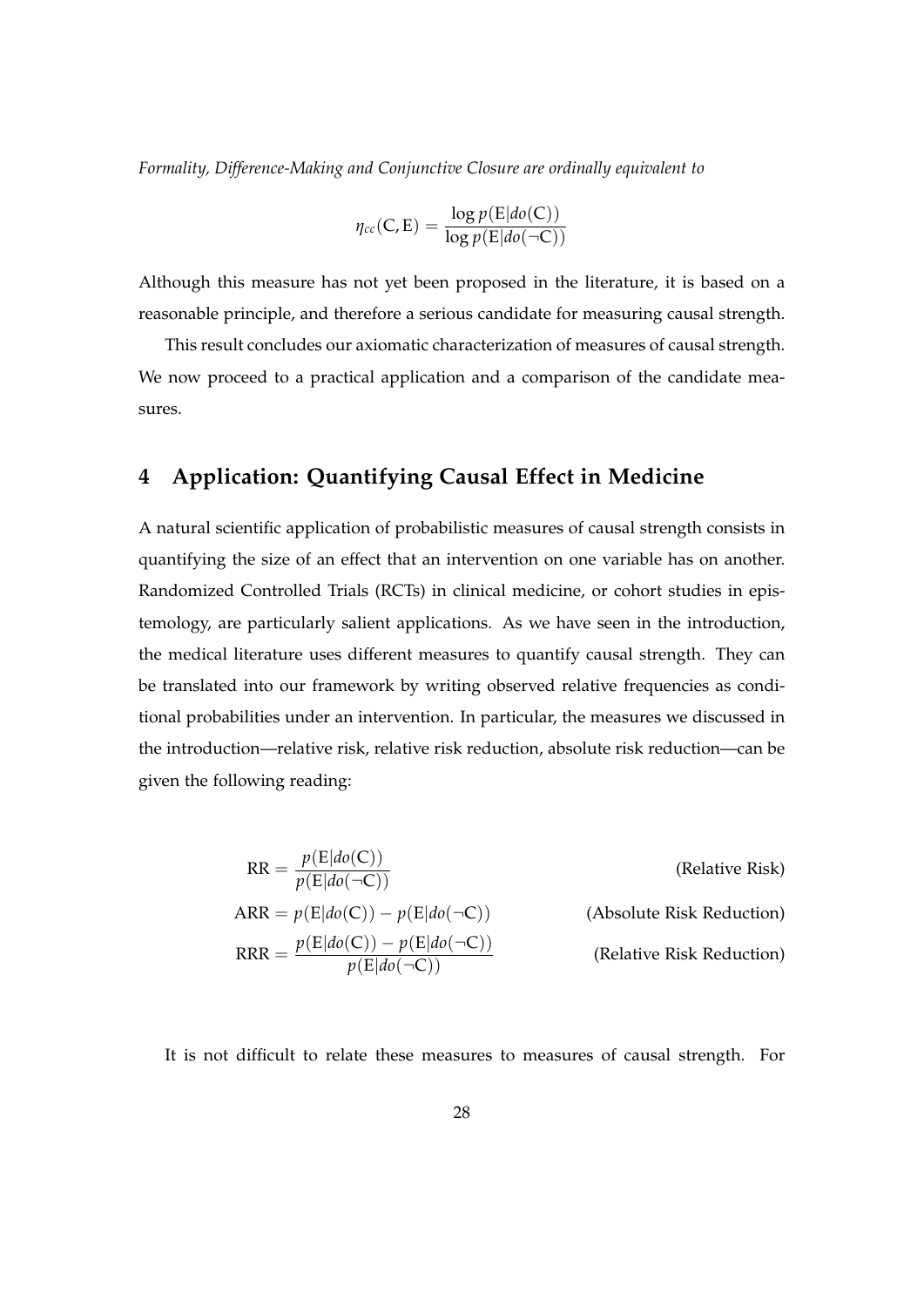example, RR is just the familiar probability ratio measure *η<sup>r</sup>* , whereas ARR turns out to be the difference measure  $\eta_d$ . RRR = RR - 1 is ordinally equivalent to  $\eta_r$ , too.

Apart from the mathematical characterization, also normative arguments in favor or against causal strength measures carry over to these effect size measures. Since the probability ratio measure *η<sup>r</sup>* satisfies No Dilution for Irrelevant Effects, so do RR and RRR. The value of those measures does not change when irrelevant propositions are added to the effect. This can have extremely undesirable consequences, also from a practical point of view. The causal effect of a painstiller on relieving headache is, according to *η<sup>r</sup>* , as big as the causal effect of that drug on relieving headache *and* a completely unrelated phenomenon, e.g., lowering cholesterol levels. Such properties are grossly misleading and may have devastating practical consequences. A drug which is highly effective for curing one of two unrelated symptoms will be mistaken for curing both symptoms at once, even if the second symptom is causally disconnected from the drug. Hence, our formal results undermine the use of those measures in clinical practice. These conclusions exceed the realm of purely causal inference and also concern observational studies, e.g., measuring the risk that certain dietary habits pose for two completely different kinds of cancer.

On the other hand, the defining properties of *η<sup>d</sup>* , in particular Multiplicativity on Single Paths, suit clinical practice well. We have already seen the example that taking a medical drug (C) may lower cholesterol levels substantially (X), but the effect of the drug on mortality (E) via its impact on cholesterol is minuscule. Combining causal strength along a single path with the formula  $\eta_d(C, E) = \eta_d(C, X) \cdot \eta_d(X, E)$  takes this into account: the overall causal strength will be very small if one of the links is tenuous.

Finally, our theoretical arguments nicely square with decision-theoretic and epistemic arguments for preferring absolute over relative risk measures in medicine, e.g., the neglect of base rates in relative risk measures (Stegenga, 2015). Pursuing this topic in detail deserves a separate paper, but one feature should be listed. Suppose the treatment group is given a new drug against influenza. The control group is given a placebo. Assume that we know the costs and benefits of fast recovery (E) as opposed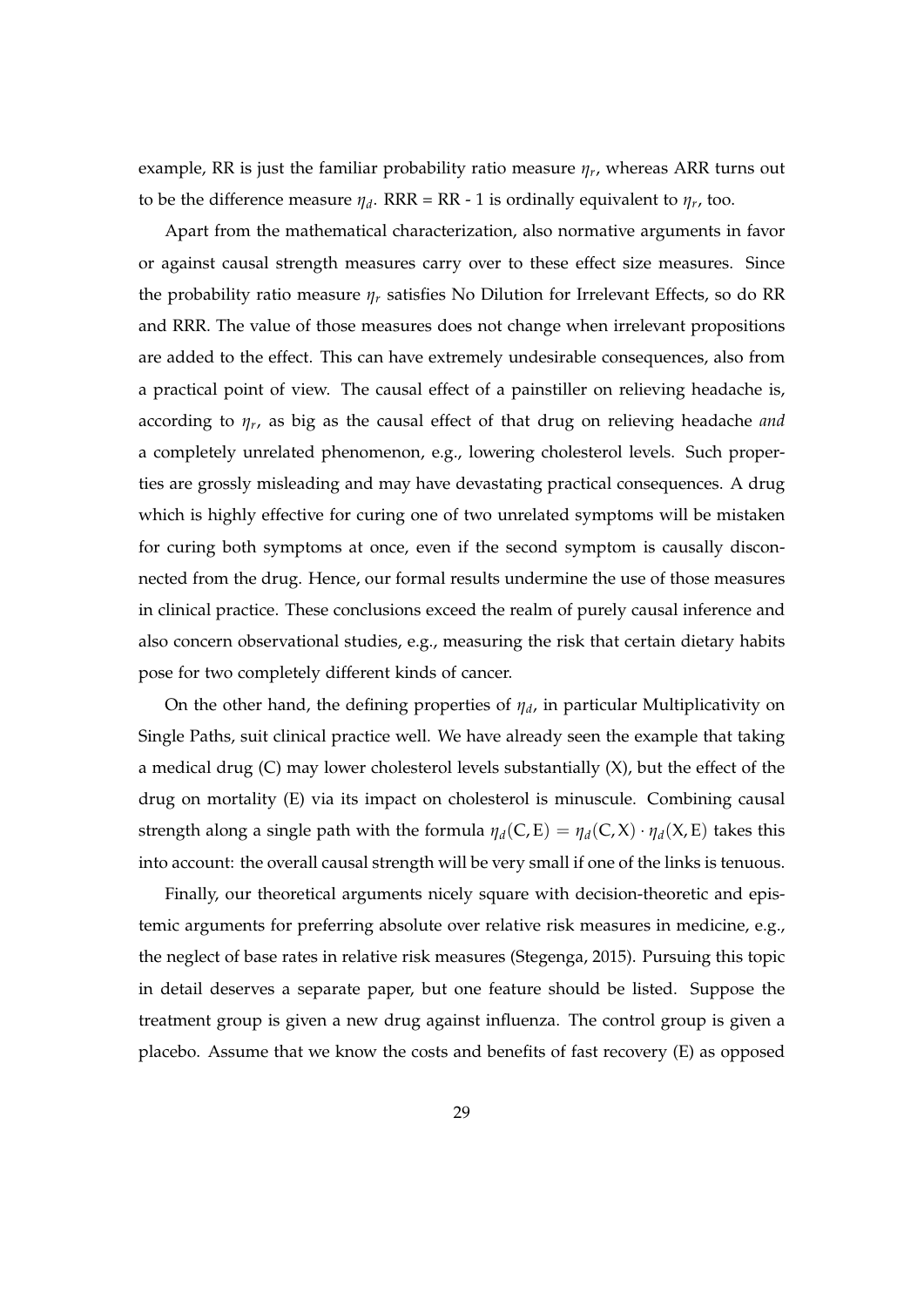to delayed or no recovery  $(-E)$ , as well as the costs of administering the treatment and the control (broadly construed, including harmful side effects). Then we can determine the optimal decision for future cases on the basis of the value of *η<sup>d</sup>* in the observed sample. Here "optimal" is understood in the sense of maximizing expected utility. Among the measures investigated in this paper, *η<sup>d</sup>* (respectively ARR) is the only measure that is sufficient for determining optimal decisions (Sprenger and Stegenga, 2016). Other measures require additional information, such as the base rate of recovery in the control group.

It should now be evident that probabilistic measures of causal strength have important applications in scientific inference and beyond. This analysis provides valuable guidance for evaluating those measures and choosing between them.

## **5 Discussion**

This paper has provided axiomatic foundations for a probabilistic theory of causal strength. Synthesizing ideas from the probability-raising and the interventionist view of causation, I have proposed to evaluate causal strength relative to a causal Bayes net in which causes and effects are embedded. Causal strength is determined by the probability of an effect under interventions that bring about C and  $\neg C$ ,  $p(E|do(C))$ and  $p(E|do(\neg C))$ , and the base rate of the cause,  $p(C)$ . Both causes and effects have been understood as propositions rather than as events, objects or variables, and the evaluation of causal strength has taken place relative to a single background context.

After introducing the conceptual and mathematical framework, I have characterized various measures of causal strength in terms of various axioms and adequacy conditions. Such a characterization makes it possible to assess the merits of the different measures in the literature by means of assessing the plausibility of the adequacy conditions. Even if more than a single measure survives the theoretical scrutiny, one can still form informed preferences. While causal Bayes nets provide the framework for our analysis, the methods for characterizing the various measures, and for proving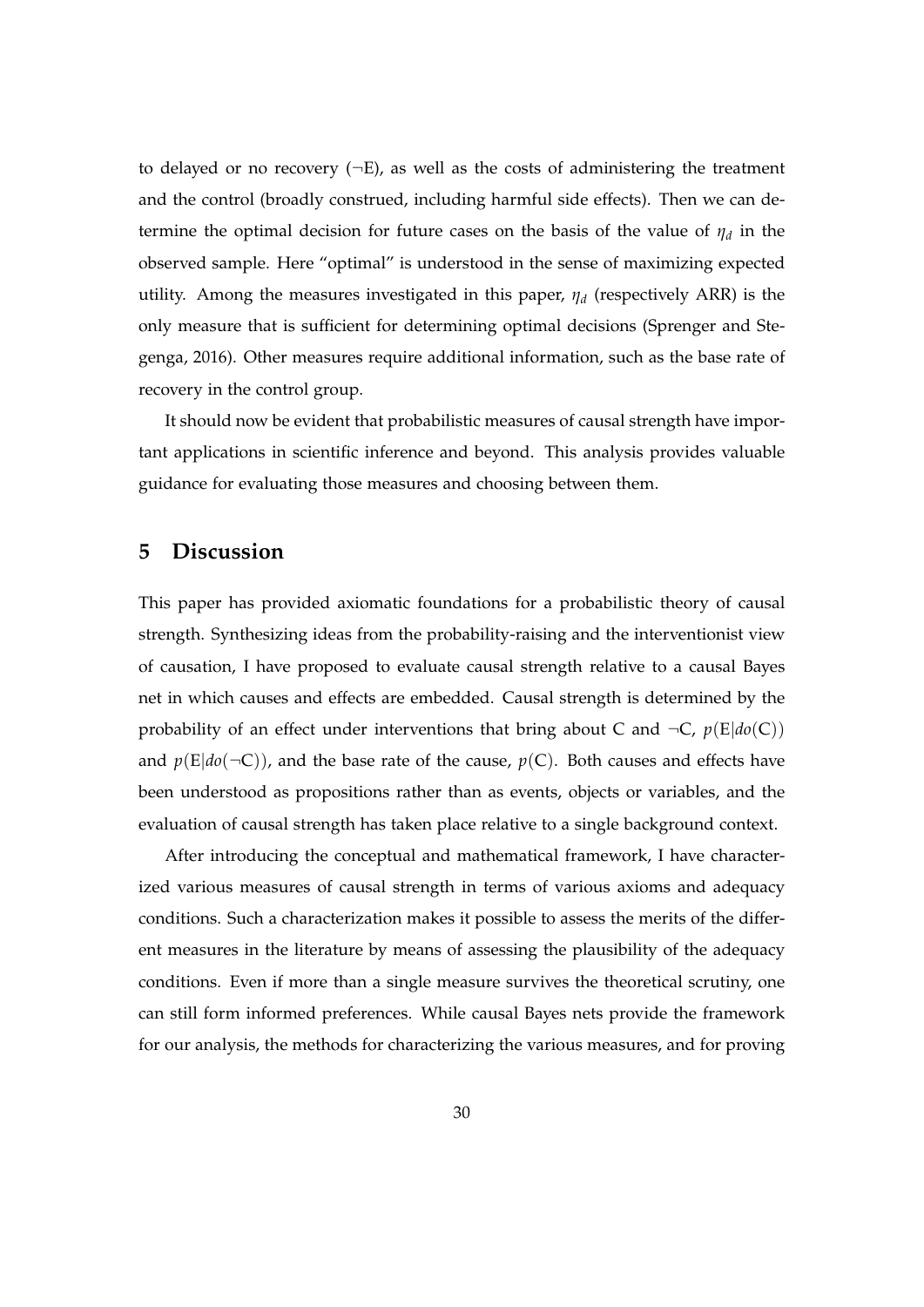the theorems, are partially transferred from various parts of formal epistemology, in particular Bayesian confirmation theory and Bayesian analyses of explanatory power.

Notably, the investigated measures fall into two major categories: those who satisfy Effect Production (=causes are ranked in terms of their tendency to produce the effect) and those who satisfy Difference-Making (=causal strength is an increasing function of  $p(E|do(C))$  and a decreasing function of  $p(E|do(\neg C))$ ). The Pearl measure  $\eta_p(C, E)$  =  $p(E|do(C))$  and the probability-raise measure  $\eta_{pr}(C, E) = p(E|do(C)) - p(E)$  satisfy Effect Production, while the other measures violate it. The measures in that second group straightforwardly express the counterfactual dependence of E on C: how much does a change in the value of *C* affect the outcome *E*? Therefore they satisfy Difference-Making while  $\eta_p$  and  $\eta_{pr}$  violate that property.<sup>7</sup> These two measures are not based on the contrastive value that a cause has for an effect and may not be suitable for comparing the effect of different interventions on *C*. That said, they may be applicable when we are more interested in questions of attribution and liability than in the predictive value of a cause for an effect (e.g., Kaiserman, 2016a,b). In such cases, questions of causal production may be more relevant than questions of counterfactual dependence (see also Beckers, 2016).

To underscore the different angle of the discussed measures, consider a case of causal overdetermination (e.g., Lewis, 1973):

An assassin puts poison into the king's wine glass (C). If the king does not drink the wine, a (reliable) backup assassin will shoot him. The king drinks the wine and dies (E).

Assuming the presence of the backup assassin as the relevant background context, the Pearl measure  $\eta_p(C, E) \approx 1$  judges the assassin's action as a strong cause of the king's death, even if the king's fate was sealed anyway. The measure  $\eta_d(C, E)$ , however, disagrees: since the assassin's action barely made a difference to the effect,  $\eta_d(C, E) \approx$ 

 $^{7}\eta_{pr}$  is insensitive to  $p(E|do(\neg C))$  if  $p(C) = 1$ . Here we see an important difference between probabilistic measures of causal strength and probabilistic confirmation measures: in the latter field, that case would be classified as degenerate and unimportant, whereas there is no reason for doing so in causal reasoning. Causal strength assessments make sense for all base rates of the cause.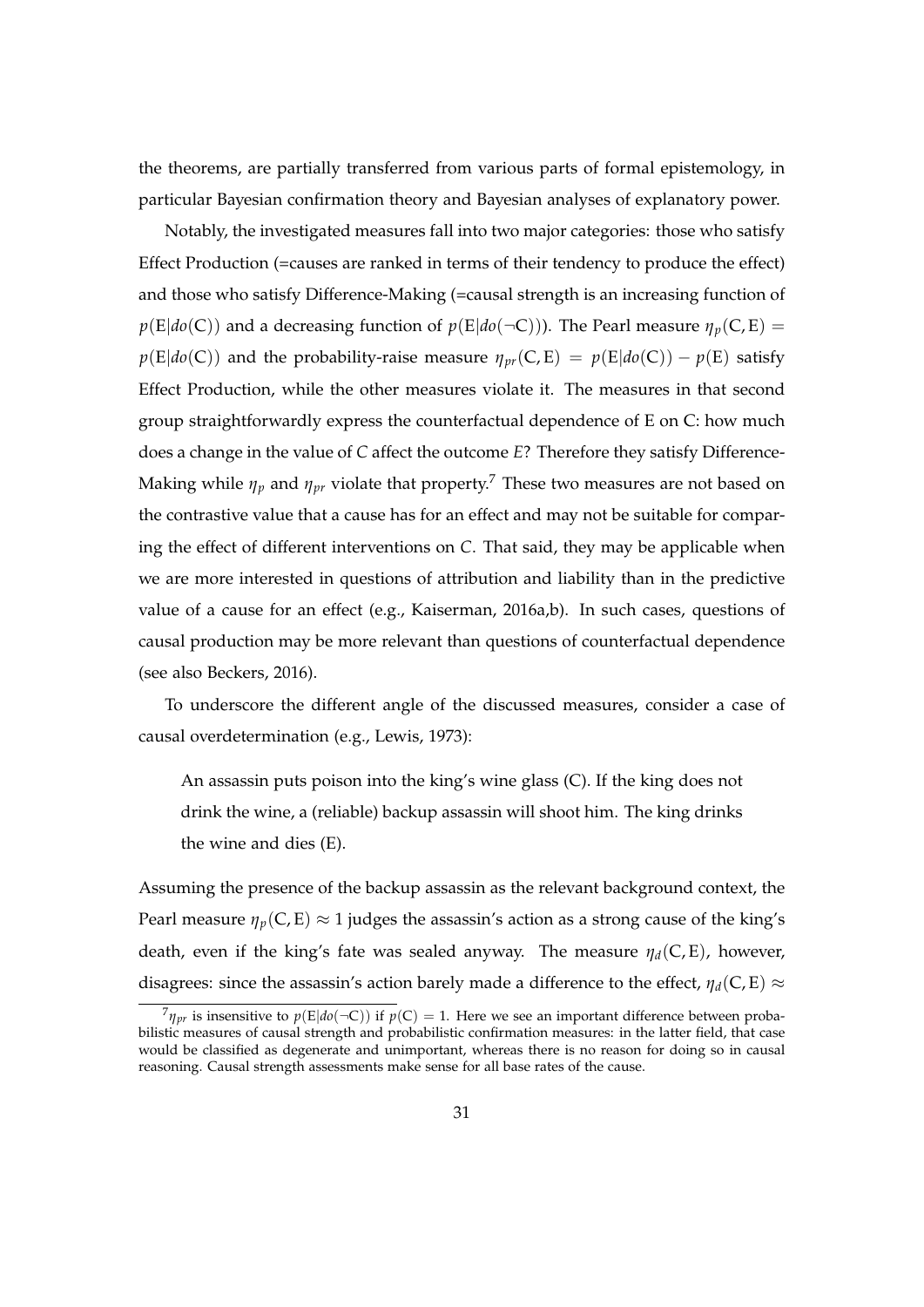0. The two groups of measures will also diverge in cases where an action produces an effect, but by doing so, preempts an even stronger cause. Our probabilistic measures of causal strength thus neatly mirror different ways of understanding causal relevance.

In the light of these ambiguities, prospects may look bleak for the project of coming up with "the one true measure of causal strength". Also in the related field of confirmation theory, ambitions to establish a single probabilistic measure (e.g., Milne, 1996) did ultimately give way to a plurality of confirmation measures (e.g., Fitelson, 2001; Brössel, 2013; Crupi, 2013). But I contend that the situation is different for causal strength. Among the measures that are based on the Difference-Making principle, it is possible to form rational preferences that are more than personal taste. Take a look at the properties of the measures summarized in Table 4. It is notable that only two measures (*η<sup>d</sup>* and *ηcg*) satisfy the Weak Causation-Prevention Symmetry, although this is an eminently sensible property. The same can be said about Multiplicativity on Single Paths, which is only satisfied by Eells' measure *η<sup>d</sup>* . This is also the only measure based on Difference-Making which satisfies Separability of Effects, allowing for an easy decomposition of complex effects. On the other hand, Theorem 4 points out problems with the rivaling measure *η<sup>r</sup>* : when a causally disconnected proposition is added to the effect, causal strength remains unchanged. Theorem 5 shows a analogous result for the case of causal prevention and the Good-Cheng measure *ηcg*, but in that case, it is less obvious that this property is harmful.

|                                         | Property |     |     |      |             |     |     |     |      |       |     |
|-----------------------------------------|----------|-----|-----|------|-------------|-----|-----|-----|------|-------|-----|
| Measure                                 |          |     | DМ  | . PS | <b>WCPS</b> | СE  | SЕ  | MUL | NDIE | NDIEP |     |
| Pearl $(\eta_v)$                        | ves      | ves | no  | no   | ves         | ves | no  | no  | no   | no    | no  |
| Probability Raise $(\eta_{vr})$         | ves      | ves | no  | ves  | ves         | no  | ves | no  | no   | no    | no  |
| Difference $(\eta_d)$                   | ves      | no  | ves | ves  | ves         | no  | ves | ves | no   | no    | no  |
| Probability Ratio $(\eta_r, \eta_{r'})$ | ves      | no  | ves | no   | no          | no  | no  | no  | ves  | ves   | no  |
| Cheng/Good $(\eta_{cg})$                | ves      | no  | ves | ves  | ves         | no  | no  | no  | no   | ves   | no  |
| Conjunctive Closure $(\eta_{cc})$       | ves      | no  | ves | no   | no          | no  | no  | no  | no   | no    | ves |

Table 4: A classification of different measures of causal strength according to the adequacy conditions they satisfy. FORM = Formality, EP = Effect Production, DM = Difference-Making, CPS = Causation-Prevention Symmetry, WCPS = Weak Causation-Prevention Symmetry, CE  $=$  Conditional Equivalence,  $SE =$  Separability of Effects, MUL = Multiplicativity on Single Paths, NDIE = No Dilution for Irrelevant Effects, NDIEP = No Dilution for Irrelevant Effects (Prevention), CC = Conjunctive Closure.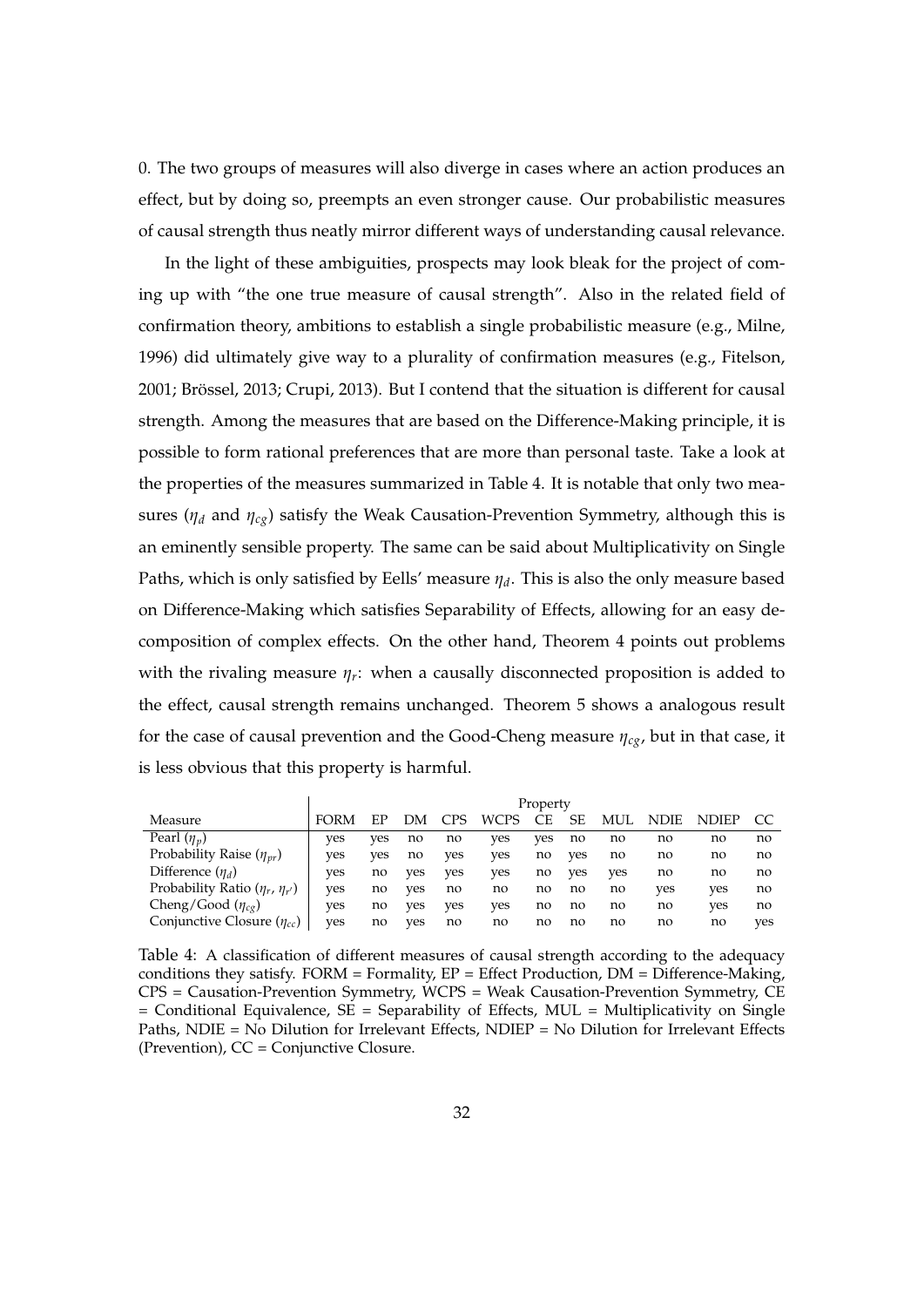All in all, the above analysis provides good grounds for using *η<sup>d</sup>* as a default measure of causal strength for purposes of prediction, intervention and control. Indeed, also Pearl (2001) bases his quantification of path-specific effects on *η<sup>d</sup>* as underlying the baseline measure of causal strength. This paper provides an argument why Pearl's choice is actually sound, and why  $\eta_d$  is an adequate measure of average or total causal effect (Holland, 1986). The formal analysis also mirrors and supports practice- and decision-oriented arguments for *η<sup>d</sup>* , as pointed out in Section 4.

What remains to do? First of all, I aim at generalizing the framework from binary variables to categorical and real-valued variables. Indeed, many measures of effect size for real-valued variables, such as Cohen's *d* or Glass's ∆, are based on the difference of group means, and *η<sup>d</sup>* might be extended naturally into this direction. In many cases the analysis can even be applied without further modifications. For instance, imagine we are interested in a metric variable *θ*, and our observations *E* depend on the value of *θ*. The two hypotheses of interest are  $H_0$ :  $θ \le θ_0$  and  $H_1$ :  $θ > θ_0$ , a common scenario in statistics. Then, we can apply the above measures using  $p_{\rm H_0}(\rm E)$  and  $p_{\rm H_1}(\rm E)$ (and a Bayesian prior over  $H_0$  and  $H_1$ ) in order to determine the causal effect of  $H_0$ vs.  $H_1$  on E. The same can be said for the case that  $E$  is a real-valued variable: we can identify a subset *I* of the range of *E* that we are interested in, and quantify the causal effect of C on the proposition that  $E \in I$ . Thus, it is not always necessary that C and *E* be propositional variables. Eventually, our approach may go a longer way toward modeling causal inference in science than the binary framework suggests.

Second, the properties of the above measures in complicated networks (e.g., more than one path linking C and E) have not been investigated. Is it possible to show, for example, how degrees of causation along different paths can be combined in an overall assessment of causal strength, e.g., similar to Theorem 3 in Pearl (2001)?

Third, this work can be connected to information-theoretic approaches to causal specificity (Weber, 2006; Waters, 2007; Korb et al., 2011; Griffiths et al., 2015). The more narrow the range of effects that an intervention is likely to produce, the more specific the cause is to the effect. How does this concept relate to causal strength and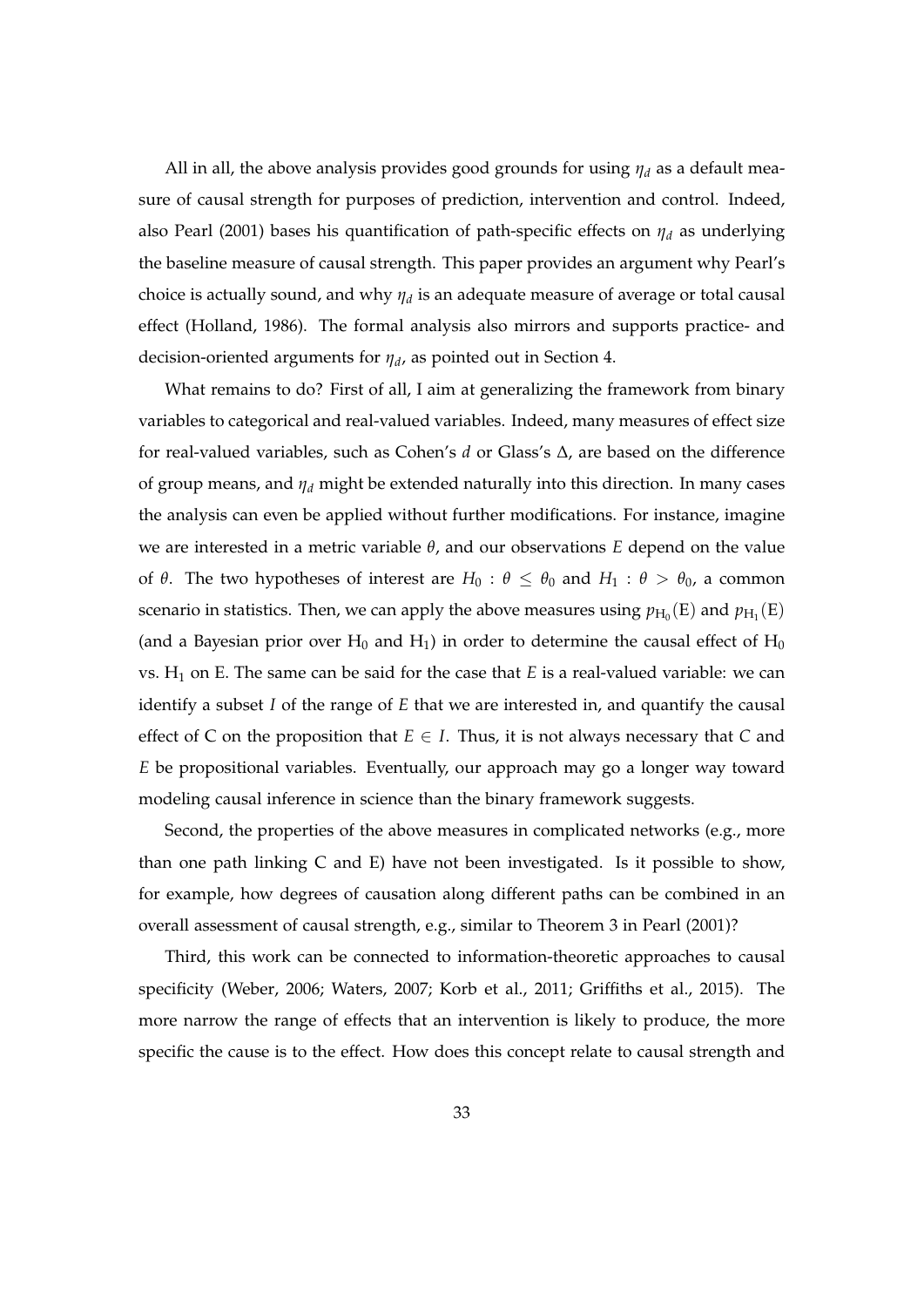to what extent can both research programs learn from each other?

Fourth, one can apply this theory to canonical examples in the causation literature and explore whether these models of causal strength squares well with the significance of normality and norms in causal reasoning (Knobe and Fraser, 2008; Hitchcock and Knobe, 2009).

These are all open and exciting questions, and it is not difficult to come up with others. I hope that the results presented herein are promising enough to motivate a further pursuit of an axiomatic theory of causal strength.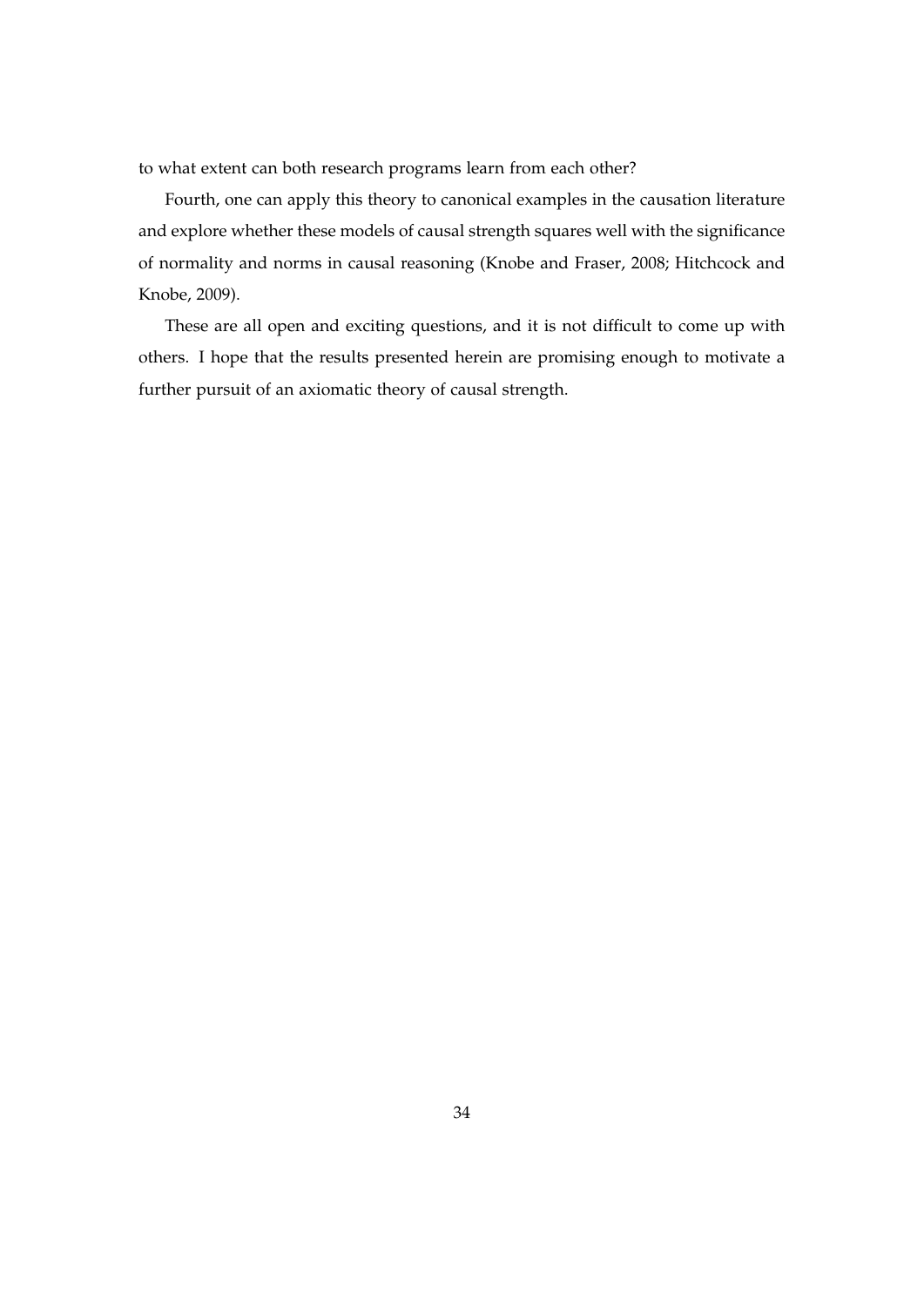## **A Proofs of the Theorems**

**Proof of Theorem 1:** The proof relies on a recent result by Michael Schippers (2016) in the field of confirmation theory. Schippers demonstrates that the following three conditions are necessary and sufficient to characterize the posterior probability  $p(H|E)$ as an adequate measure of degree of confirmation  $c(E, H)$ , up to ordinal equivalence.

- **Formality (Confirmation)** There is a measurable function  $f': [0,1]^3 \rightarrow \mathbb{R}$  such that for any H, E  $\in \mathcal{L}$  with probability distribution  $p(\cdot)$ ,  $c(E,H)$  =  $f'(p(E), p(H), p(H \wedge E)).$
- **Final Probability Incrementality** For any sentences *H*,  $E_1$ , and  $E_2 \in \mathcal{L}$  with probability measure  $p(\cdot)$ ,

$$
c(E_1, H) > c(E_2, H) \quad \text{if and only if} \quad p(H|E_1) > p(H|E_2).
$$

**Local Equivalence** If H<sub>1</sub> and H<sub>2</sub> are logically equivalent given E, then  $c(E, H_1)$  =  $c(E, H_2)$ .

It is easy to see that Final Probability Incrementality translates into Effect Production when the pair  $(H, E_{1,2})$  is mapped to  $(E, C_{1,2})$ :

$$
\eta(C_1, E) > \eta(C_2, E)
$$
 if and only if  $p(E|C_1) > p(E|C_2)$ 

The same is true for Local Equivalence: with  $(H_{1,2}, E)$  mapped to  $(E_{1,2}, C)$ . The condition postulates that if E<sub>1</sub> and E<sub>2</sub> are logically equivalent given C, then  $\eta$ (C, E<sub>1</sub>) = *. This is just the same as Conditional Equivalence, using different variable* names.

Thus it remains to show that Formality (Causal Effect) can be transformed into Formality (Confirmation) by a suitable change of variables. We already know that there exists a  $f : [0,1]^3 \to \mathbb{R}$  such that  $\eta(C,E) = f(p(C), p(E|do(C)), p(E|do(\neg C)).$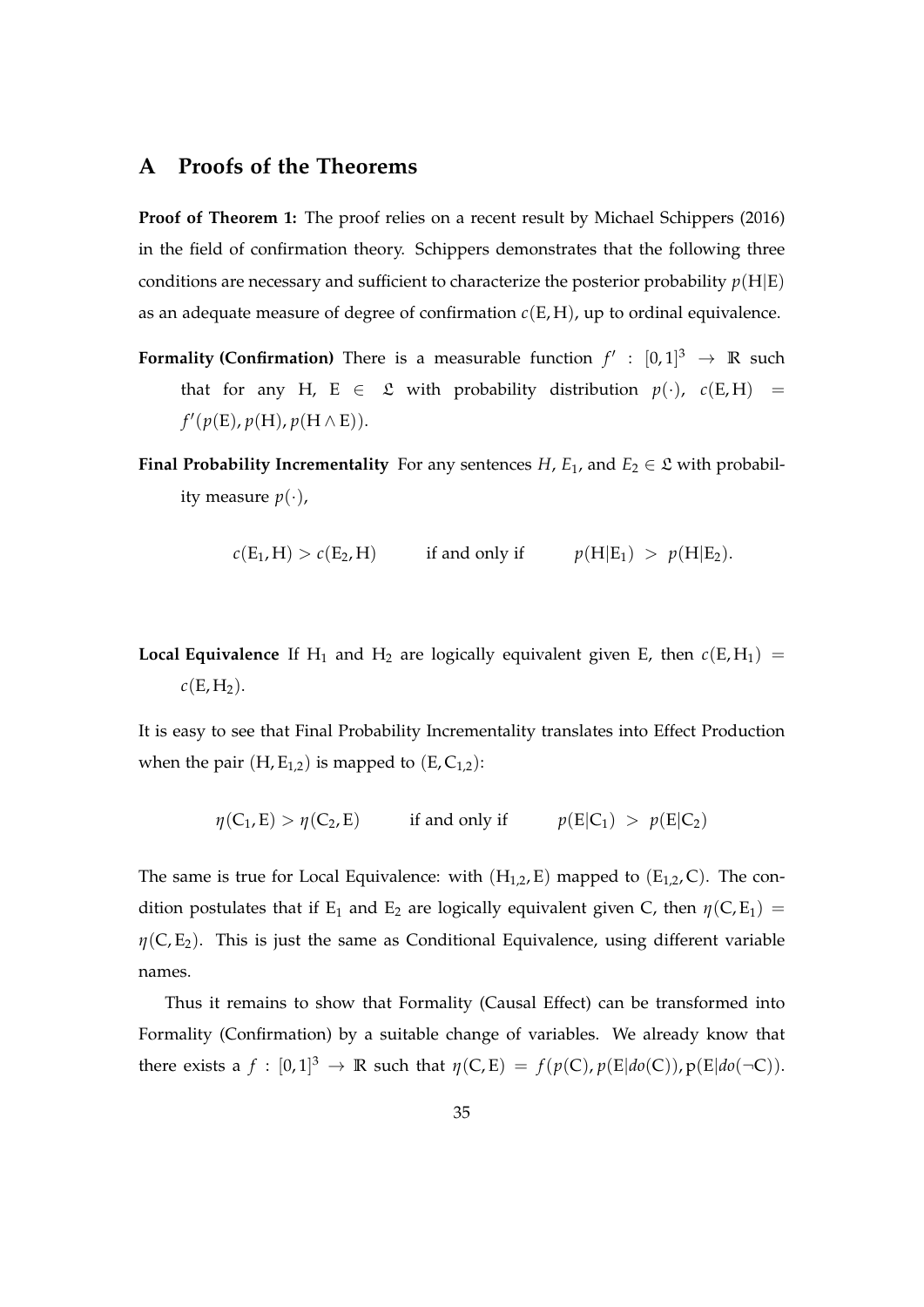Since we only want to characterize *f* mathematically, we restrict ourselves to the case where *E* is among the descendants of *C* and they share no common causes. We assume that  $p(C) \in (0, 1)$ . This allows us to write

$$
p(\mathbf{E} \wedge \mathbf{C}) = p(\mathbf{C})p(\mathbf{E}|do(\mathbf{C})) \quad p(\mathbf{E}) = p(\mathbf{C})p(\mathbf{E}|do(\mathbf{C})) + (1 - p(\mathbf{C}))p(\mathbf{E}|do(\neg \mathbf{C}))
$$

which we can transform into the equations

$$
p(E|do(C)) = \frac{p(E \wedge C)}{p(C)} \qquad p(E|do(\neg C)) = \frac{p(E) - p(C)p(E|do(C))}{1 - p(C)} \tag{6}
$$

Hence, we can write  $p(E|do(C))$  and  $p(E|do(\neg C))$  as functions of  $p(C)$ ,  $p(E)$  and  $p(\text{E} \wedge \text{C})$ . In other words, there is a function  $f'(p(\text{C}), p(\text{E}), p(\text{C} \wedge \text{E}))$  that characterizes *η*(C, E), namely

$$
f'(p(C), p(E), p(C \wedge E)) := f\left(p(C), \frac{p(E \wedge C)}{p(C)}, \frac{p(E) - p(C)p(E|do(C))}{1 - p(C)}\right)
$$
  
=  $f(p(C), p(E|do(C)), p(E|do(\neg C))$   
=  $\eta(C, E)$ 

f' is continuous because f and the functions in Equation (6) are. Thus we can extend *f'* canonically to the set  $\{p(C) \in \{0,1\}\}\$ . Hence we can invoke Schippers' theorem, and for any measure of causal strength *η* that satisfies Formality, Effect Production and Local Equivalence,  $\eta(C, E) = p(E|C)$  up to ordinal equivalence. q.e.d.

**Proof of Theorem 2:** Like in the previous theorem, we make use of a result for confirmation measures to prove the theorem (Crupi et al., 2013). We map Formality (Causal Strength) onto Formality (Confirmation) and Effect Production onto Final Probability Incrementality, like in the proof of the previous theorem. Finally, using a suitable change of variables ( $C \rightarrow E$ ,  $E_1 \rightarrow H_1$ ,  $E_2 \rightarrow H_2$ ), it is easy to see that Separability of Effects is a stronger version of the following principle:

**Disjunction of Alternative Hypotheses** Assume H<sub>1</sub> and H<sub>2</sub> are inconsistent with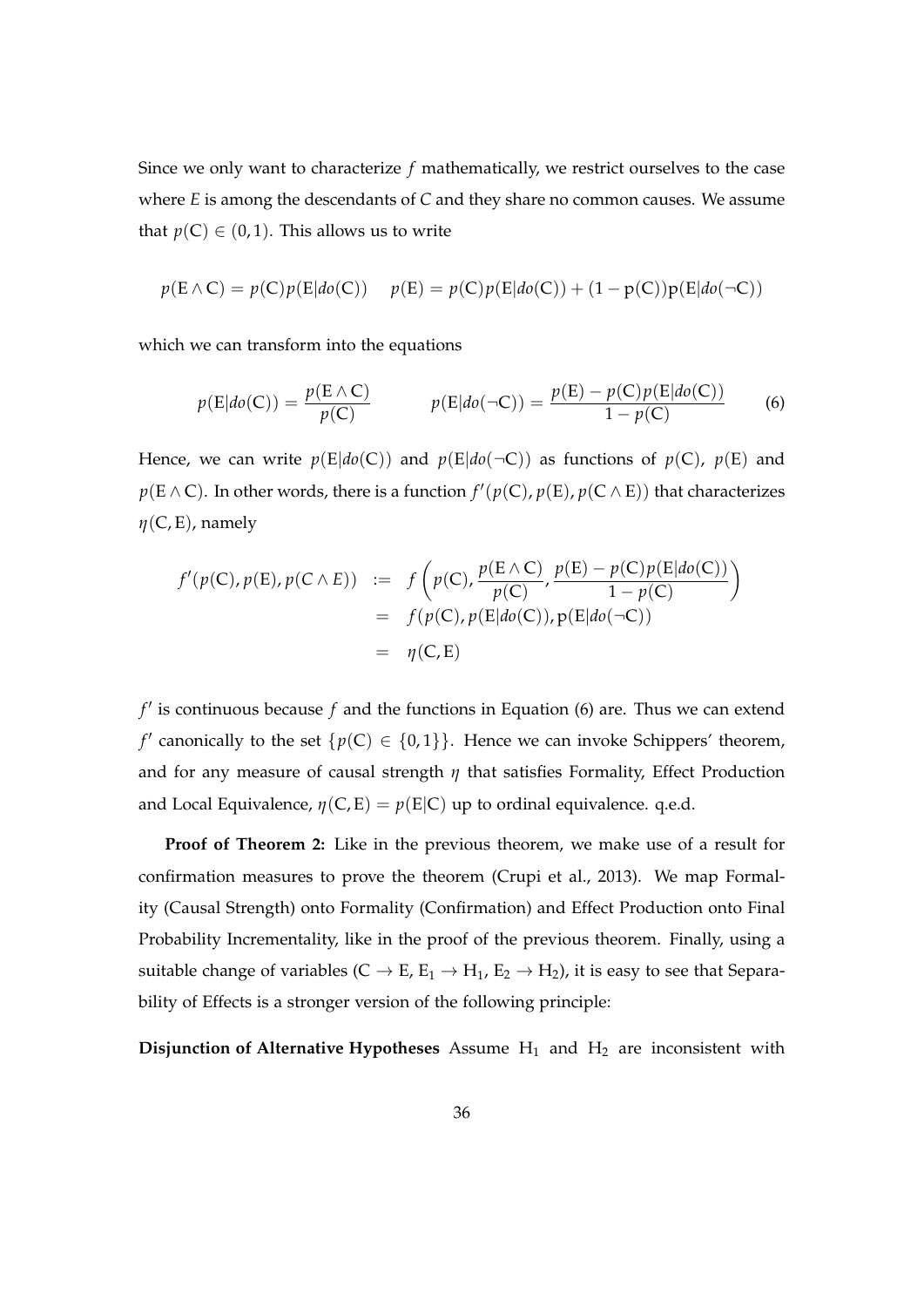each other. Then,

$$
c(H_1 \vee H_2, E) > c(H_1, E) \qquad \text{if and only if} \qquad p(H_2|E) > p(H_2)
$$
  

$$
c(H_1 \vee H_2, E) = c(H_1, E) \qquad \text{if and only if} \qquad p(H_2|E) = p(H_2)
$$
  

$$
c(H_1 \vee H_2, E) < c(H_1, E) \qquad \text{if and only if} \qquad p(H_2|E) < p(H_2)
$$

Crupi et al. (2013) show that the difference measure  $c_d := p(H|E) - p(H)$  is, up to ordinal equivalence, the only confirmation measure that satisfies Formality (Confirmation), Final Probability Incrementality and Disjunction of Alternative Hypotheses. Because these conditions are isomorphic to Formality (Causal Strength), Effect Production and Separability of Effects, their results prove the parallel result for measures of causal strength: the probability-raise measure  $\eta_{vr}(C, E) = p(E|do(C)) - p(E)$  is, up to ordinal equivalence, the only measure that satisfies the three latter conditions. q.e.d.

**Proof of Theorem 3:** The proof of this representation theorem proceeds in several steps. First, we will show that  $\eta(C, E) = f(p(C), p(E|do(C)), p(E|do(\neg C))$  does not depend on  $p(C)$ .



Figure 6: A classical collider/joint effect structure in a causal net.

The proof of this first claim proceeds by contradiction. Consider that there are real numbers  $x_1, x_2, y, z \in [0, 1]$  such that  $f(x_1, y, z) \neq f(x_2, y, z)$ . Then choose E, C<sub>1</sub> and C<sub>2</sub> such that E is a joint effect of C<sub>1</sub> and C<sub>2</sub> with  $x_1 = p(C_1)$ ,  $x_2 = p(C_2)$ ,  $y = p(E|do(C_1)) = p(E|do(C_2))$ ,  $z = p(E|do(\neg C_1)) = p(E|do(\neg C_2))$ . In this case, Difference-Making tells us that  $\eta(C_1, E) = \eta(C_2, E)$ . However, on the other hand, we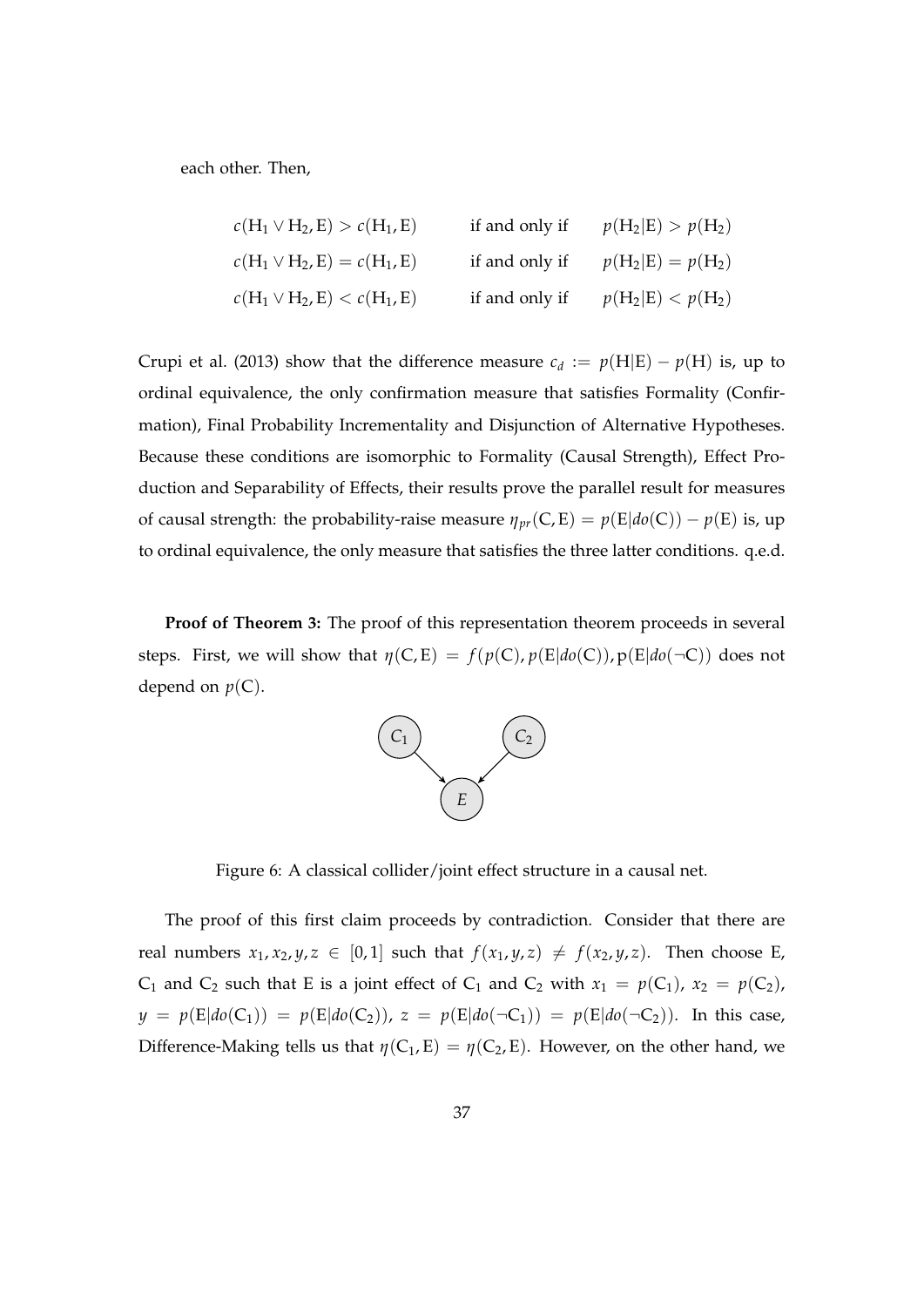also know

$$
\eta(C_1, E) = f(x_1, y, z) \neq f(x_2, y, z) = \eta(C_2, E)
$$

This leads to a straightforward contradiction. Hence, from now on we focus on the function  $g: [0, 1]^2 \to \mathbb{R}$  such that  $\eta(C, E) = g(p(E|do(C)), p(E|do(\neg C)).$ 

The second step of the proof consists in deriving the equality

$$
g(\alpha, \bar{\alpha}) \cdot g(\beta, \bar{\beta}) = g(\alpha\beta + (1 - \alpha)\bar{\beta}, \bar{\alpha}\beta + (1 - \bar{\alpha})\bar{\beta})
$$
\n(7)

To this end, recall the Bayesian network from the main paper. It is reproduced in Figure 7. Again, for the purpose of investigating the formal properties of *g*, we can focus on those cases where  $p(E|\pm C)$  and  $p(E|\pm C)$  agree.



Figure 7: The Bayesian Network for causation along a single path.

We know by Multiciplity on Single Paths that

$$
\eta(C, E) = \eta(C, X) \cdot \eta(X, E)
$$
  
=  $g(p(X|do(C)), p(X|do(\neg C))) \cdot g(p(E|do(X)), p(E|do(\neg X)))$   
=  $g(p(X|C), p(X|\neg C)) \cdot g(p(E|X), p(E|\neg X))$ 

and at the same time,

$$
\eta(C, E) = g(p(E|do(C)), p(E|do(\neg C)))
$$
  
= 
$$
g\left(\sum_{\pm X} p(X|C)p(E|C,X), \sum_{\pm X} p(X|\neg C)p(E|\neg C,X)\right)
$$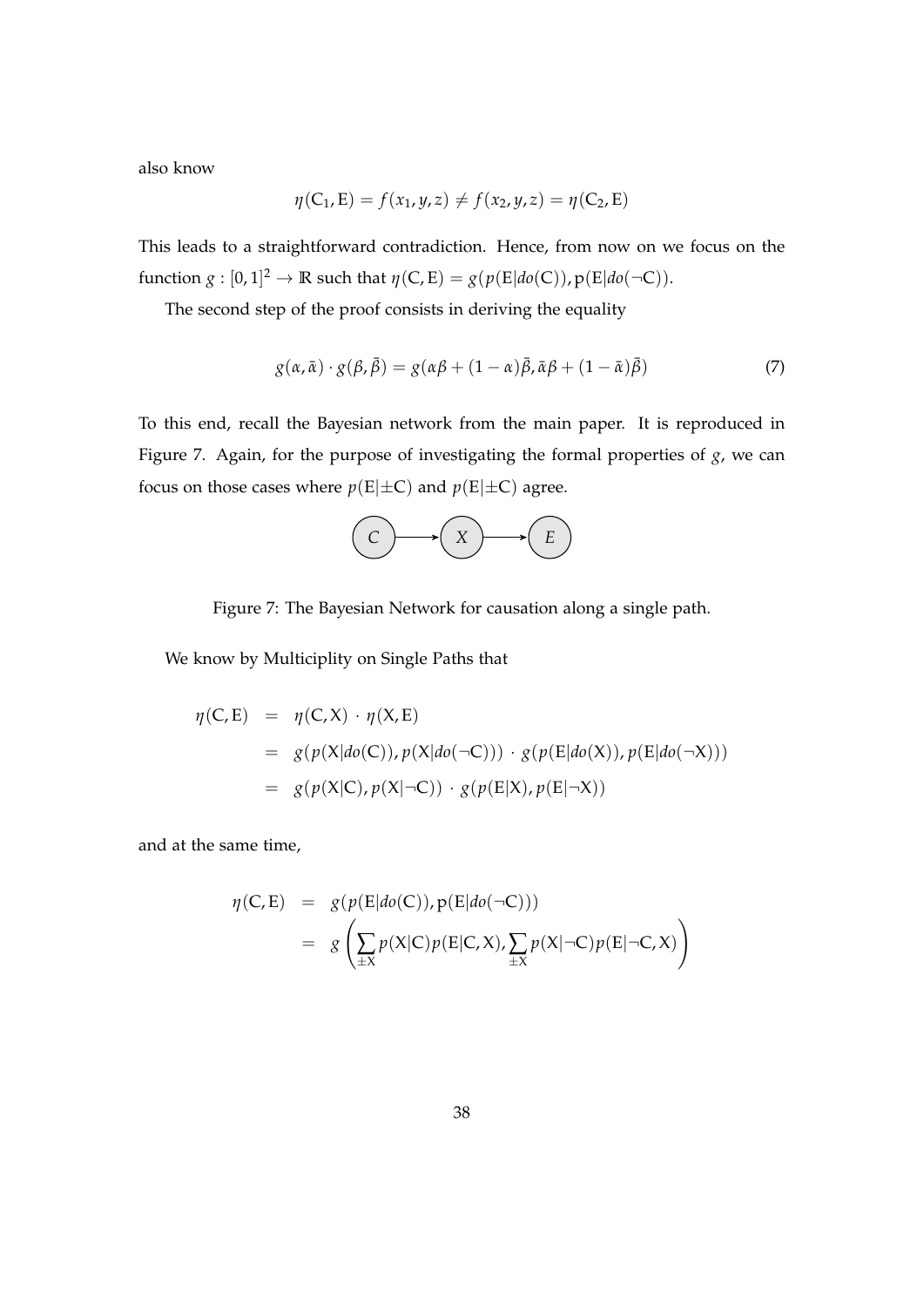Combining both equations yields

$$
g(p(X|C), p(X|\neg C)) \cdot g(p(E|X), p(E|\neg X))
$$
  
= 
$$
g\left(\sum_{\pm X} p(X|C)p(E|C, X), \sum_{\pm X} p(X|\neg C)p(E|\neg C, X)\right)
$$

With the variable settings

$$
\alpha = p(X|C) \qquad \beta = p(E|X)
$$
  

$$
\bar{\alpha} = p(X|\neg C) \qquad \bar{\beta} = p(E|\neg X)
$$

equation (7) follows immediately.

Third, we are going to show that

$$
g(x, y) = g(x - y, 0) \tag{8}
$$

To this end, we first note a couple of facts about *g*: 8

- **Fact 1**  $g(\alpha,0)g(\beta,0) = g(\alpha\beta,0)$ . This follows immediately from equation (7) with  $\bar{\alpha} = \bar{\beta} = 0.$
- **Fact 2**  $g(1,0) = 1$ . With  $\beta = 1$ , the previous fact entails that  $g(\alpha,0)g(1,0) = g(\alpha,0)$ . Hence, either  $g(\alpha, 0) \equiv 0$  for all values of  $\alpha$  (which would trivialize *g*) or  $g(1, 0) =$ 1.
- **Fact 3**  $g(0, 1) = -1$ . Fact 1 entails (with  $\alpha = \beta = 0$ ,  $\bar{\alpha} = \bar{\beta} = 1$ ) that  $g(0, 1) \cdot g(0, 1) =$  $g(1,0) = 1$ . Hence, either  $g(0,1) = -1$  or  $g(0,1) = 1$ . If the latter were the case, then *g* would take positive values although  $p(E|do(C)) = 0$  and  $p(E|do(\neg C)) >$ 0, in violation of Difference-Making. Thus,  $g(0, 1) = -1$ .

**Fact 4**  $g(-1,0) = -1$ . By Fact 1,  $g(-1,0) \cdot g(-1,0) = g(1,0) = 1$ . Then we apply the

<sup>8</sup> In the proof, negative arguments of *g* figure. This may look problematic, but it is not. We just show that any  $g(\cdot,\cdot)$  that satisfies Equation (7) on $[0,1]^2$  has an extension to a function on  $\mathbb{R}^2$  that satisfies certain properties, which can in turn be used for saying something about the behavior of  $g$  on  $[0, 1]^2$ .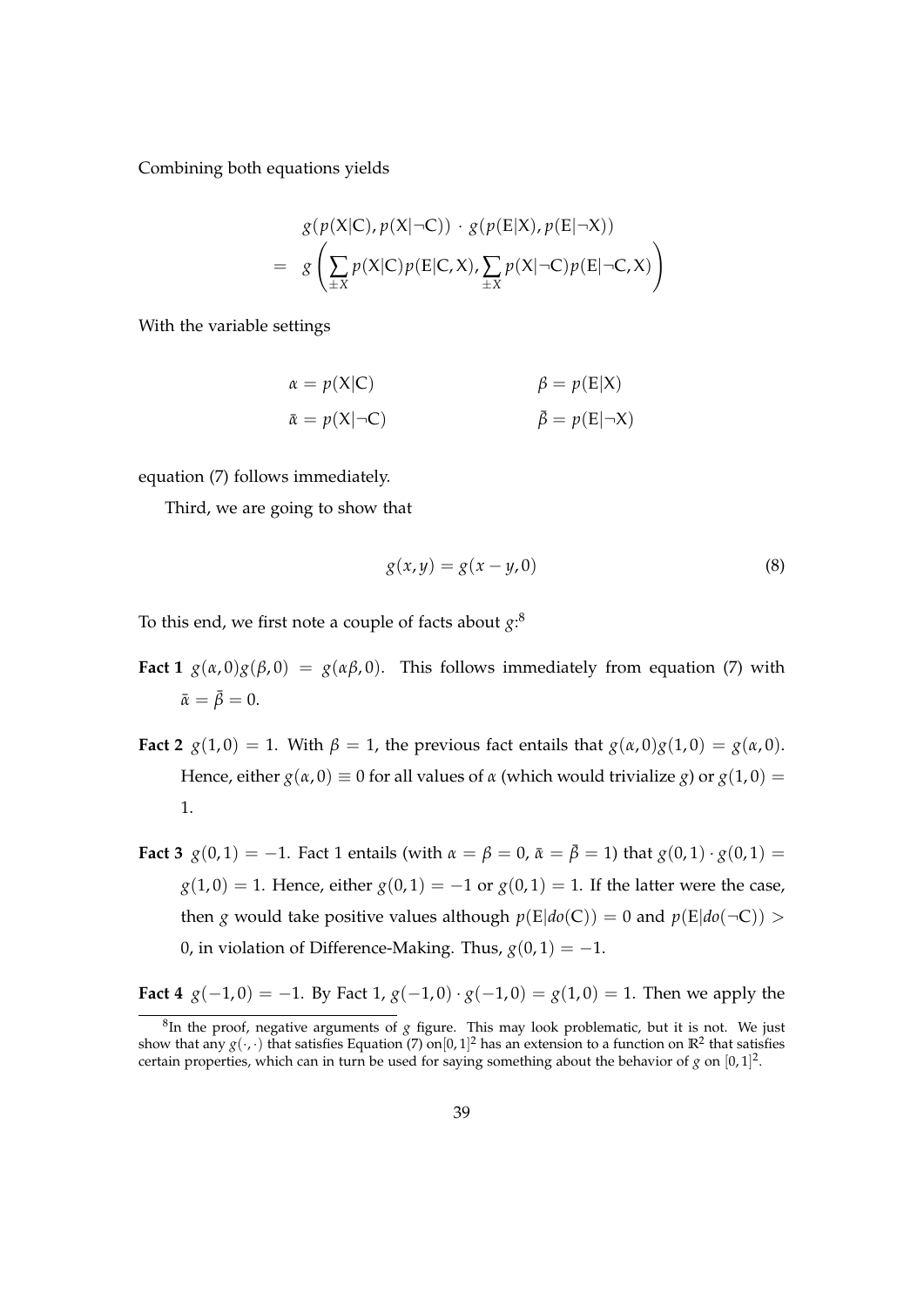same reasoning as in the proof of Fact 3.

**Fact 5**  $g(0,1) \cdot g(\beta, \bar{\beta}) = g(\bar{\beta}, \beta)$ . Follows immediately from equation (7) with  $\alpha = 0$ ,  $\bar{\alpha}=1.$ 

These facts will allow us to derive Equation (8). Note that (8) is trivial if  $y = 0$ . So we can restrict ourselves to the case that  $y > 0$ . We choose the variable settings

$$
\begin{aligned}\n\alpha &= \frac{y - x}{y} & \beta &= 0\\
\bar{\alpha} &= 0 & \bar{\beta} &= y\n\end{aligned}
$$

Then we obtain by means of Equation (7) and the previously proven facts

$$
g(x,y) = g((y-x)/y,0) \cdot g(0,y)
$$
  
=  $g(y-x,0) \cdot g(1/y,0) \cdot g(0,y)$  (Fact 1)  
=  $g(y-x,0) \cdot g(1/y,0) \cdot g(y,0) \cdot g(0,1)$  (Fact 5)  
=  $g(y-x,0) \cdot g(1,0) \cdot g(-1,0)$  (Fact 1+3+4)  
=  $g(x-y,0)$  (Fact 1+2)

This implies

$$
\eta(C,E) = g(p(E|do(C)), p(E|do(\neg C))) = g(p(E|do(C)) - p(E|do(\neg C)), 0)
$$

Hence,  $\eta(C, E)$  is a function of  $p(E|do(C)) - p(E|do(\neg C))$  only. From Difference-Making we can infer that  $g$  must be monotonically increasing in its first argument and monotonically decreasing in its second argument. This concludes the proof of Theorem 3. q.e.d.

**Proof of Theorem 4:** The proof relies on a move from the proof of Theorem 1 in Schupbach and Sprenger (2011). Consider three variables *C*, *E*<sup>1</sup> and *E*<sup>2</sup> which satisfy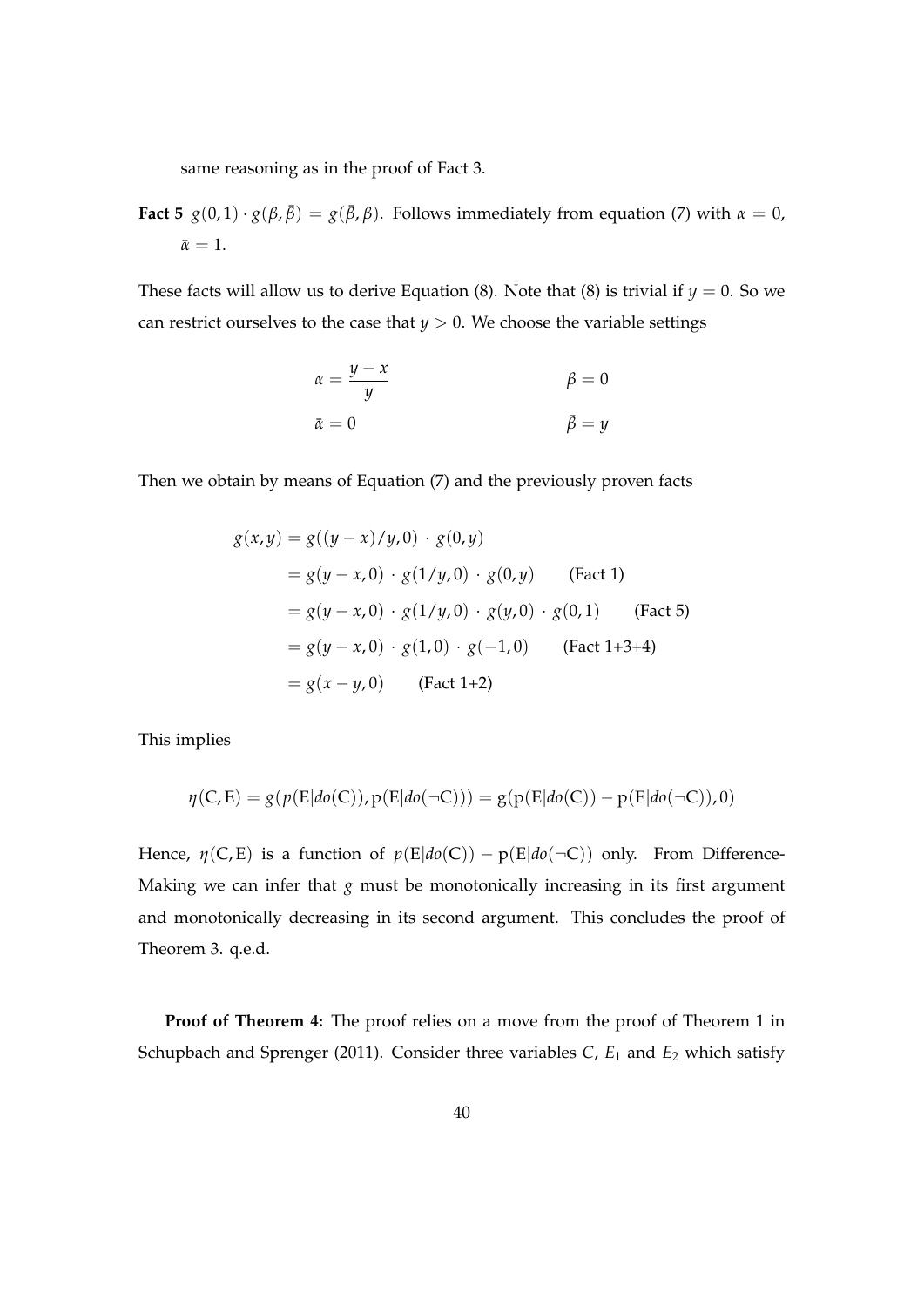the premises of the No Dilution for Irrelevant Effects Principle. This means that

$$
p(E_1 \wedge E_2 | do(C)) = p(E_1 | do(C)) p(E_2 | do(C))
$$
  

$$
p(E_1 \wedge E_2 | do(\neg C)) = p(E_1 | do(\neg C)) p(E_2 | do(\neg C))
$$
  

$$
p(E_2) = p(E_2 | do(\neg C)) = p(E_2 | do(C))
$$

In particular, it follows that

$$
p(E_1 \wedge E_2 | do(C)) = p(E_2) p(E_1 | do(C))
$$
  

$$
p(E_1 \wedge E_2 | do(\neg C)) = p(E_2) p(E_1 | do(\neg C))
$$

According to Formality and Difference-Making, the causal strength measure *η* can be written as  $\eta(C, E_1) = g(p(E_1|do(C)), p(E_1|do(\neg C)))$  for a continuous function *g*. From No Dilution for Irrelevant Effects and the above calculations we can infer that

$$
g(p(E_1|do(C)), p(E_1|do(\neg C))) = \eta(C, E_1)
$$
  
= 
$$
\eta(C, E_1 \wedge E_2)
$$
  
= 
$$
g(p(E_1 \wedge E_2|do(C)), p(E_1 \wedge E_2|do(\neg C)))
$$
  
= 
$$
g(p(E_2) p(E_1|do(C)), p(E_2) p(E_1|do(\neg C)))
$$

Since we have made no assumptions on the values of these probabilities, we can infer the general relationship

$$
g(x,y) = g(cx, cy).
$$
 (9)

for all  $0 < c \le \min(1/x, 1/y)$ . Without loss of generality, let  $x > y$ . Then, choose c :=  $1/x$ . In this case, equation (9) becomes

$$
g(x,y) = g(cx, cy) = g(1, y/x).
$$

This implies that *g* must be a function of  $y/x$  only, that is, of the ratio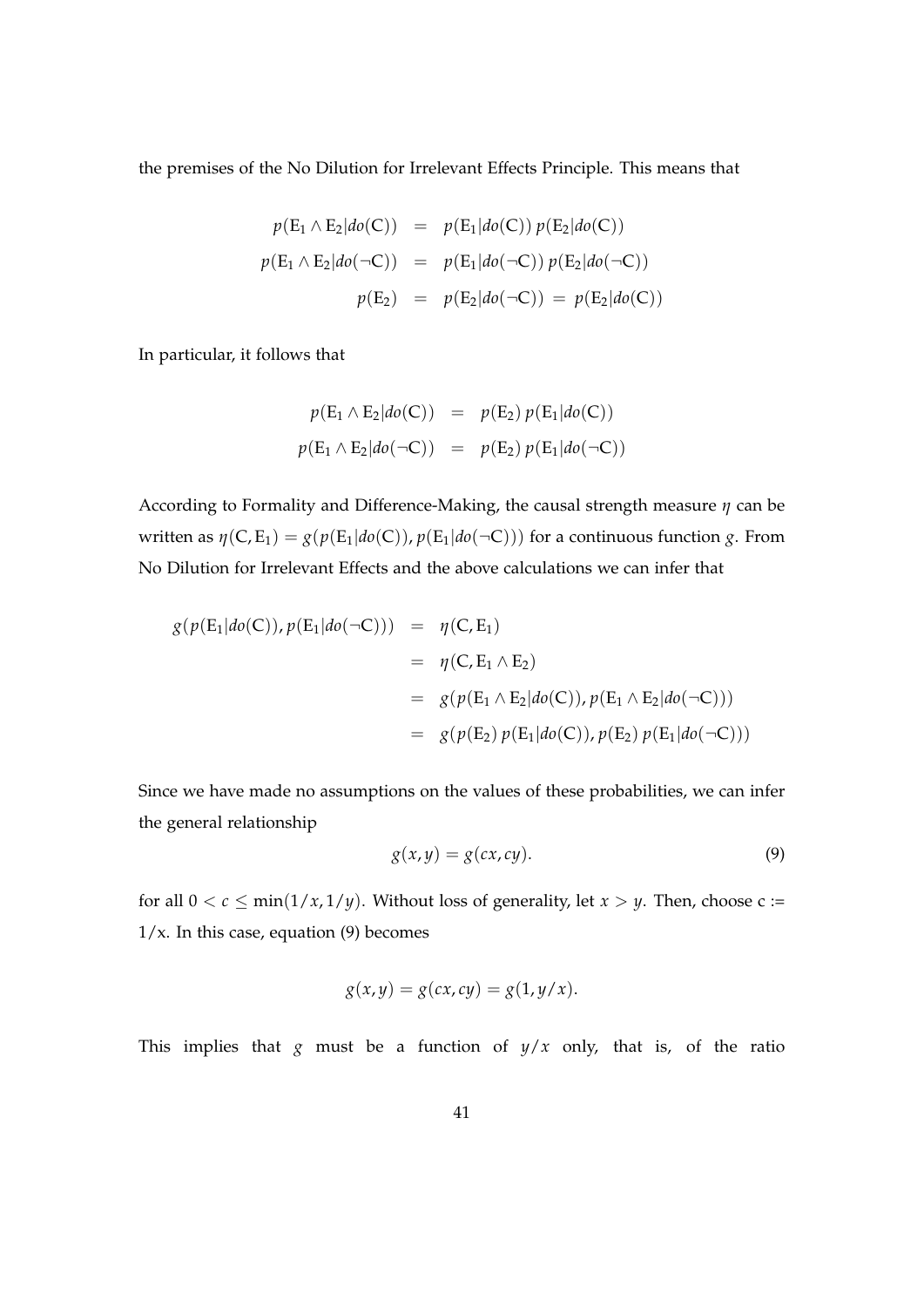$p(E|do(C))/p(E|do(-C))$ . Difference-Making then implies that all such functions must be monotonically increasing, concluding the proof of Theorem 4. q.e.d.

**Proof of Theorem 5:** We write the causal strength measure *η* as

$$
\eta(C, E) = \begin{cases} \eta^+(C, E) & \text{for positive causation} \\ \eta^-(C, E) & \text{for causal preemption} \end{cases}
$$

We know from the previous theorem that  $\eta^-(C,E)$  must be ordinally equivalent to  $\eta_r(C, E)$ . Now we show that all  $\eta^+(C, E)$ -measures are ordinally equivalent to  $\eta_g(C, E) = p(\neg E|do(\neg C))/p(\neg E|do(C))$ . Since we have already shown that  $\eta_g$  and *η<sup>c</sup>* are ordinally equivalent, this is sufficient for proving the theorem.

Because of Formality, we can represent  $\eta^+$  by a function  $g(x, y)$  with  $x =$  $p(E|do(C))$  and  $y = p(E|do(\neg C))$ . Suppose that there are  $x > y$  and  $x' > y' \in [0,1]$ such that  $(1 - y)/(1 - x) = (1 - y')/(1 - x')$ , but  $g(x, y) \neq g(x', y')$ . (Otherwise  $\eta^+$ would just be a function of *ηg*, and we would be done.) In that case we can find a probability space such that  $p(E_1|do(C)) = x$ ,  $p(E_1|do(\neg C)) = y$ ,  $p(E_2|do(C)) = x'$ ,  $p(E_2|do(\neg C)) = y'$  and *C* screens off  $E_1$  and  $E_2$  (proof omitted, but straightforward). Hence  $\eta^+(C, E_1) \neq \eta^+(C, E_2)$ . By Weak Causation-Prevention Symmetry, we can then infer  $\eta^-(C, \neg E_1) \neq \eta^-(C, \neg E_2)$ .

However, since  $\eta^-$  is ordinally equivalent to  $\eta_r$ , there is a function  $f$  such that

$$
\eta^{-}(C, \neg E_1) = f\left(\frac{p(\neg E_1|do(C))}{p(\neg E_1|do(\neg C))}\right) = f\left(\frac{1-x}{1-y}\right)
$$

$$
\eta^{-}(C, \neg E_2) = f\left(\frac{p(\neg E_2|do(C))}{p(\neg E_2|do(\neg C))}\right) = f\left(\frac{1-x'}{1-y'}\right)
$$

By assumption,

$$
\frac{1-x}{1-y} = \left(\frac{1-y}{1-x}\right)^{-1} = \left(\frac{1-y'}{1-x'}\right)^{-1} = \frac{1-x'}{1-y'}
$$

and so we can infer  $\eta^-(C, \neg E_1)$  =  $\eta^-(C, \neg E_2)$ , showing a contradiction.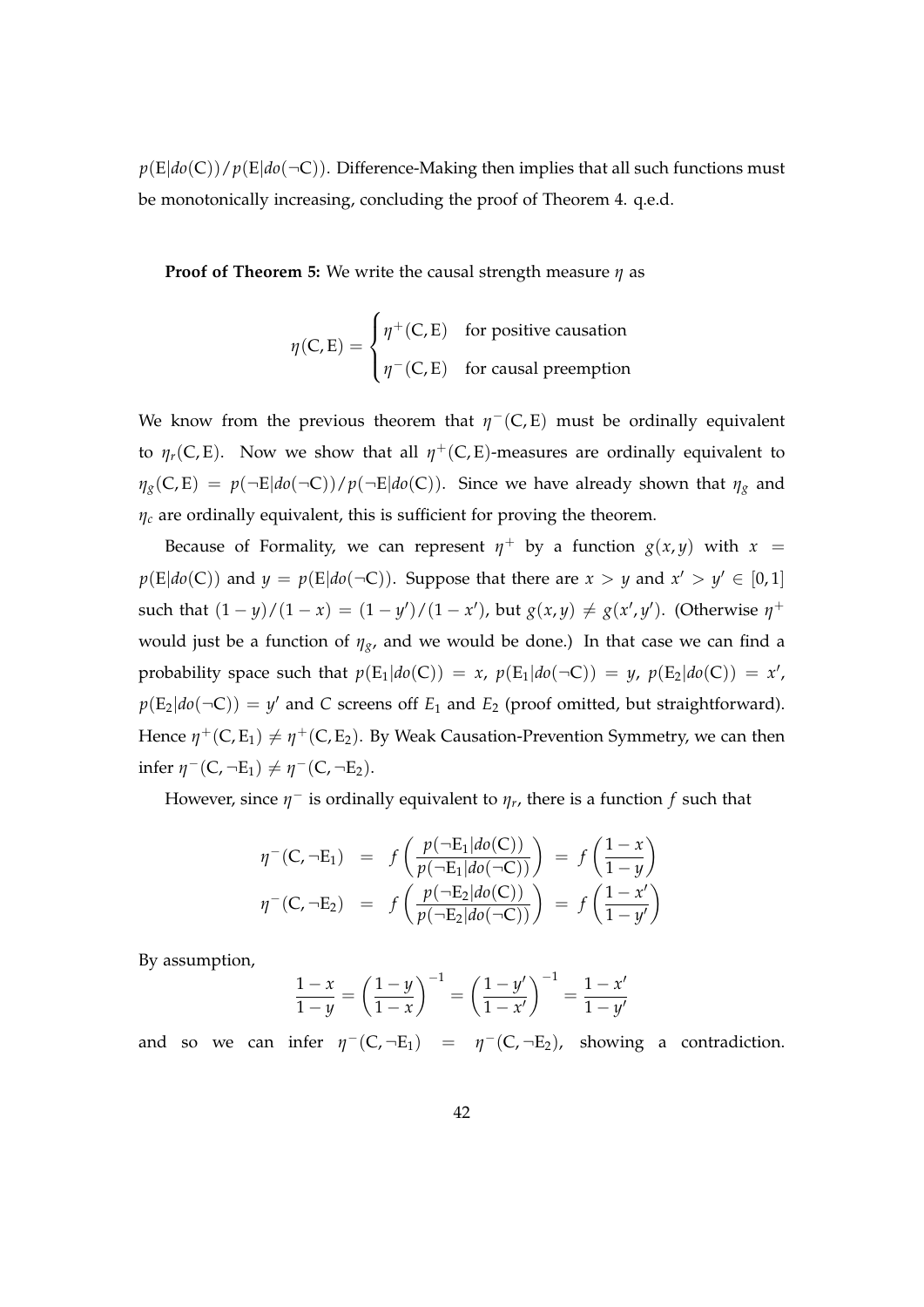Hence  $\eta^+$ (C, E) can be represented by a monotonically increasing function of  $p(\neg E|do(\neg C))/p(\neg E|do(C))$ , completing the proof of Theorem 5. q.e.d.

**Proof of Theorem 6:** By Formality and Difference-Making, we have that  $\eta$ (C, E) =  $g(p(\text{E}| do(\text{C})), p(\text{E}| do(\neg \text{C})))$  for some continuous function  $g:[0,1]^2\rightarrow \mathbb{R}.$  Assume that  $\eta(C, E_1) = \eta(C, E_2) = t$ , that *C* screens off  $E_1$  and  $E_2$  and that  $p(E_1|do(C)) =$  $p(E_2|do(C)) = x$ ,  $p(E_1|do(\neg C)) = p(E_2|do(\neg C)) = y$ , for some  $x, y \in \mathbb{R}$ . By the Conjunctive Closure Principle, we can infer

$$
\eta(C, E_1 \wedge E_2) = \eta(C, E_1) = g(x, y)
$$

Moreover, we can infer

$$
\eta(C, E_1 \wedge E_2) = g(p(E_1 \wedge E_2 | do(C)), p(E_1 \wedge E_2 | do(\neg C)))
$$
  
=  $g(p(E_1 | do(C)) \cdot p(E_2 | do(C)), p(E_1 | do(\neg C)) \cdot p(E_2 | do(\neg C)))$   
=  $g(x^2, y^2)$ 

Taking both calculations together, we obtain

$$
g(x^2, y^2) = g(x, y)
$$
 (10)

as a structural requirement on the function  $g$ , since we have not made any assumptions on *x* and *y*.

Following Atkinson (2012) and his proof idea, we now define  $u = \frac{\log x}{\log y}$  $\frac{\log x}{\log y}$  and define a function  $f : \mathbb{R}^2 \to \mathbb{R}$  such that  $f(x, u) := g(x, y)$ . Equation (10) then implies the requirement

$$
f(x^2, u) = g(x^2, y^2) = g(x, y) = f(x, u)
$$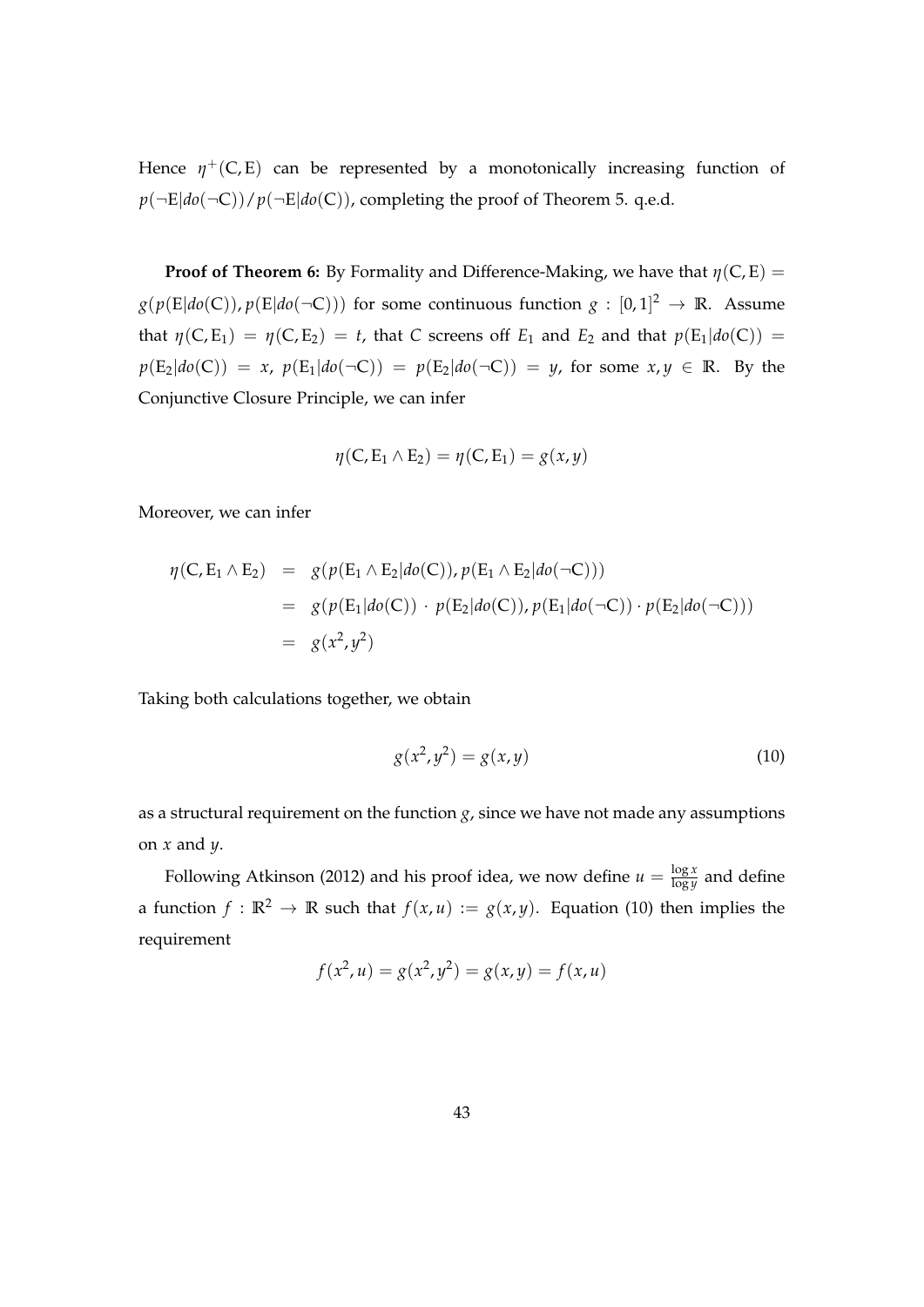and by iterating the same procedure, we also obtain

$$
f(x^{2n}, u) = f(x, u)
$$

for some  $n \in \mathbb{N}$ . Due to the continuity of *f*, we can infer that *f* cannot depend on its first argument. Moreover, taking the limit  $n \to \infty$  yields  $f(x, u) = f(0, u)$ . Hence, also

$$
g(x, y) = f(0, u) = f(0, \log x / \log y)
$$

and we see that

$$
\eta(C, E) = h\left(\frac{\log p(E|do(C))}{\log p(E|do(\neg C))}\right)
$$

for some function  $h : \mathbb{R} \to \mathbb{R}$ . It remains to show that *h* is monotonically increasing. Difference-Making implies that  $\eta(C, E)$  is an increasing function of  $p(E|do(C))$ and a decreasing function of  $p(E|do(\neg C))$ . So it must be an increasing function of  $\log p(E|do(C))/\log p(E|do(\neg C))$ , too. This implies that *h* is a monotonically increasing function. Hence, all measures of causal strength that satisfy Formality, Difference-Making and the Conjunctive Closure Principle are ordinally equivalent to

$$
\eta_{cc}(C, E) = \frac{\log p(E|do(C))}{\log p(E|do(\neg C))}.
$$
 q.e.d.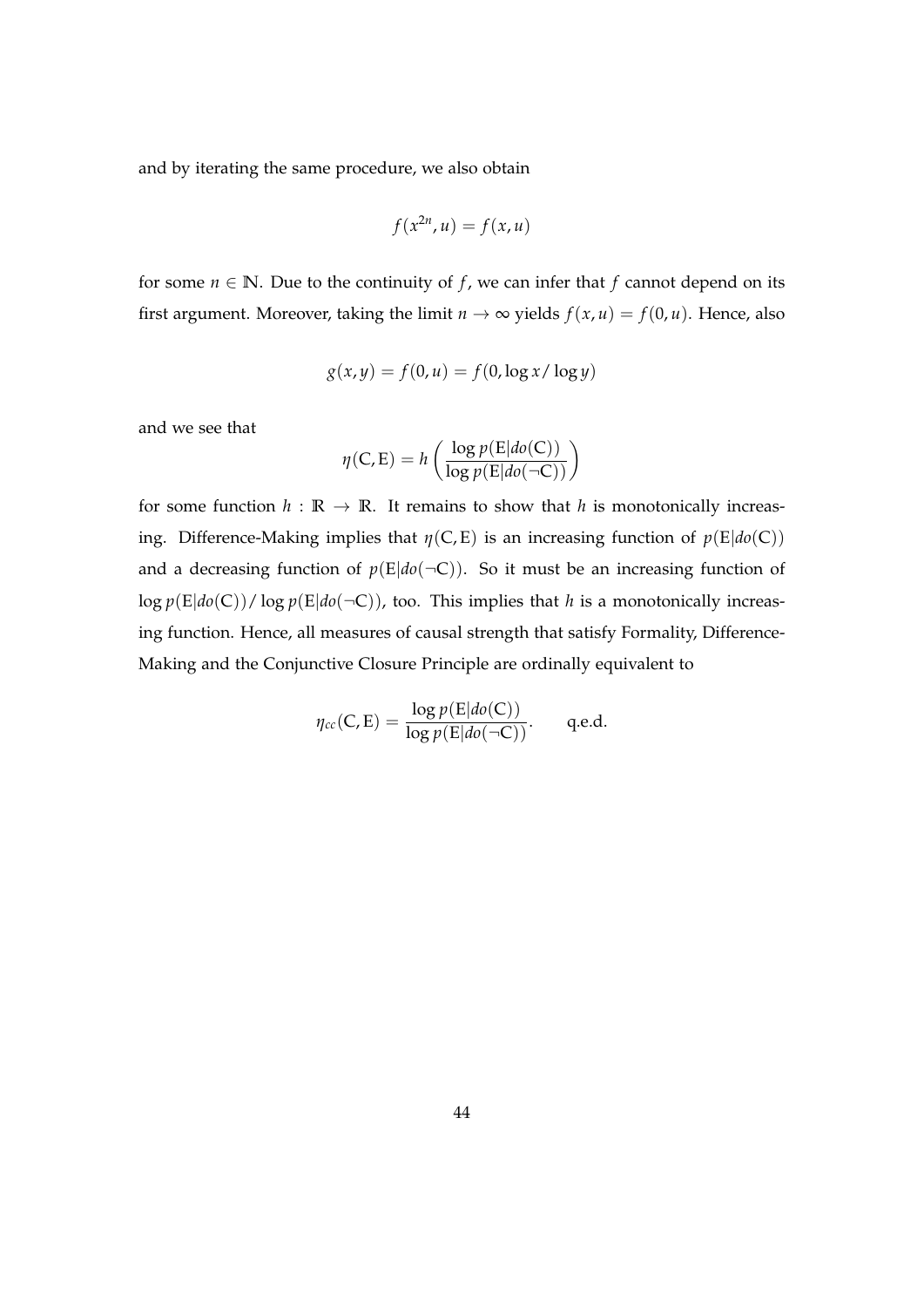## **References**

- Atkinson, D. (2012). Confirmation and Justification: A Commentary on Shogenji's Measure. *Synthese*, 184:49–61.
- Beckers, S. (2016). *Actual Causation: Definitions and Principles*. PhD thesis, KU Leuven.
- Bovens, L. and Hartmann, S. (2003). *Bayesian Epistemology*. Oxford University Press, New York.
- Braham, M. and van Hees, M. (2009). Degrees of causation. *Erkenntnis*, 71:323–344.
- Brössel, P. (2013). The problem of measure sensitivity redux. *Philosophy of Science*, 80(3):378–397.
- Cartwright, N. (1979). Causal Laws and Effective Strategies. *Noûs*, 13(4):419–437.
- Cheng, P. W. (1997). From Covariation to Causation: A Causal Power Theory. *Psychological Review*, 104(2):367–405.
- Chockler, H. and Halpern, J. Y. (2004). Responsibility and blame: A structural-model approach. *Journal of Artificial Intelligence Research*, 22:93–115.
- Cohen, J. (1988). *Statistical Power Analysis for the Behavioral Sciences*. Lawrence & Erlbaum, Newark/NJ.
- Cohen, M. P. (2016). Explanatory Justice: The Case of Disjunctive Explanations.
- Crupi, V. (2013). Confirmation. *The Stanford Encyclopedia of Philosophy*.
- Crupi, V., Chater, N., and Tentori, K. (2013). New Axioms for Probability and Likelihood Ratio Measures. *British Journal for the Philosophy of Science*, 64(1):189–204.
- Crupi, V. and Tentori, K. (2012). A Second Look at the Logic of Explanatory Power (with Two Novel Representation Theorems). *Philosophy of Science*, 79(3):365–385.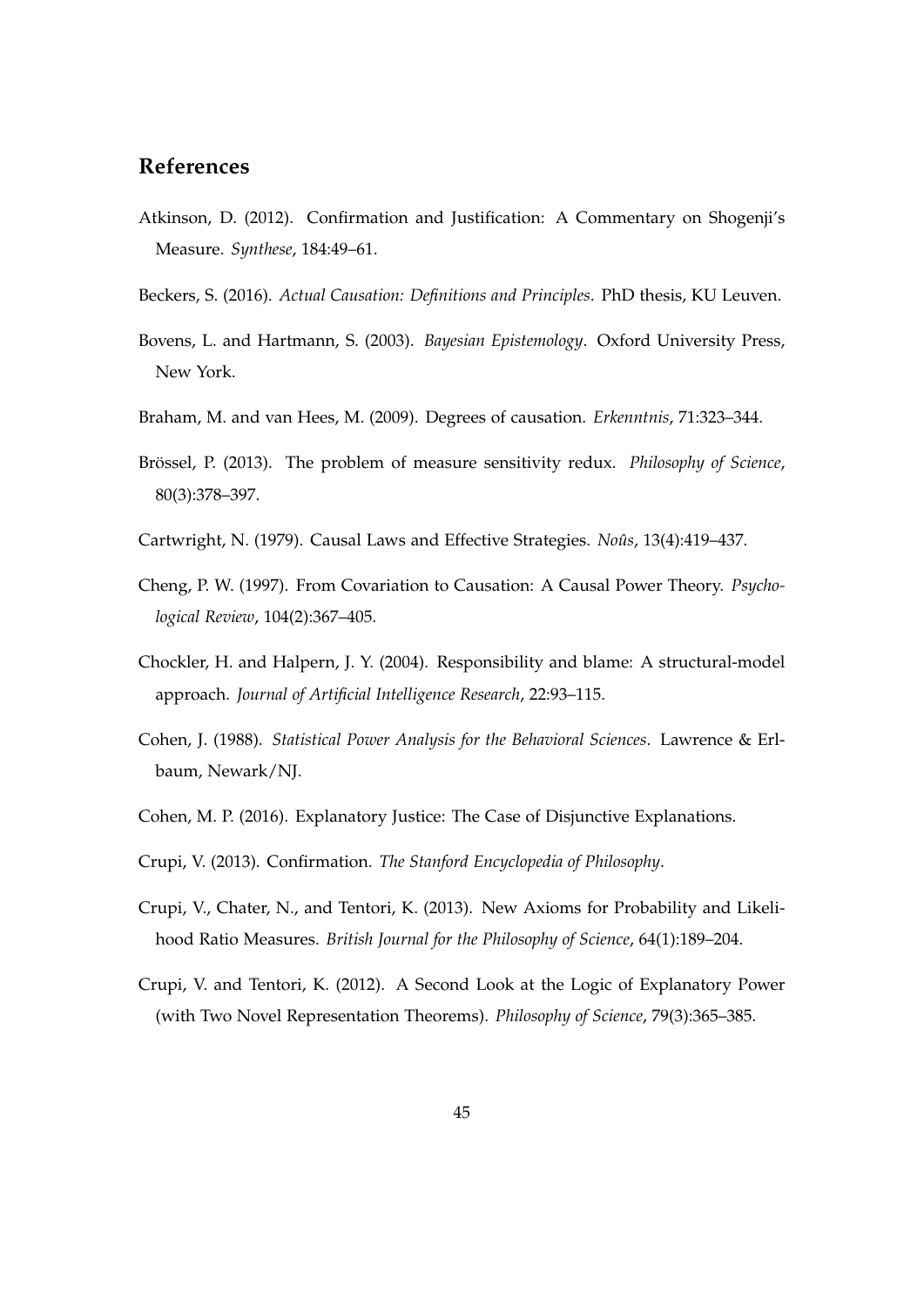- Crupi, V. and Tentori, K. (2013). Confirmation as partial entailment: A representation theorem in inductive logic. *Journal of Applied Logic*, 11:364–372.
- Davies, H. T., Crombie, I. K., and Tavakoli, M. (1998). When can odds ratios mislead? *British Medical Journal*, 316(7136):989–991.
- Deeks, J. (1998). When can odds ratios mislead? *British Medical Journal*, 317:1155.
- Dowe, P. (2000). *Physical Causation*. Cambridge University Press, Cambridge.
- Dupré, J. (1984). Probabilistic Causality Emancipated. *Midwest Studies in Philosophy*, 9(1):169–175.
- Eells, E. (1991). *Probabilistic causality*. Cambridge University Press, Cambridge.
- Fitelson, B. (2001). *Studies in Bayesian Confirmation Theory*. PhD thesis, University of Wisconsin, Madison.
- Fitelson, B. and Hitchcock, C. (2011). Probabilistic Measures of Causal Strength. In Illari, P. M., Russo, F., and Williamson, J., editors, *Causality in the Sciences*, pages 600–627. Oxford University Press, Oxford.
- Good, I. J. (1961a). A Causal Calculus (I). *British Journal for the Philosophy of Science*, 11(44):305–318.
- Good, I. J. (1961b). A Causal Calculus (II). *British Journal for the Philosophy of Science*, 12(45):43–51.
- Griffiths, P. E., Pocheville, A., Calcott, B., Stotz, K., Kim, H., and Knight, R. (2015). Measuring Causal Specificity. *Philosophy of Science*, 82(4):529–555.
- Hall, N. (2004). Two concepts of causation. In Collins, J., Hall, N., and Paul, L., editors, *Causation and Counterfactuals*, pages 255–276. MIT Press, Cambridge/MA.
- Halpern, J. (2016). Sufficient Conditions for Causality to Be Transitive. *Philosophy of Science*.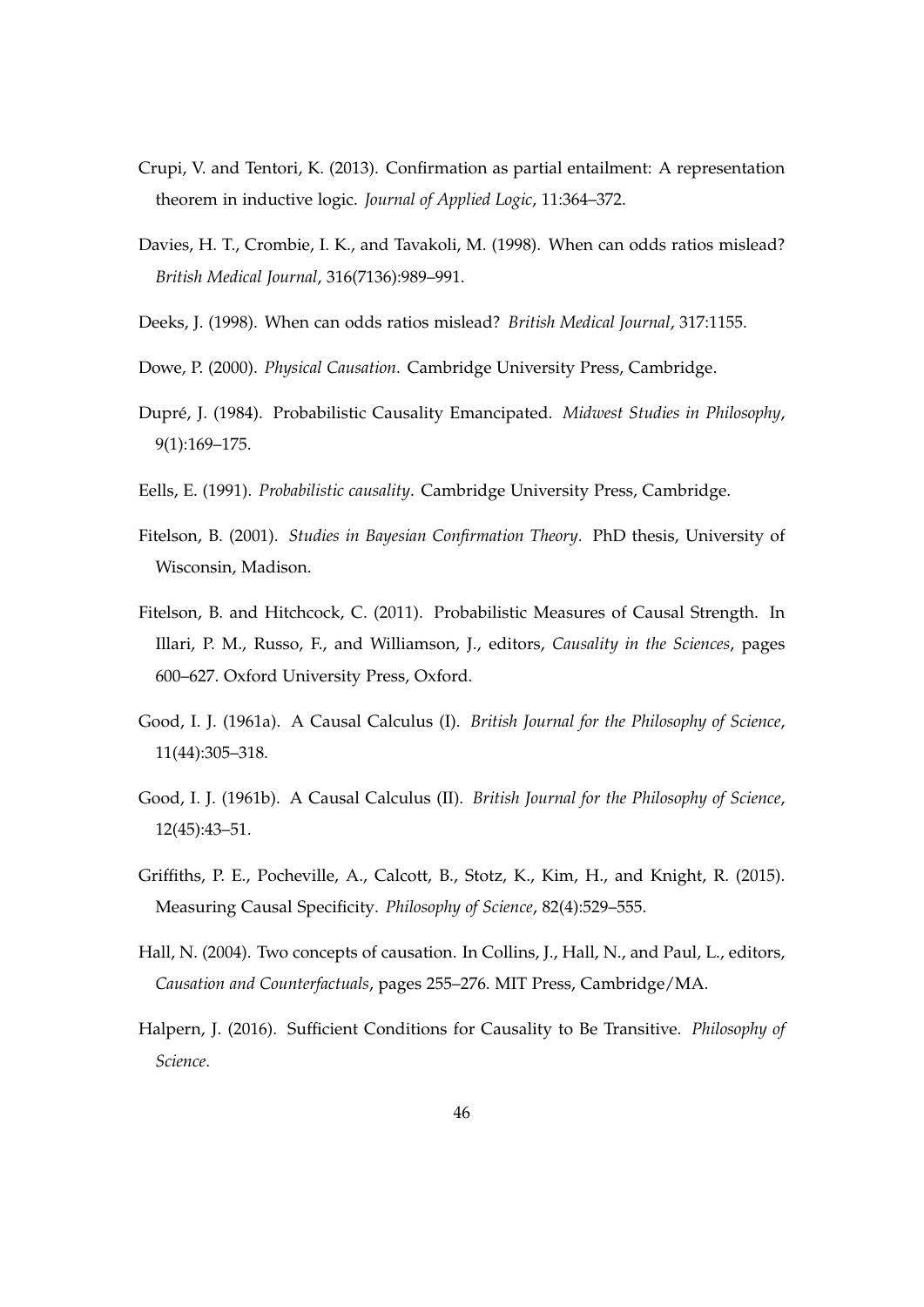- Halpern, J. Y. and Hitchcock, C. (2015). Graded causation and defaults. *The British Journal for the Philosophy of Science*, 66:413–457.
- Halpern, J. Y. and Pearl, J. (2005a). Causes and Explanations: A Structural-Model Approach. Part I: Causes. *British Journal for the Philosophy of Science*, 56(4):843–887.
- Halpern, J. Y. and Pearl, J. (2005b). Causes and Explanations: A Structural-Model Approach. Part II: Explanations. *British Journal for the Philosophy of Science*, 56(4):889– 911.
- Hart, H. and Honoré, T. (1985). *Causation in the Law*. Oxford University Press, Oxford.
- Hempel, C. G. (1965). Aspects of Scientific Explanation. In *Aspects of Scientific Explanation and other Essays in the Philosophy of Science*, pages 331–496. Free Press, New York.
- Hitchcock, C. and Knobe, J. (2009). Cause and norm. *The Journal of Philosophy*, 106(11):587–612.
- Holland, P. W. (1986). Statistics and Causal Inference. *Journal of the American Statistical Association*, 81:945–960.
- Hume, D. (1739). *A Treatise of Human Nature*. Clarendon Press, Oxford.
- Jensma, F. (2014). Marokkaanse afkomst heeft met criminaliteit niets van doen.
- Kaiserman, A. (2016a). Causal Contribution. *Proceedings of the Aristotelian Society*.
- Kaiserman, A. (2016b). Partial Liability.
- King, N. B., Harper, S., and Young, M. E. (2012). Use of relative and absolute effect measures in reporting health inequalities: structured review. *British Medical Journal*, 345:5774.
- Knobe, J. and Fraser, B. (2008). Causal judgment and moral judgment: Two experiments. *Moral psychology*, 2:441–448.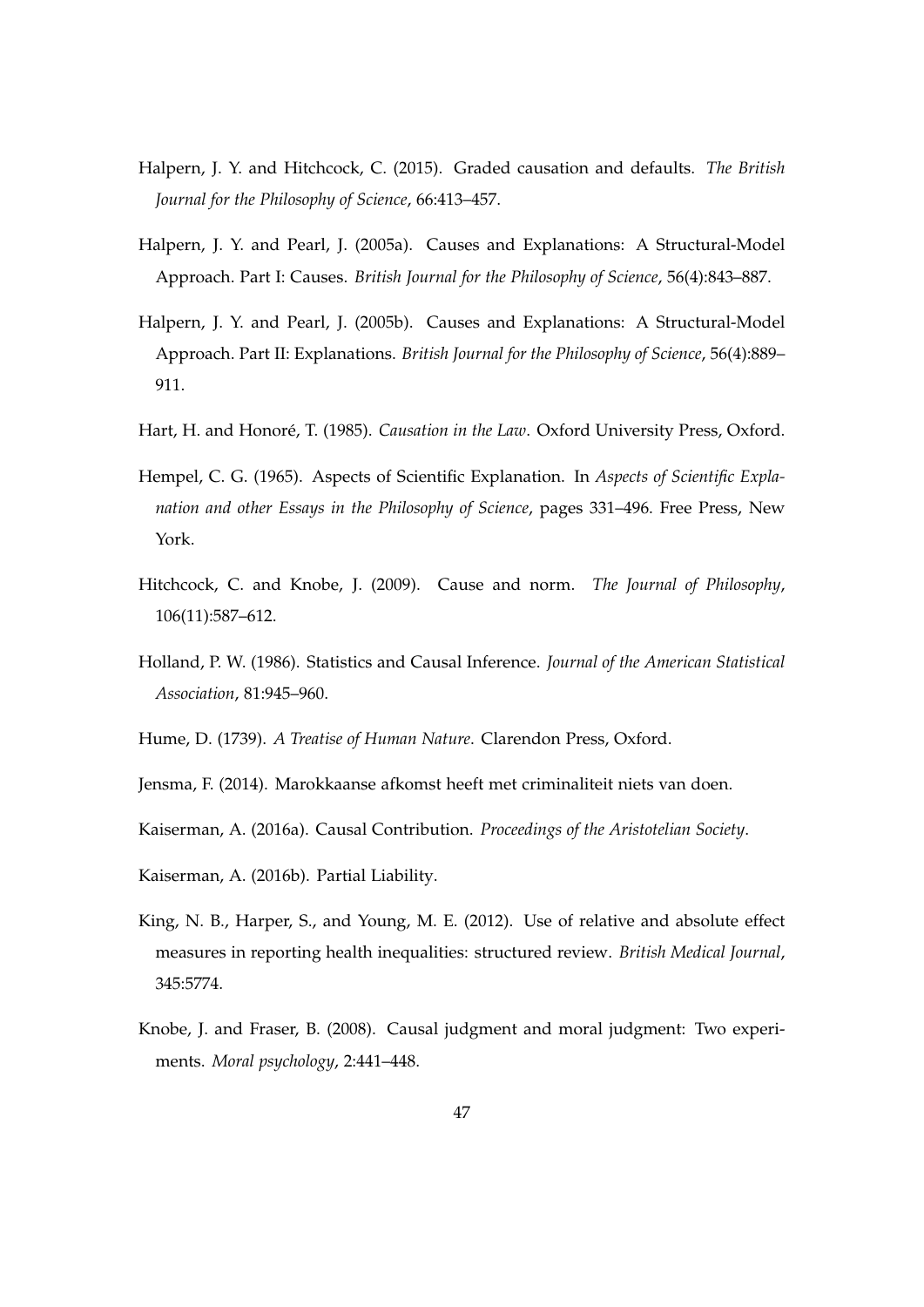- Korb, K. B., Nyberg, E. P., and Hope, L. (2011). A new causal power theory. In Illari, P., Russo, F., and Williamson, J., editors, *Causality in the Sciences*, pages 628–652. Oxford University Press, Oxford.
- Lewis, D. (1973). Causation. *Journal of Philosophy*, 70:556–567.
- Lewis, D. (1979). Counterfactual Dependence and Time's Arrow. *Noûs*, 13:455–476.
- Lewis, D. (1986). *Philosophical Papers, Volume 2*. Oxford University Press, Oxford.
- Mackie, J. L. (1974). *The Cement of the Universe: a study in Causation*. Clarendon Press, Oxford.
- Meek, C. and Glymour, C. (1994). Conditioning and intervening. *The British Journal for the Philosophy of Science*, 45:1001–1021.
- Milne, P. (1996). log[P(h/eb)/P(h/b)] is the One True Measure of Confirmation. *Philosophy of Science*, 63:21–26.
- Pearl, J. (2000). *Causality*. Cambridge University Press, Cambridge.
- Pearl, J. (2001). Direct and Indirect Effects. In *Proceedings of the Seventeenth Conference on Uncertainy in Arifical Intelligence*, pages 411–420.
- Pearl, J. (2011). The structural theory of causation. In McKay Illari, P., Russo, F., and Williamson, J., editors, *Causality in the Sciences*. Oxford University Press, Oxford.
- Reichenbach, H. (1956). *The Direction Of Time*. University, Berkeley and Los Angeles.
- Rizzo, M. J. and Arnold, F. S. (1980). Causal Apportionment in Tort Law: An Economic Theory. *Columbia*, 85:1399–1429.
- Rosenbaum, P. R. and Rubin, D. B. (1983). The central role of the propensity score in observational studies for causal effects. *Biometrika*, 70(1):41–55.
- Rubin, D. B. (1974). Estimating causal effects of treatments in randomized and nonrandomized studies. *Journal of Educational Psychology*, 66(5):688–701.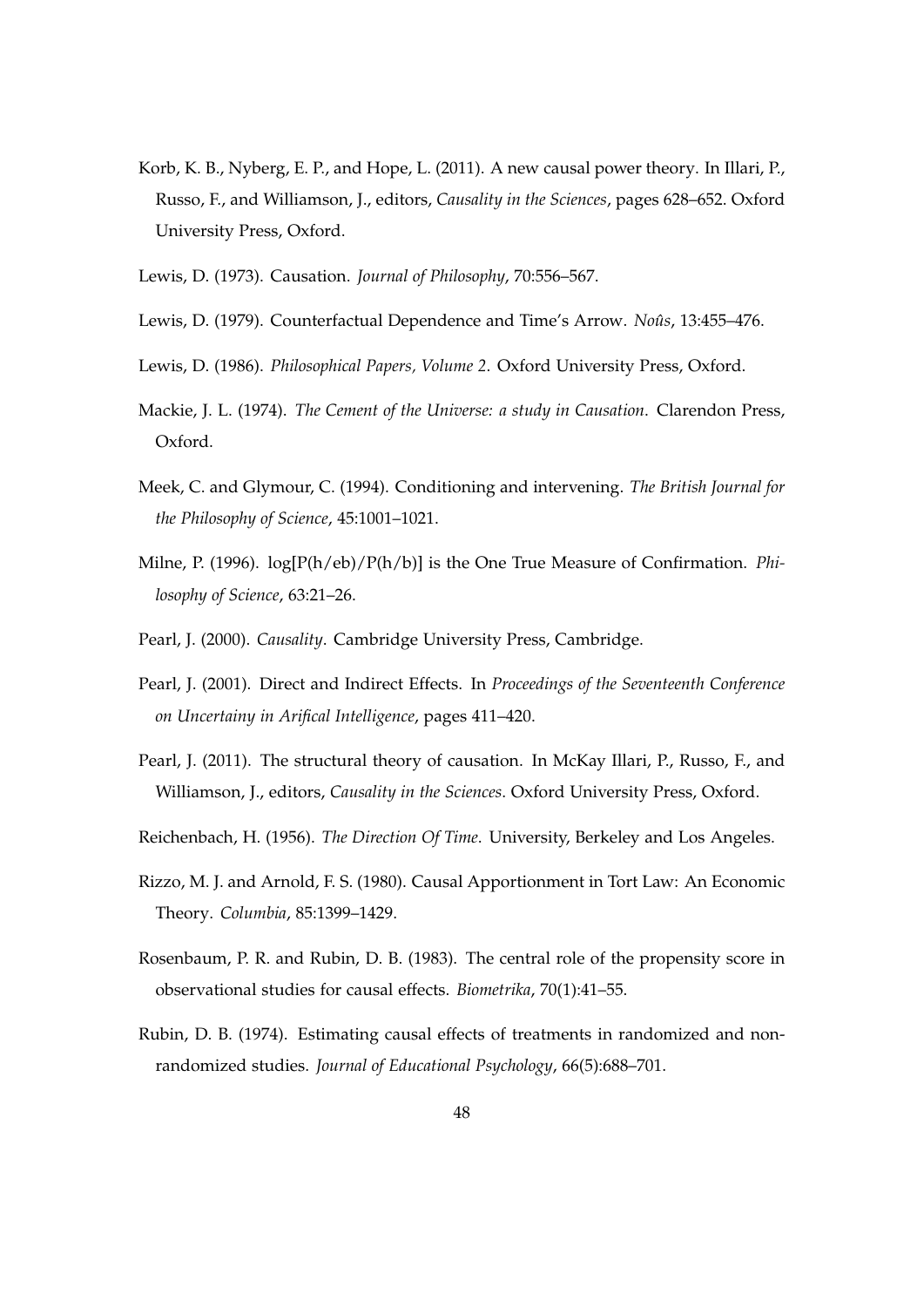Schippers, M. (2016). A representation theorem for absolute confirmation.

- Schupbach, J. N. and Sprenger, J. (2011). The Logic of Explanatory Power. *Philosophy of Science*, 78(1):105–127.
- Shogenji, T. (2012). The Degree of Epistemic Justification and the Conjunction Fallacy. *Synthese*, 184:29–48.
- Sistrom, C. L. and Garvan, C. W. (2004). Proportions, Odds, and Risk. *Radiology*, 230:12–19.
- Skyrms, B. (1980). *Causal Necessity*. Yale University Press, New Haven and London.
- Sloman, S. A. and Lagnado, D. (2015). Causality in Thought. *Annual Review of Psychology*, 66(1):223–247.
- Spirtes, P., Glymour, C. N., and Scheines, R. (2000). *Causation, prediction, and search*. Springer, New York.
- Sprenger, J. and Stegenga, J. (2016). Three Arguments for Absolute Outcome Measures. *Philosophy of Science*.
- Stegenga, J. (2015). Measuring effectiveness. *Studies in History and Philosophy of Biological and Biomedical Sciences*, 54:62–71.
- Suppes, P. (1970). *A Probabilistic Theory of Causality*. North-Holland, Amsterdam.
- Waldmann, M. R. and Hagmayer, Y. (2001). Estimating causal strength: The role of structural knowledge and processing effort. *Cognition*, 82:27–58.
- Waters, C. K. (2007). Causes That Make a Difference. *Journal of Philosophy*, 104(11):551– 579.
- Weber, M. (2006). The Central Dogma as a Thesis of Causal Specificity. *History and Philosophy of the Life Sciences*, 28:595–609.